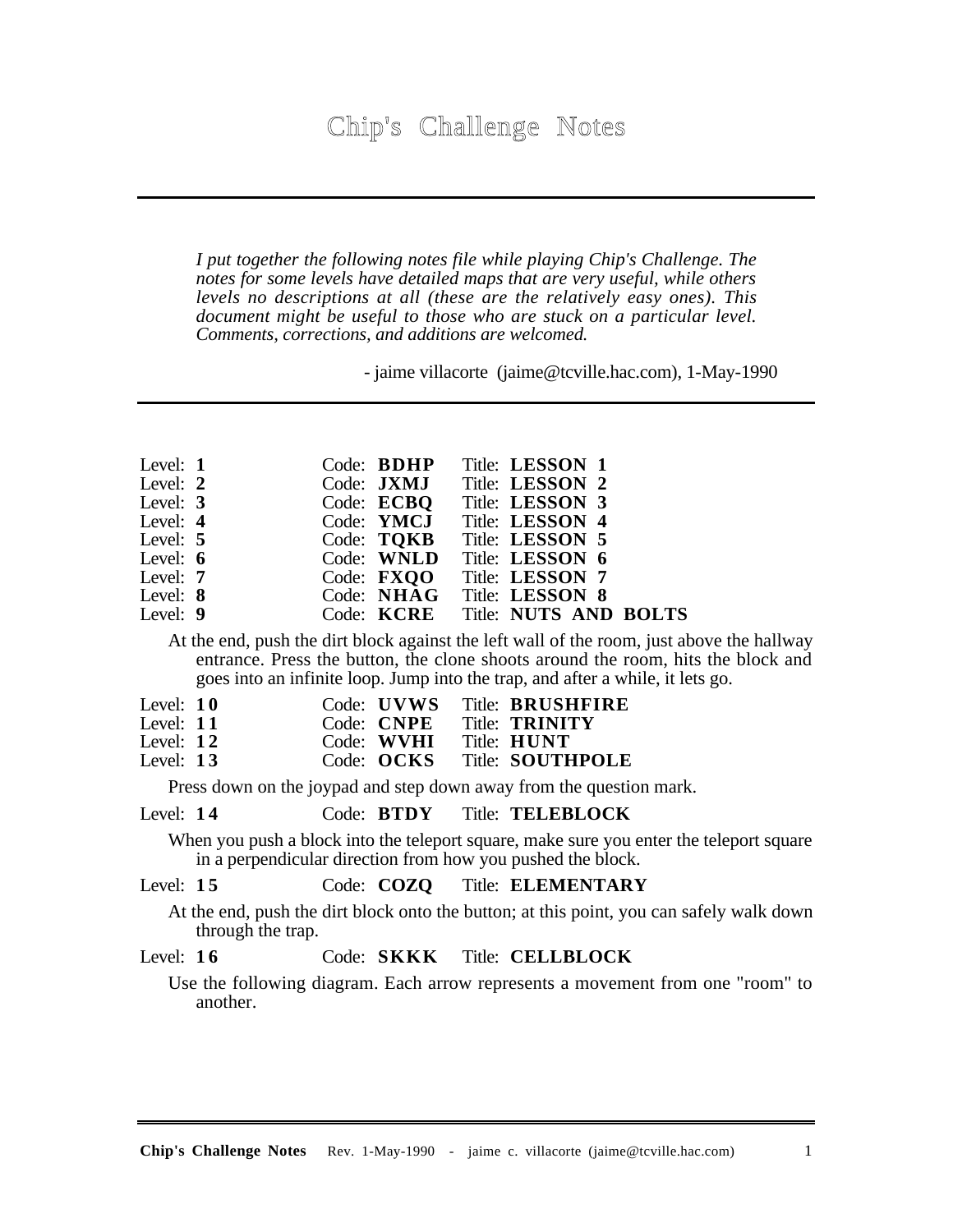Level 16 - CELLBLOCK



Use the diagram below to determine which dirt blocks to move. All bombs on this level must be destroyed before building a 2 block wide "bridge" across the moat on the upper right hand side of the moat.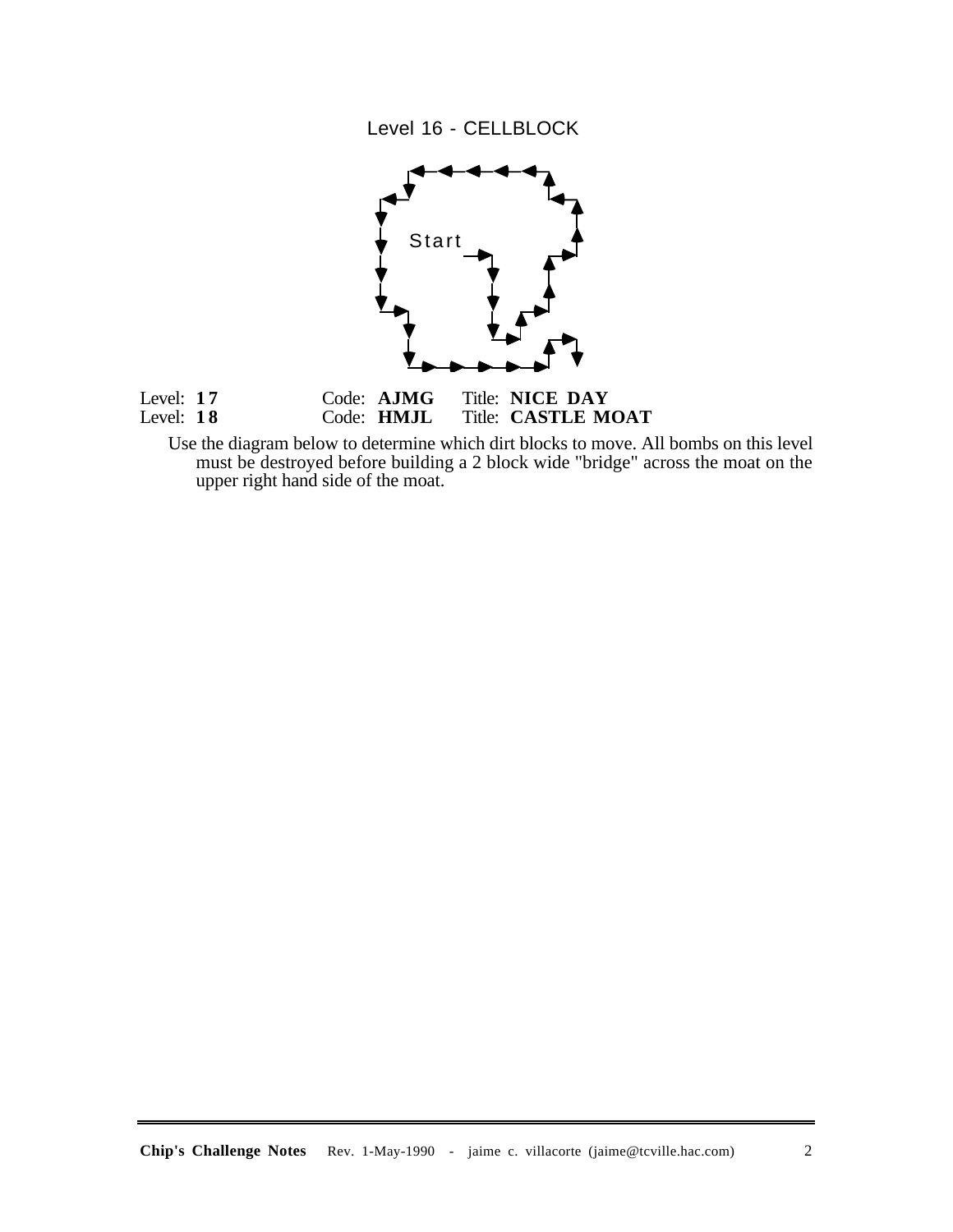

**Level 18 Partial Layout**

Throw dirt blocks into the ice bridge directly above the dirt block generator. Throw in 3 into this bridge, and step onto each one to form stone. This is the path to the exit. Throw dirt blocks 3 cells to the right, and 3 cells up, from the dirt block generator, this forms the path to the chips.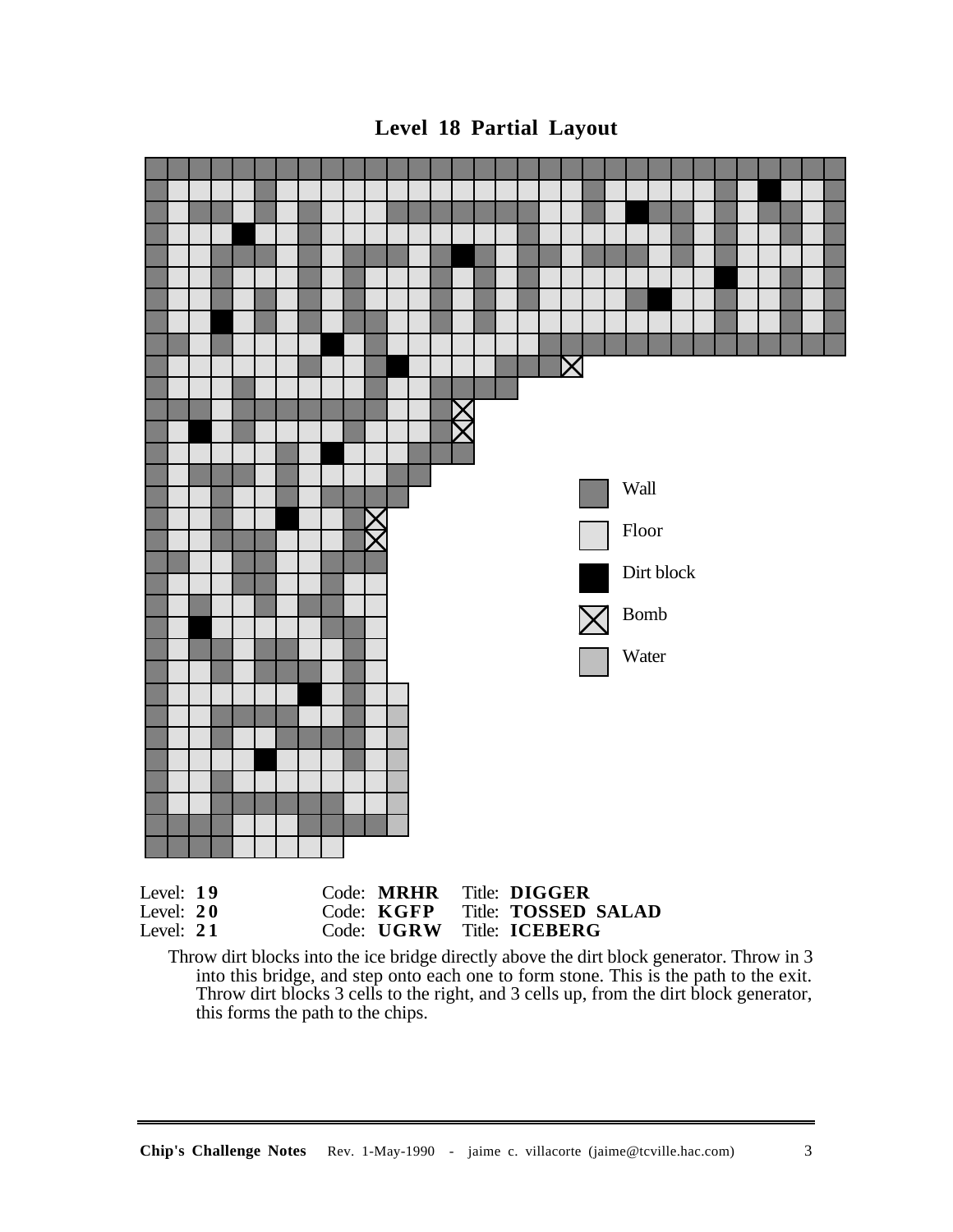#### Level: **2 2** Code: **WZIN** Title: **FORCED ENTRY** Title: **BLOBNET**

Perseverance is the key. Take your time getting each chip. Keep a very careful eye on how the green blobs move. I was about to map this level when I realized that there was no point - there is no pattern to move across this level.

# Level: **2 4** Code: **UNIZ** Title: **OORTO GELD**

The only tricky part of this level is to isolate one shark and cause it to hit the trap door button repeatedly. In the diagram below, push block 1 in between sharks, then immediately push block 2 to divert the second shark.

Level 23 - Starting action



| Level: $25$ |  | Code: POGV            | Title: <b>BLINK</b>     |
|-------------|--|-----------------------|-------------------------|
| Level: $26$ |  | Code: YVYJ            | Title: <b>CHCHCHIPS</b> |
| Level: $27$ |  | $Code: \textbf{IGGZ}$ | Title: GO WITH THE FLOW |

The blue button triggers the movement of the tank guarding the fire shield. It also triggers whether or not you can get the chips stuck in the left wall next to the fire. The last thing to acquire is the chip in the middle of the water.

## Level: **2 8** Code: **UJDO** Title: **PING PONG**

Yes, you do have to build two bridges out of the four dirt blocks. Entrance is the last cell on the moving staircase.

| Level: $29$ | Code: <b>QGOL</b> | Title: <b>ARTIC FLOW</b> |
|-------------|-------------------|--------------------------|
| Level: $30$ | Code: <b>BQZP</b> | <b>Title: MISH MESH</b>  |

The key here is to correctly arrange the dirt blocks (both the three block group and the five block group) so that the monster runs around the circumference of the group and kills itself. The diagram below shows the placement of the first set of blocks. The five block group is similar.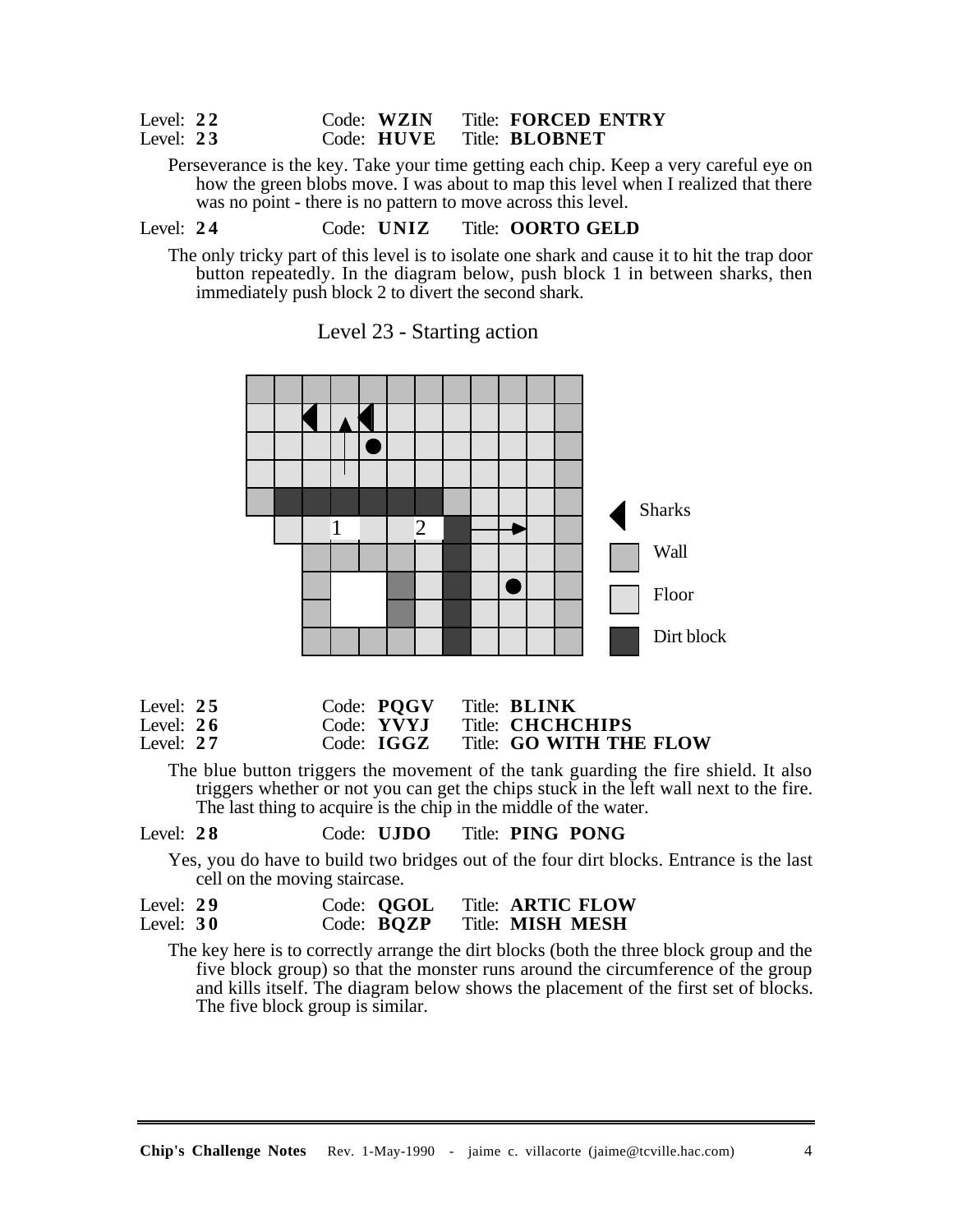Level 29 - Arranging blocks



Level: **3 1** Code: **RYMS** Title: **KNOT**

An interesting timed level with no monsters and minor obstacles. (One of ?) The optimal route is shown below:



Use the map below for guidance. I didn't fill in all the possible route connections, but this was enough to complete the maze with about 200 ticks of the clock left.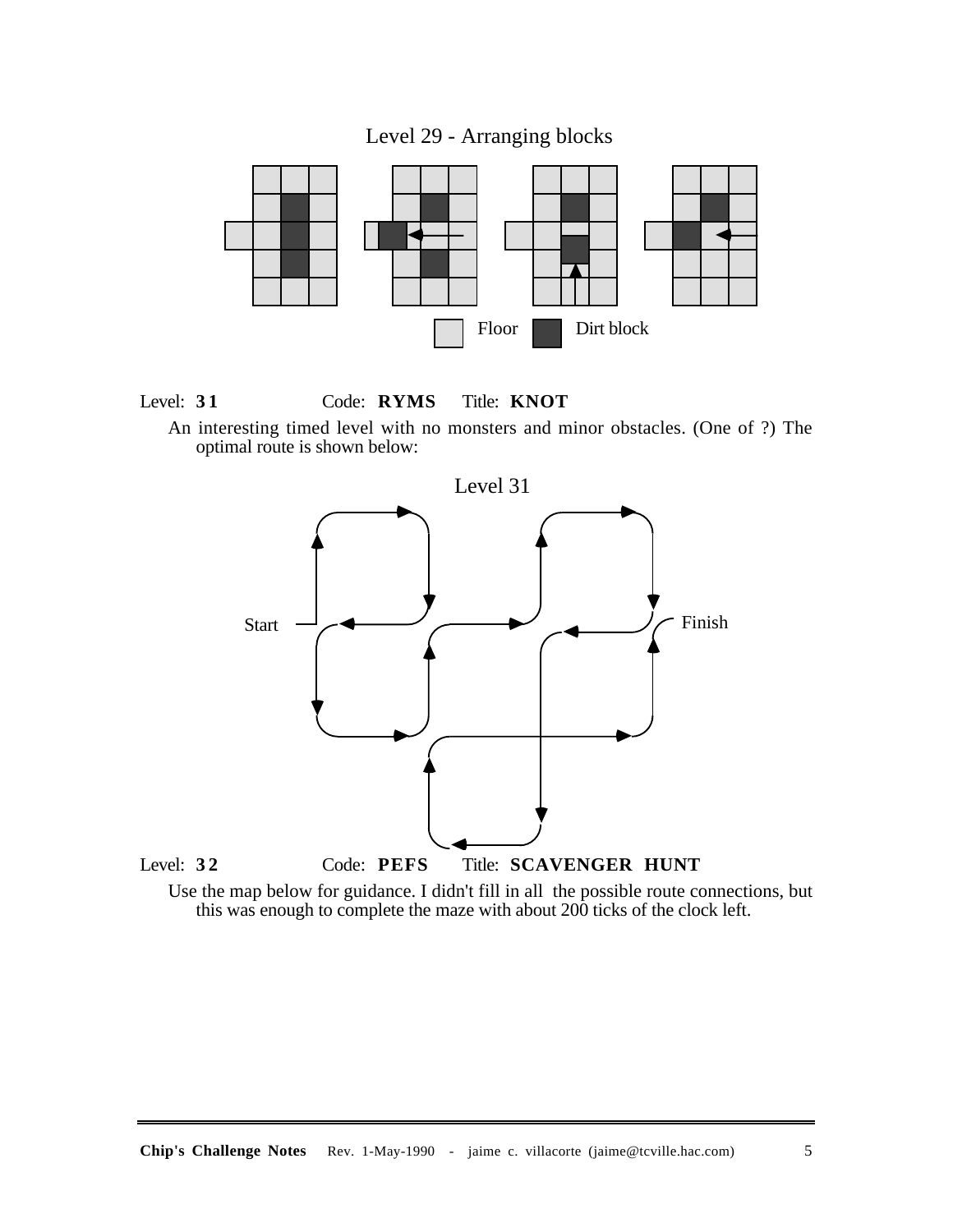



Level: **3 3** Code: **BQSN** Title: **ON THE ROCKS**

Boo. This was extremely tedious. One mistake could cost you a half hour of your time.

Level: **3 4** Code: **NQFI** Title: **CYPHER**

Very easy level with a maze of spelling out three 4-letter words: LLIO at the top, HPPX, in the middle and JHEN on the bottom. The 1st is the level 82 code (SOCIALIST ACTION). The 2nd is level 137 (GOLDKEY), and the 3rd is level 146 (CAKE WALK).

# Level: **3 5** Code: **VDTM** Title: **LEMMINGS**

Arrange 3 blocks as shown. This causes many of the monsters to head down into the little room and jump into the water. Many will remain, concentrated mainly to the left. Grab the single chip near the bottom, this causes all the remaining lemmings to go cyclic. Then push a dirt block towards the bottom left chip, leaving a one column space to the chip. With judicious pushing up of this dirt block. You can grab all remaining chips. Careful of the exit - let the remaining lemming exit.



Level 35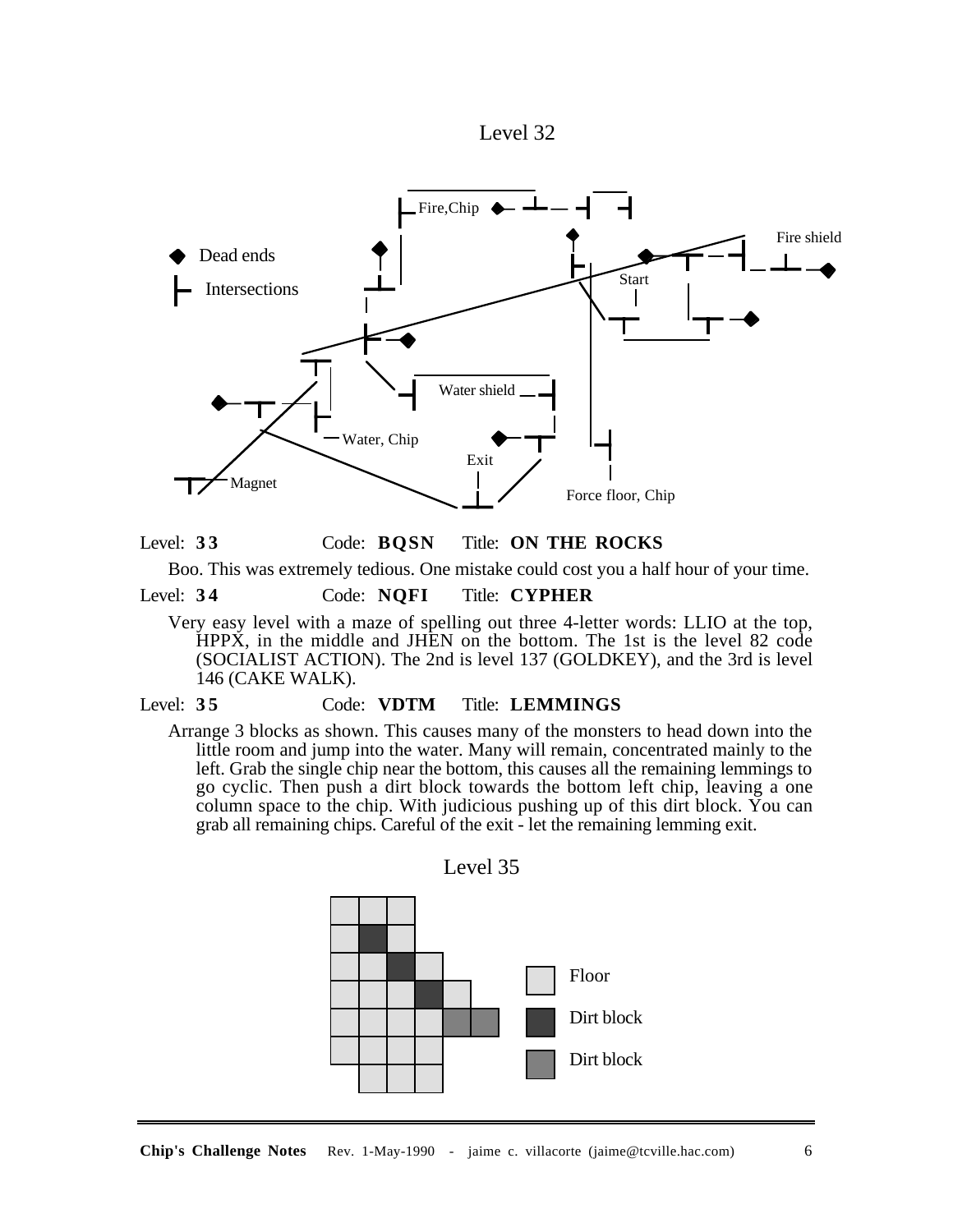#### Level: **3 6** Code: **NXIS** Title: **LADDER**

Relatively easy level. Don't let the trap walls intimidate you. Start to the left and grab the key. Go back right to the starting position and head down. Grab the chips on your left - it doesn't matter which order, I preferred heading down the middle vertically. Proceed to the bottom right of the level, run left along the walls then go up and turn left, grabbing the chips and the blue key. After grabbing all the chips go up a few rows, turn left, find the blue door, open it, trigger all the tanks, grab the chip before the last tank traps it, open the blue door at the top of the level, grab the red key, go back down near the tanks and traverse the fly traps. Use the green button to toggle, and push the dirt blocks to disable corresponding traps. Once the last two chips are obtained, head back out, towards the red door where the exit is. Piece of cake.

# Level: **3 7** Code: **VQNK** Title: **SEEING STARS**

Relatively simple level. No monsters - just an easy test of dirt block pushing. To get to all of the chips at the bottom of the level - you need to grab some dirt blocks from the top.

#### Level: **3 8** Code: **BIFA** Title: **SAMPLER**

Neat, simple level with teleporting into several rooms. Follow the sequence numbers below, in order:

| Direction           | Items                        | <b>Sequence</b> |
|---------------------|------------------------------|-----------------|
| Up/Down, Left/Right | Green key, Yellow door, Exit | 1,10            |
| Up/Down             | Red door, Blue key           | 5               |
| Up/Down             | Chip socket, Red key         | 4               |
| Up/Down             | Water trap, Green button     | 8               |
| Up/Down             | Green door, Magnet           | 2               |
| Left/Right          | Green trap door, Yellow key  | 9               |
| Left/Right          | Blue door, Fire shield       | 6               |
| Left/Right          | Fire trap, Water shield      | 7               |
| Left/Right          | Force Floor, Chip            | 3               |

## Level: **3 9** Code: **ICXY** Title: **GLUT**

Simple minded level full of chips. Just go down and take a right, once past the mouth monsters. It's hard not to get this in the first try. This level should be rechecked for any easter eggs. There might be something under all those chips.

#### Level: **4 0** Code: **YWFH** Title: **FLOORGASBORG**

Another easy level - From the start, step 2 up and step on the force floor to the left. Force a right turn immediately. Follow the path, but when you're near the middle at the top, force down, land on the thief, get the fire shield. Step to the left and up,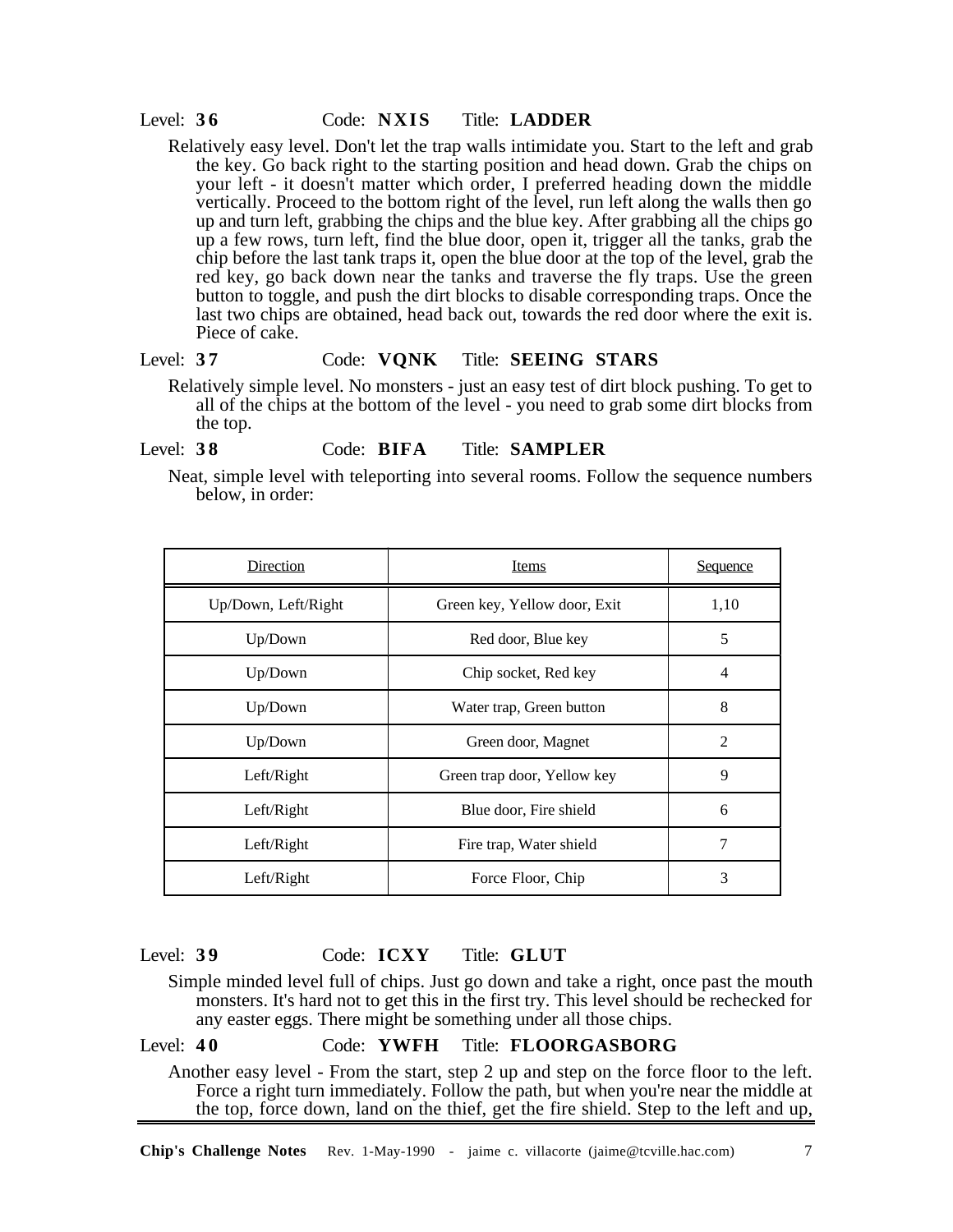forcing yourself up. Let the force floor guide you until you get the water shield. Walk on water, grab the magnet, walk on water to the left and up, grab the ice shoes. Walk to the exit.

## Level: **4 1** Code: **GKWD** Title: **I.C. YOU**

Relatively easy level . First grab the 16 chips around the circumference of the bugs paths. Wait until there's a gap and immediate follow the bugs. Remember to go in the wall-hugging direction. Pause in the middle after getting the first eight. Grab the next eight similarly. Teleport, read the clue )Teleport direction sequence: 1st RDUL, 2nd LULU), and follow the directions it gives (RDUL=Right, down, up, left) after each teleportation, grab the chips accessible.

#### Level: **4 2** Code: **LMFU** Title: **BEWARE OF BUG**

Take this warning literally. You can do the following, or maybe just wait sooner until the last bug passes.  $T = Top$ ,  $B = Bottom$ ,  $L = Left$ ,  $R = Right$ ,  $n = nth$  from the outside.

- TL1: Step away. Let bug pass. Run down.
- BL1: Stay put. Let bug pass. Run right. Grab BR1. Run Up. Grab TR2.
- TR2: Stay put. Let bug pass. Run left. Grab TL2.
- TL2: Stay put. Let bug pass. Run down. Grab BL2.<br>BL2: Step away. Let bug pass. Grab remaining chips
- Step away. Let bug pass. Grab remaining chips and exit.

#### Level: **4 3** Code: **UJDP** Title: **LOCK BLOCK**

Relatively simple level. Grab the key on the right side first. Hardest part is running past the blue ball using the force floor. Wait until the ball just started its rightward movement then jump on.

#### Level: **4 4** Code: **TXHL** Title: **REFRACTION**

Interesting level. Watch out for the bouncing ball. Each quadrant of this level has 8 chips. I went in the following order: BL, TL, TR, BR, and ended with 9 seconds to spare.

#### Level: **4 5** Code: **OVPZ** Title: **MONSTER LAB**

Look for any islands that generate dirt blocks, and use the blocks to stop any moving monster train. This will cause the monsters near the exit to be blocked off from cloning, and will allow you to walk to the exit (from the left).

#### Level: **4 6** Code: **HDQJ** Title: **THREE DOORS**

Seemed pretty straight forward. Grab red key. Open red door. Go down and pick up fire shield and green key. Step up. Go to the left and grab water shield, blue key and chip. step left, go up and grab red key. step right, go up and grab 3 chips and yellow key. return to start and head down force field tracks. Open blue door, get blue key, chip and magnet. Go up, through yellow door, collect chips, grab yellow key, head for start. Go through doors, through teleport, and choose far left aisle to go up. Should recheck this for easter eggs - there's a large area full of monsters that I didn't have to enter.

#### Level: **4 7** Code: **LXPP** Title: **PIER SEVEN**

Simple level, once you know where to put the seven blocks to form a bridge to the island where the chips are: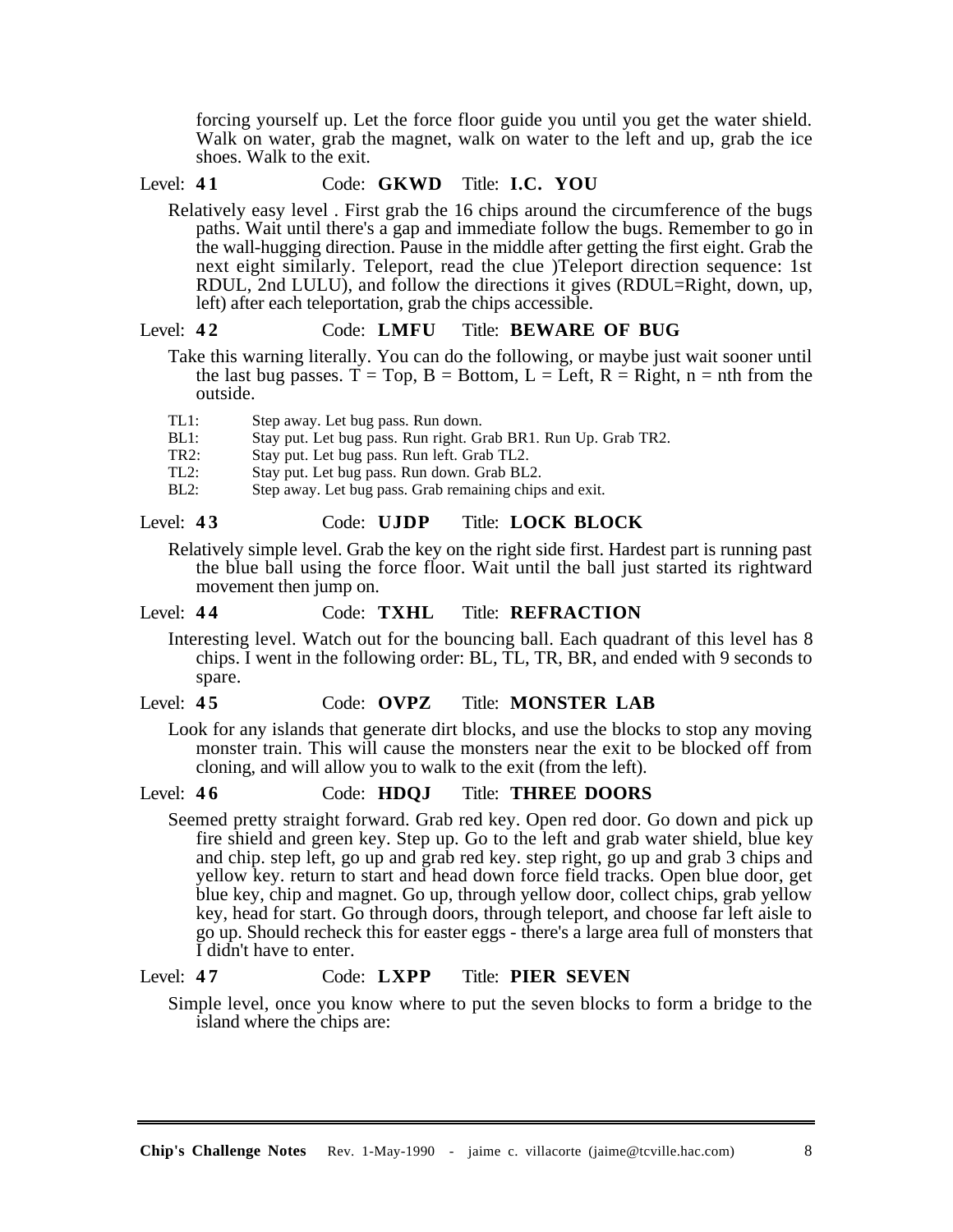



Grab chip in starting room, don't get the ice shoes now. Bear down and left. Go through thief, get ice spikes,  $G\overline{o}$  into the teleport from the bottom (push joypad down). Go through ice. Do NOT grab water shield. Grab chip. Go up, through middle mugger, picking up a water shield and enter teleport from the left (push joypad to the left). Walk through water and pick up both chips. Go right, step through middle mugger, get fire shield, go through teleport from the top (push joypad up). Go through fire room, grab chip, magnet. Go down, avoid muggers, and grab last chip. Go right, into starting room and get ice spikes. Go into the teleport from bottom to top. Go through ice and grab water shield. Go up through exit on top, avoiding muggers.Enter teleport from the left, Go through water and exit is on the right.

## Level: **4 9** Code: **PPXI** Title: **PROBLEMS**

Grab the keys in a counter clockwise direction to maximize the time. Open all doors, and grab all the chips in the room below. Use chips closer to the left of the room to shield yourself. I started from the left bottom and worked my way up. Exit is on the top left.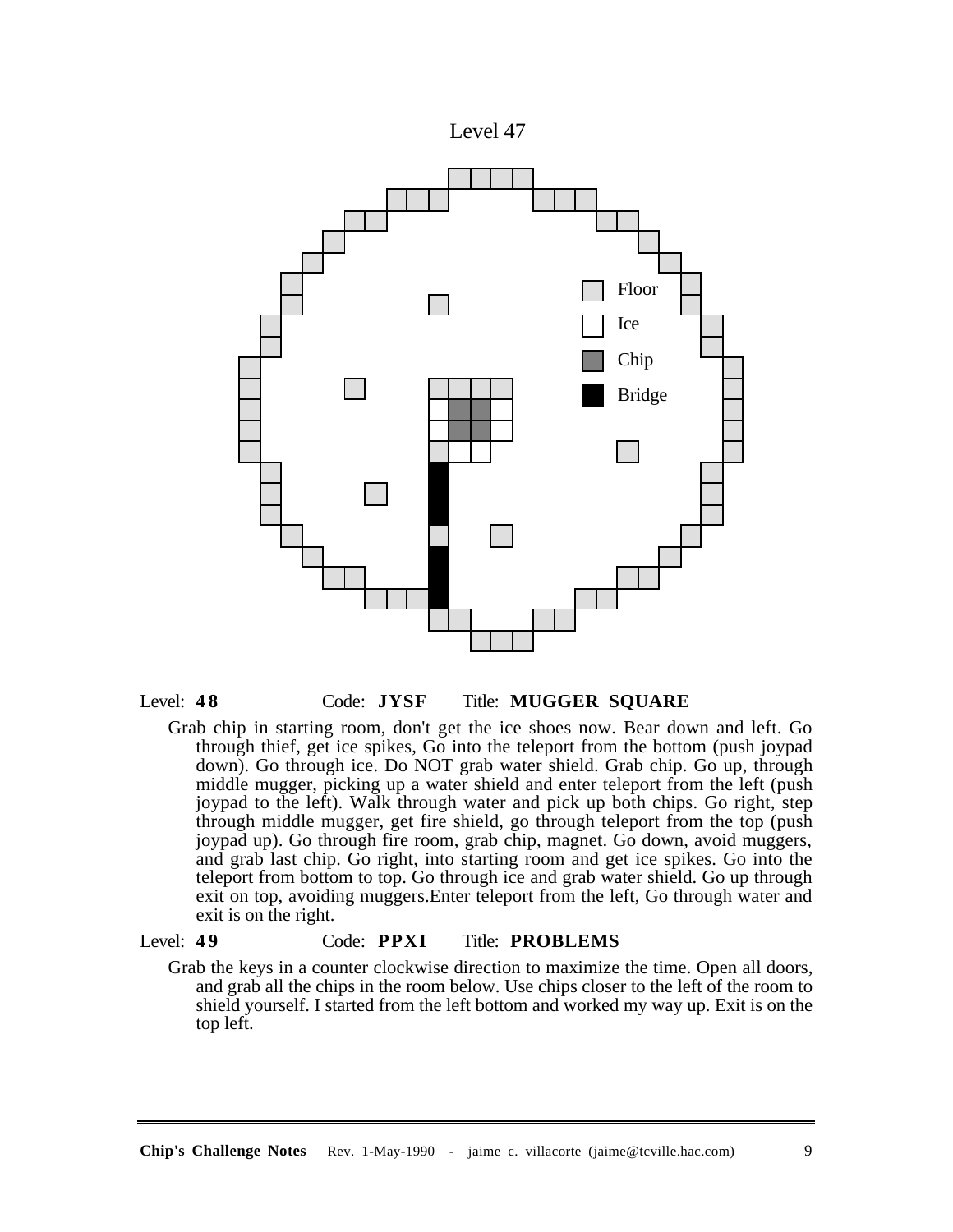Think figure-8s in this level. Make a tunnel adjacent to each insect room, using each insect as the top or side of a figure eight, and you make a tunnel completing the figure 8.

Once past this level you get the message "PICKING UP CHIPS IS WHAT THE CHALLENGE IS ALL ABOUT. BUT ON THE ICE, CHIP GETS CHAPPED AND FEELS LIKE A CHUMP INSTEAD OF A CHAMP."

Level: **5 1** Code: **IGGJ** Title: **I SLIDE**

Simple ice-only level.

#### LEVEL 51



#### Level: **5 2** Code: **PPHT** Title: **THE LAST LAUGH**

Use the parallel force floors on the bottom to make the mouth monster step on the green button from the right and then step back to the left. Grab the chip on the left. Go back down and psyche out the mouth monster to enter the room on the right. Grab the chip (go from left/bottom to top/right) and move towards the middle of the upper level enough so that the mouth monster presses the green button once. Then it's a cake walk back to the exit.

## Level: **5 3** Code: **CGNX** Title: **TRAFFIC COP**

- The following hint is given for this level: "MAKE THOSE PESKY MONSTERS FOLLOW A PATH TO THE DOOR TRIGGER."
- Do exactly what this hints says use the dirt blocks to make walls to bounce the monsters around. I used two block per turn to prevent the monsters from going in an unintended direction.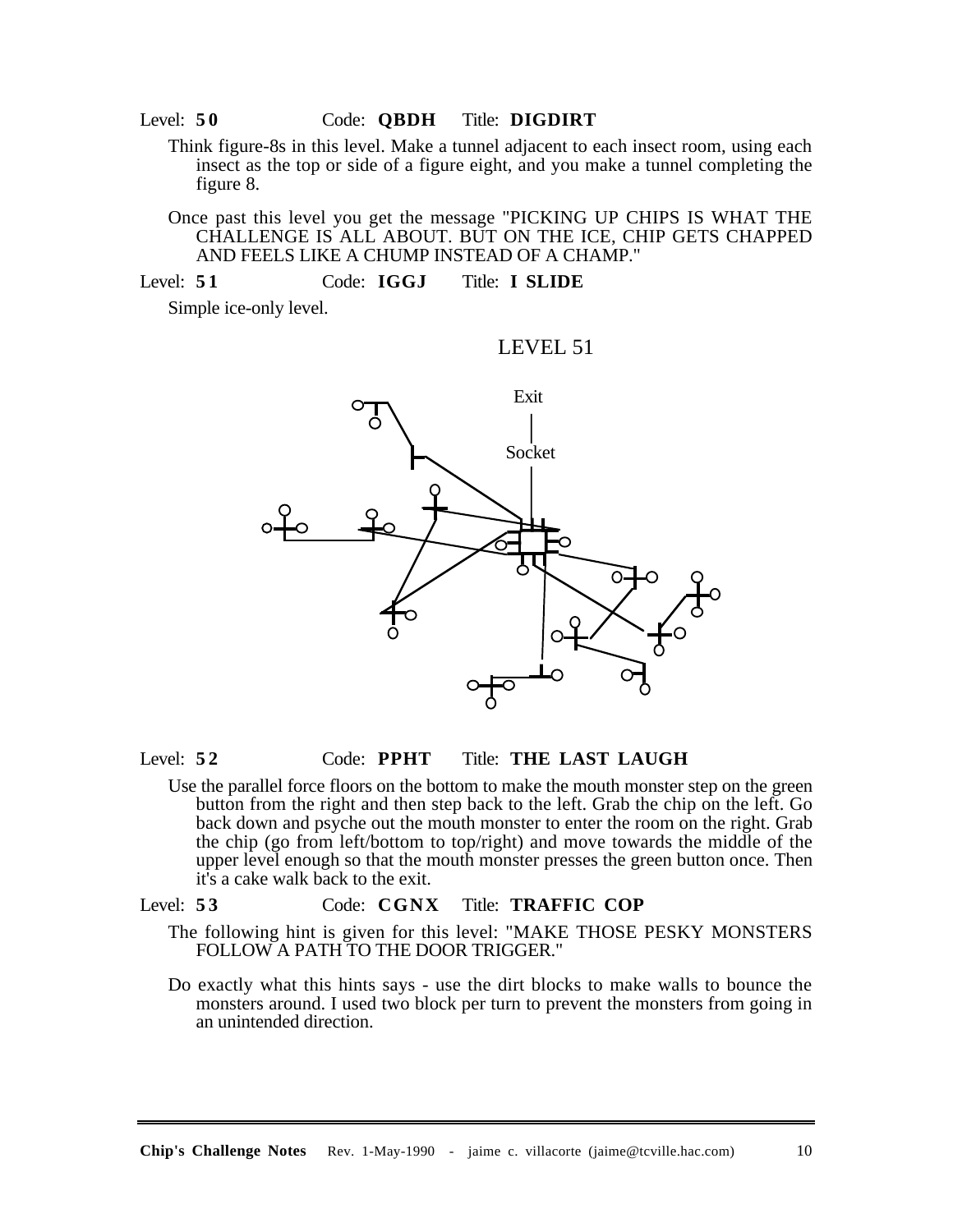Level: **5 4** Code: **ZMGC** Title: **GRAIL**

Use the dirt block generator to create blocks to help make a pathway to the water shield and the yellow key. Grab the fire shield. Collect the chips, and get into the yellow door where the exit is - I don't know what the other keys were for (green and red).

# Level: **5 5** Code: **SJES** Title: **POTPOURRI**

Push the block into the cherry bomb, grab the chip. With some quick joypad work, grab the blue key an the fire shield. Go to the bottom left of the level through the fire shield (avoid the mugger under the dirt block), grab all the chips,. Go through the door, grab chips in the ice. Go up and to the left, collect chips,. Last chip is embedded in the dirt. The one in the middle of the level appears to be a red-herring.

#### Level: **5 6** Code: **FCJE** Title: **DEEPFREEZE**

Once all the chips are collected. Enter top left ice rink thorough middle right.

#### Level: **5 7** Code: **UBXU** Title: **STRANGE MAZE**

A very simple maze, that just tests you joypad control power- just make sure all chips are collected from a region, so you don't have to spend the last few seconds scrambling around looking for it.

## Level: **5 8** Code: **YBLT** Title: **LOOPING AROUND**

Interesting "exploring" type level - lots of hidden walls, especially on the sides of the force floor. Grab the water shield first, avoid the mugger (how can you not ?!) and grab the chips, being careful of the blue balls.

#### Level: **5 9** Code: **BLDM** Title: **HIDDEN DANGER**

Down the ice path. Press green button. Grab red key. Proceed left. Grab 4 chips and magnet, water and fire shields. Get last chip. Press green button. Wait until ice sharks are trapped then slide up the ice path and enter the exit from the bottom up. I think the red key and red door is a red herring.

## Level: **6 0** Code: **ZYVI** Title: **SCOUNDREL**

There are 3 blocks in the right side of the corridor, 4 in the left side, 3 down in a room locked by yellow and blue doors, and 2 accessible in the small fire and bug protected room at the bottom left. The hard one to find is in the 4th chip in the left, accessible only by using the force floor and jumping to the right into a hidden hallway.

#### Level: **6 1** Code: **RMOW** Title: **RINK**

Just before this level the following message appears: " CHIP HITS THE ICE AND DECIDES TO CHILL OUT. THEN HE RUNS INTO A FAKE WALL TURNS THE MAZE INTO A THRASH-A-THON. "

The following map might come in handy...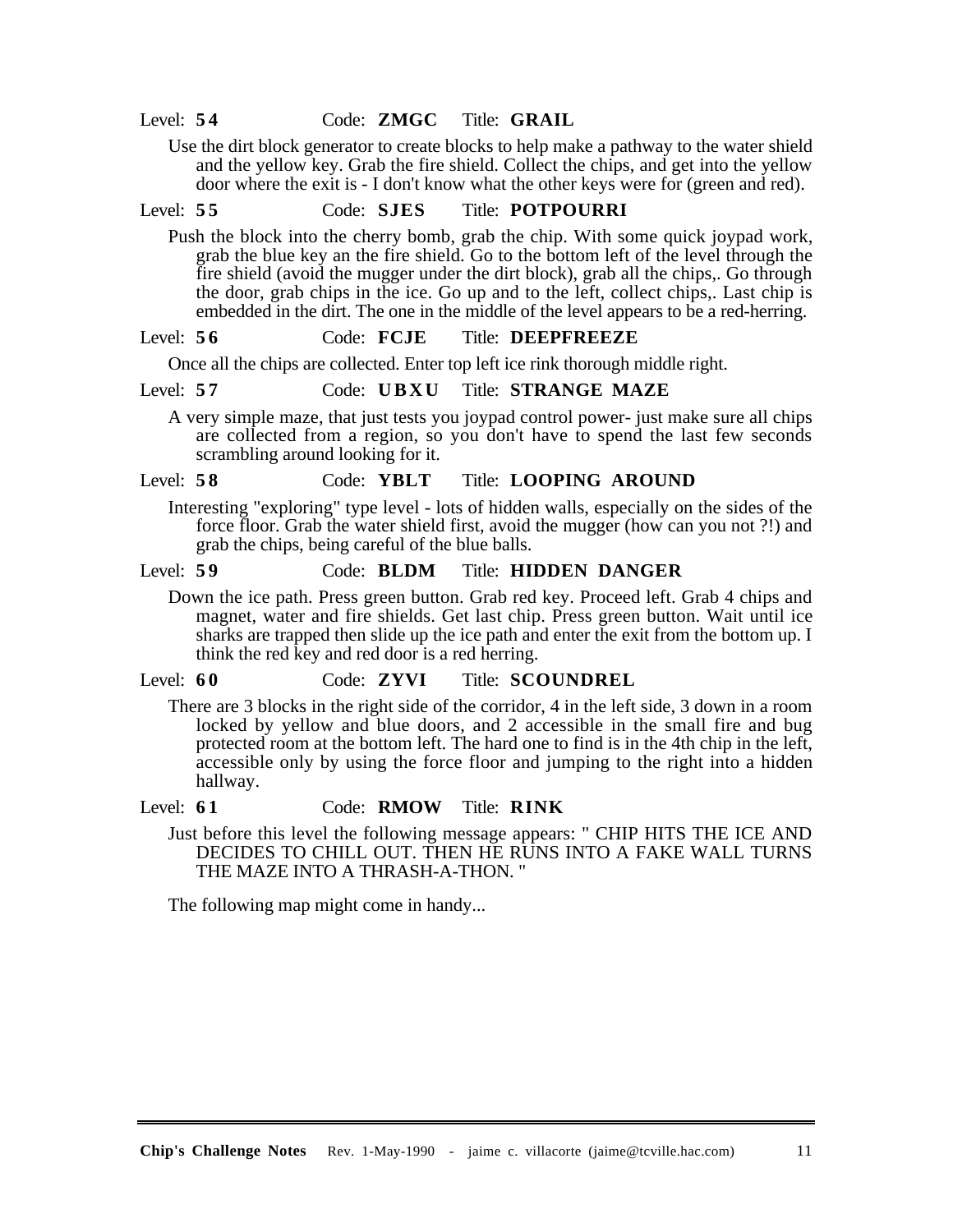

I waited until the monsters were very close to me. Then I used the small clear segments to get run away from them. Exit is on the far right side of the level.

#### Level: **6 3** Code: **GOHX** Title: **FACTORY**

Start the factory by pressing the top button once. From here one, make sure you use the bottom-most block first - don't use a block if there is another block beneath it otherwise, life gets tough with dirt blocks sliding back and forth on the ice. The last chip is on the bottom left of the level. Use the force floors to get there. Trip the red button to start the solitary block sliding back and forth, grab the chip, and move back up pushing the dirt block covering the button. Then proceed down the leftmost column to the exit.

# Level: **6 4** Code: **IJPQ** Title: **SPOOKS**

Interesting variation of tread-lightly scenario - this is relatively simple. Just follow the adage, "if you can put a path into the dirt block without getting eaten, then there's probably a chip there". Good joypad control is a must.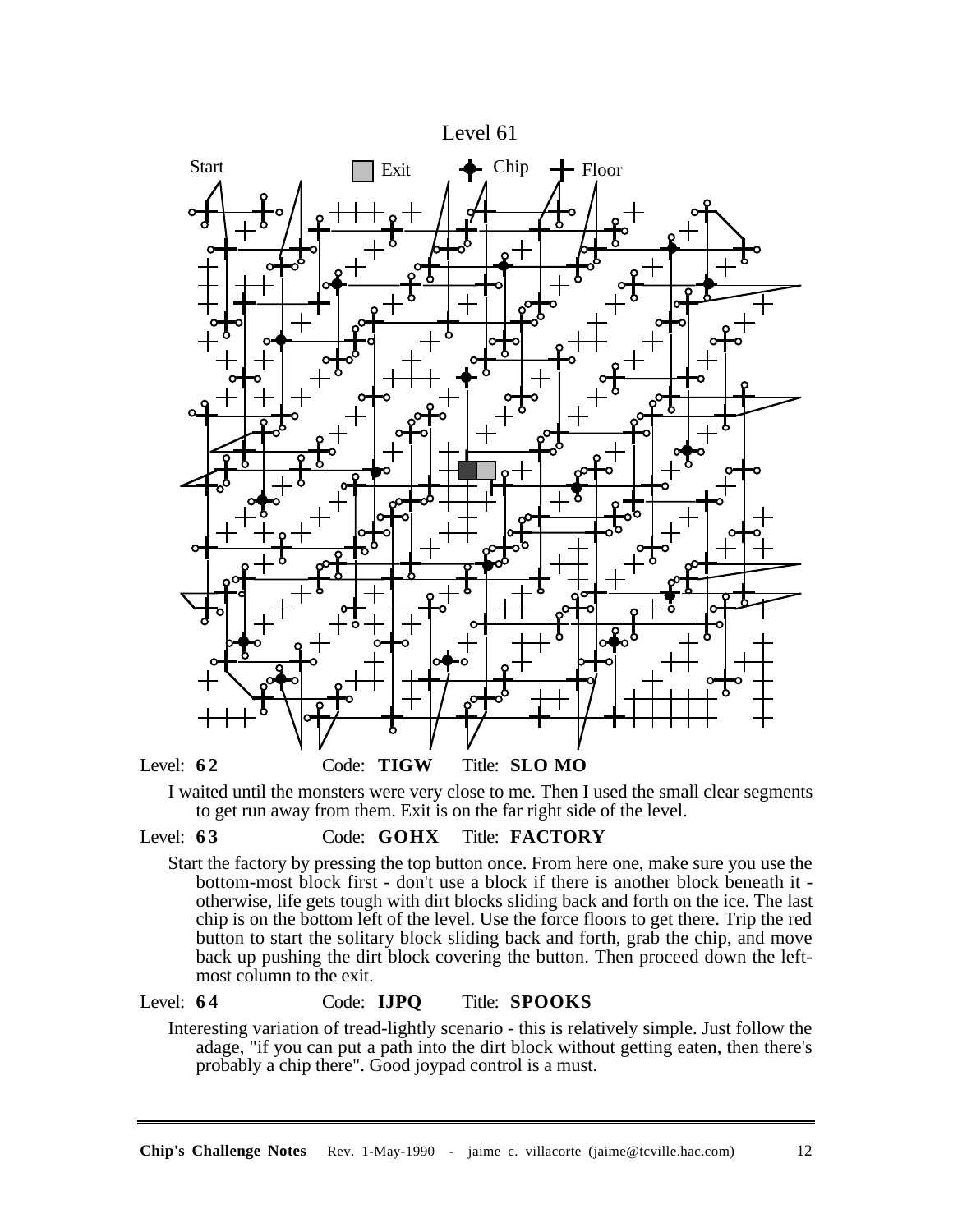Relatively simple level. Just make sure, before pushing a dirt block into a cell to grab a chip, that there is room for you to maneuver. Also make sure to grab other chips in adjacent cells.

## Level: **6 6** Code: **ZIKZ** Title: **VICTIM**

Ridiculously simple level if you do the right thing. Run down into the teleport and immediate run back up. Make sure not to push the dirt block on the top green button. Collect the 12 chips around you, making sure not to grab the 2 chips on either side protecting you from the monsters. Then go up the corridor, and head towards the socket on the right and beyond that is the exit.

## Level: **6 7** Code: **GGJA** Title: **CHIPMINE**

An annoying but simplistic level in which all the chips are embedded in a sea of blue blocks which turn into walls/paths when you touch it.

## Level: **6 8** Code: **RTDI** Title: **EENY MINY MOE**

Grab the chips in the spiral. Use the dirt block in combination with a chip to block the escaping monster until its eventually back where it came from. Then proceed to room with the sharks, Use the dirt blocks in combination with the traps to guard 2 adjacent chips from direct horizontal or vertical attack by the monsters. Use 2 of the dirt blocks to guard against the sharks coming back through the entrance. Once the dirt block is engaged, wait until steady state and grab the chips. The last twelve chips are retrieved using bridge using 5 of the useable dirt blocks from the right room in combination with the ones in the long room.

#### Level: **6 9** Code: **NLLY** Title: **BOUNCE CITY**

Make sure you have a red, yellow, blue keys for opening to doors to the exit. Choose the yellow door to the right.

#### Level: **7 0** Code: **GCCG** Title: **NIGHTMARE**

Tough level - many tricks, plus timing. Key things: trap land shark with green button. Trap first pink monster in the left aisle with dirt block and step aside for the second monster. Press blue button near tank twice in a row to pass the tank. The last two dirt blocks in the ice can be pushed to the left to make a path for going into the red door. Grab the red key, and avoid fire bugs, and exit to the right, using force floor.

After finishing, the message which appears is: " CHIP IS HALFWAY THROUGH THE WORLD'S HARDEST PUZZLE. IF HE SUCCEEDS, MAYBE THE KIDS WILL STOP CALLING HIM COMPUTER BREATH. "

## Level: **7 1** Code: **LAJM** Title: **CORRIDOR**

Only difficult part is figuring out the correct pushing sequence to grab the chips in the room full of dirt blocks.

# Level: **7 2** Code: **EKFT** Title: **ALLEY**

Very easy level - just listen to the "beat" of the moving tanks.

## Level: **7 3** Code: **QCCR** Title: **MORTON**

Interesting maze level. Map is below - only trick is to draw the monster into a corner where you can double back on it. I used the lower left corner, with a parallel dog leg which dead-ends to trap the monster.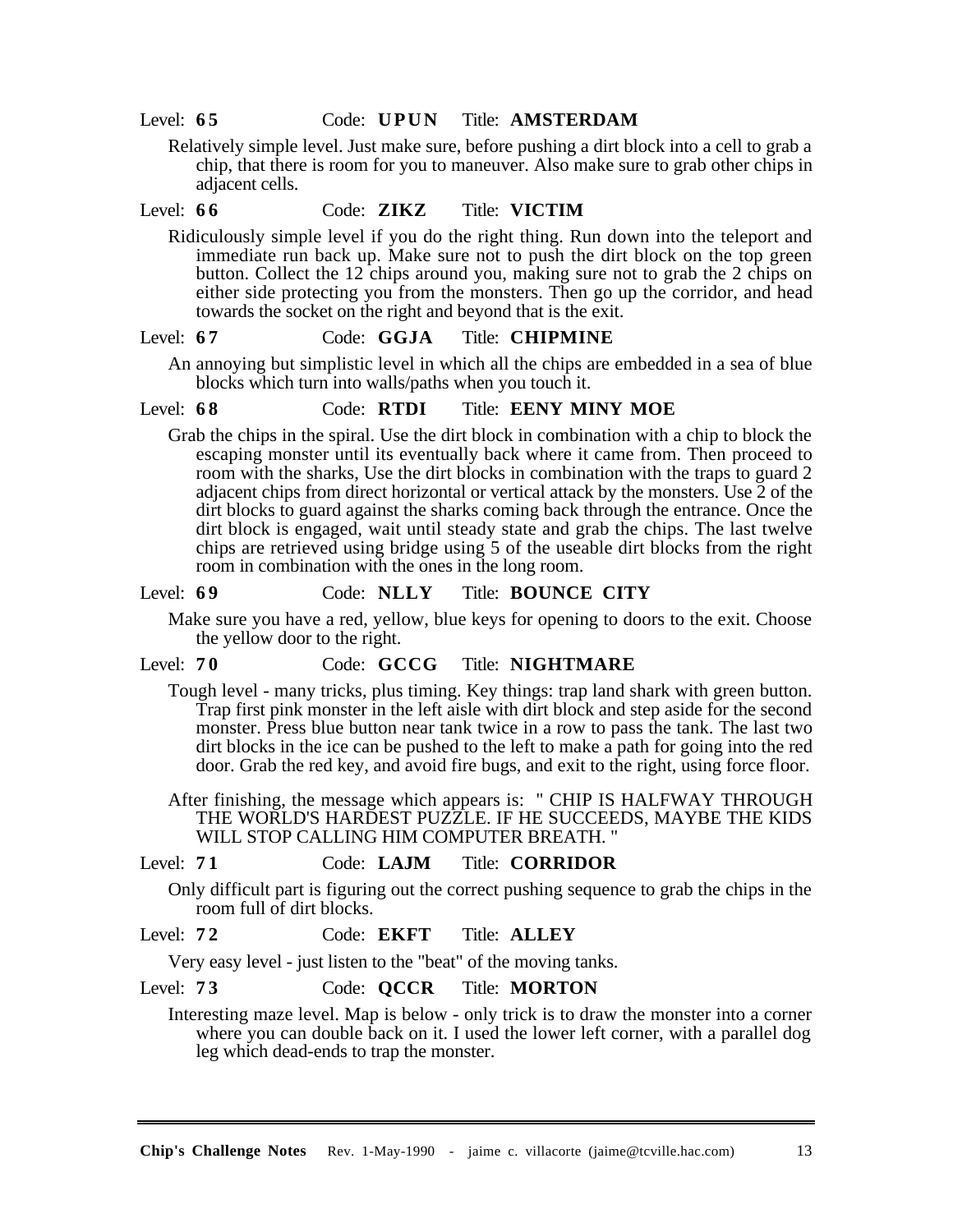



Relatively simple level. Only interesting trick involves having to grabbing the chip in the middle of the force floors. Follow the bouncing ball until near the end, then jump on to the force floor traveling left to right. This goes straight to the chip without meeting any monsters. The rest of the chips are accessed by a "wait and do it" method.



Fun level...You need a water and fire shield to get to the exit:

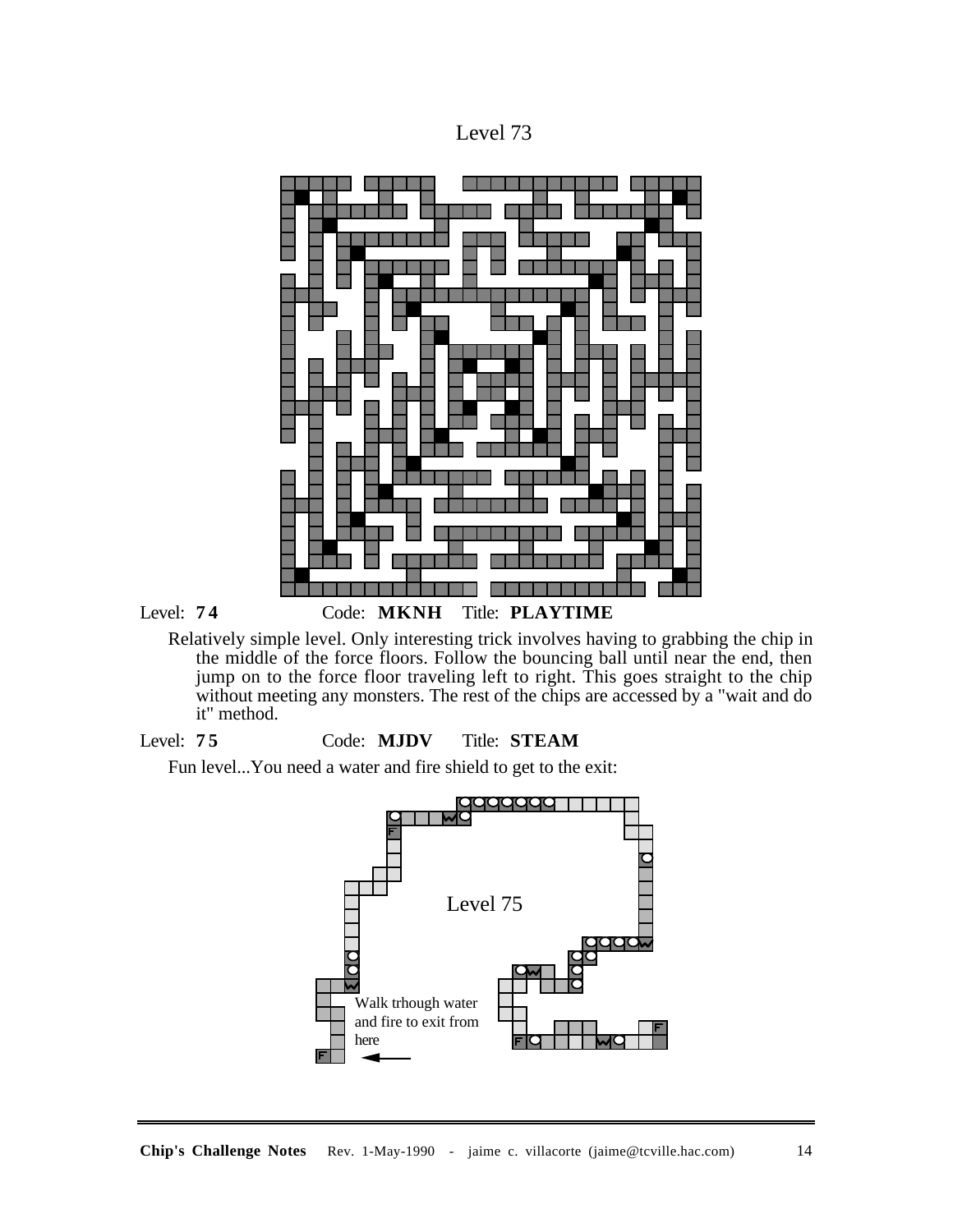## Level: **7 6** Code: **NMRH** Title: **FOUR PLEX**

Four part coordination level. lower left quadrant is easy - start by sliding to the left. You'll end up pushing through a fake blue block in order to get the red key. Exit is from the left of the force floor. The next part involves grabbing the chips on the parallel force floors - make sure to grab the chip on the lowest level first. The upper right quadrant has no real tricks - just be careful in not stepping in the traps, or launching a monster without a target. The last part involves grabbing chips in changing stone floors. You'll need a water shield to get across to the exit.

#### Level: **7 7** Code: **FHIC** Title: **INVICIBLE CHAMPION**

Make a dirt path that leads from the inner chamber to the water on the lower right. Either use the shark that's already moving or launch one to push the bugs out of the way. Relatively easy level.

#### Level: **7 8** Code: **GRMO** Title: **FORCE**

Another easy level. No tricks here - just careful planning of routes across force floors. There's an opening on the left side of the initial starting room.

### Level: **7 9** Code: **JINU** Title: **DRAWN AND QUARTERED**

In the initial starting room, grab chips and approach the teleporter from the bottom. Approach the chips in the next room from the top left, not making a direct path on the bottom to the teleporter. Double back to the teleporter, and on the third up/down teleport, grab the chips. Advance to the last level, and careful stepping is all that's required. An easy level.

# Level: **8 0** Code: **EVUG** Title: **VANISHING ACT**

Tough level. The following map might come in handy.

At the end of this level, the following appears on the screen: " CHIP USED TO SPEND HIS TIME PROGRAMMING COMPUTER GAMES AND MAKING MODELS. BUT THAT WAS JUST PRACTICE FOR THIS BRAIN-BUSTER! "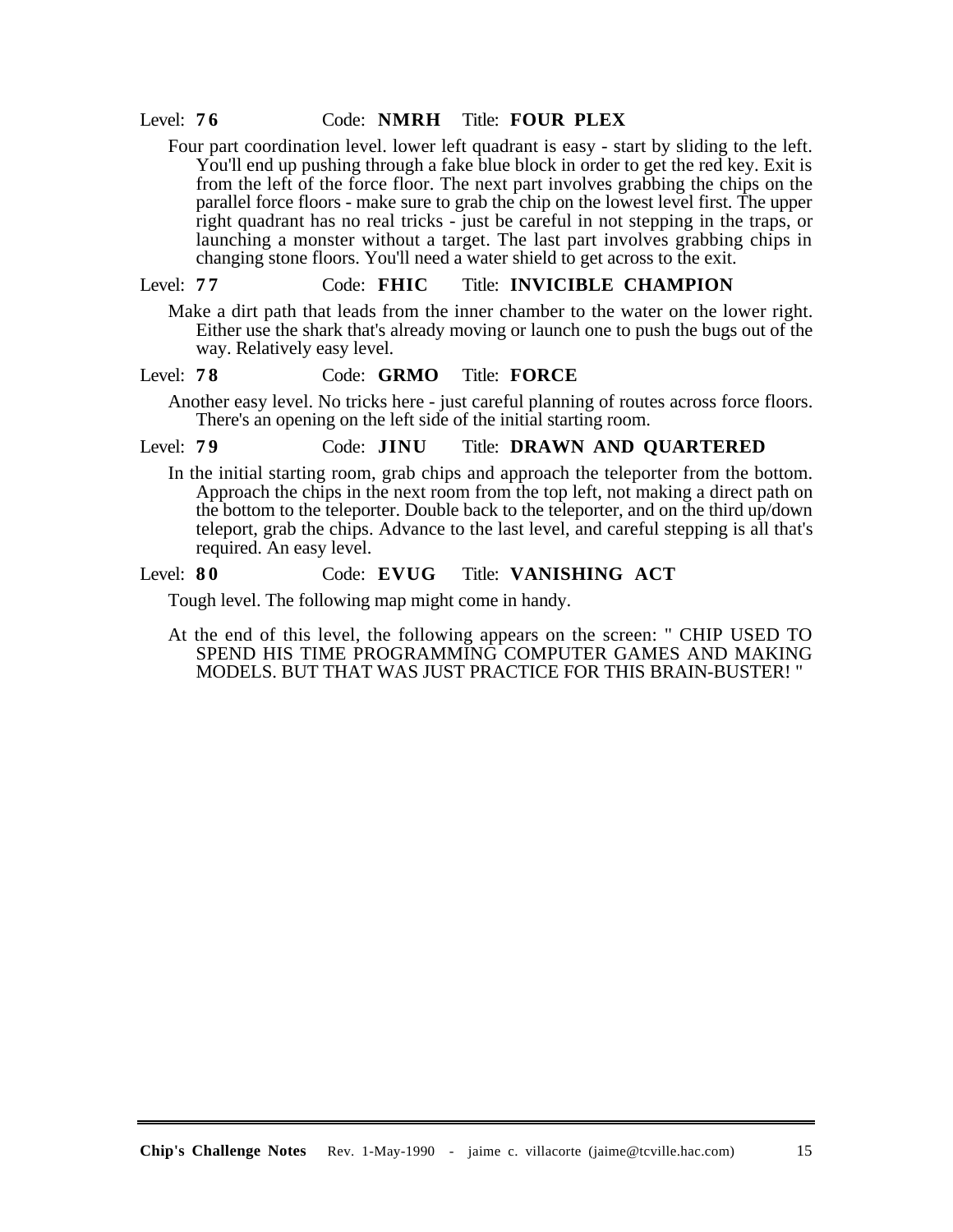



## Level: **8 1** Code: **SCWF** Title: **WRITERS BLOCK**

There's 2 blocks at the start, and for each letter of THINK, there's 11, 16, 7, 19, and 14 respectively. This makes a total of 69 blocks, but there are 2 sets of four blocks which cannot be used, and also one block of the top part of the "T" which must be sacrificed to get the other blocks. That leaves 60 blocks to use. There are 56 chips, with one block per chip, except the chips at each of the 4 corners needs an extra block to extract. I started with the K, then went around and used the T, H, and I. The N must be worked from both directions. I entered the bottom left of the N, just one row above the bottom. The same technique can be used at the top right of the N.

## Level: **8 2** Code: **LLIO** Title: **SOCIALIST ACTION**

You need to get to the top left of this level, marching with the bugs around the invisible/reappearing walls. I went straight up at the top and joined them there. Once down the left side, lead the 2 mouth monsters and the 1 bug into the lake. The exit is on the middle right.

## Level: **8 3** Code: **OVPJ** Title: **UP THE BLOCK**

You'll need the extract the dirt block into the middle room where the sharks are. Use the force floor to push the block from behind. Be sure to push it down the right vertical hallway, and not the left one, otherwise you're trapped. With careful maneuvering of this block, the sharks are guided straight down into the red bombs. Grab the chips in the left room and then use the dirt block to pop the remaining balloon to get access to the right room. Grab the unguarded chips, and pop the 6 bombs in the guarded rooms with similar maneuvering of another dirt block.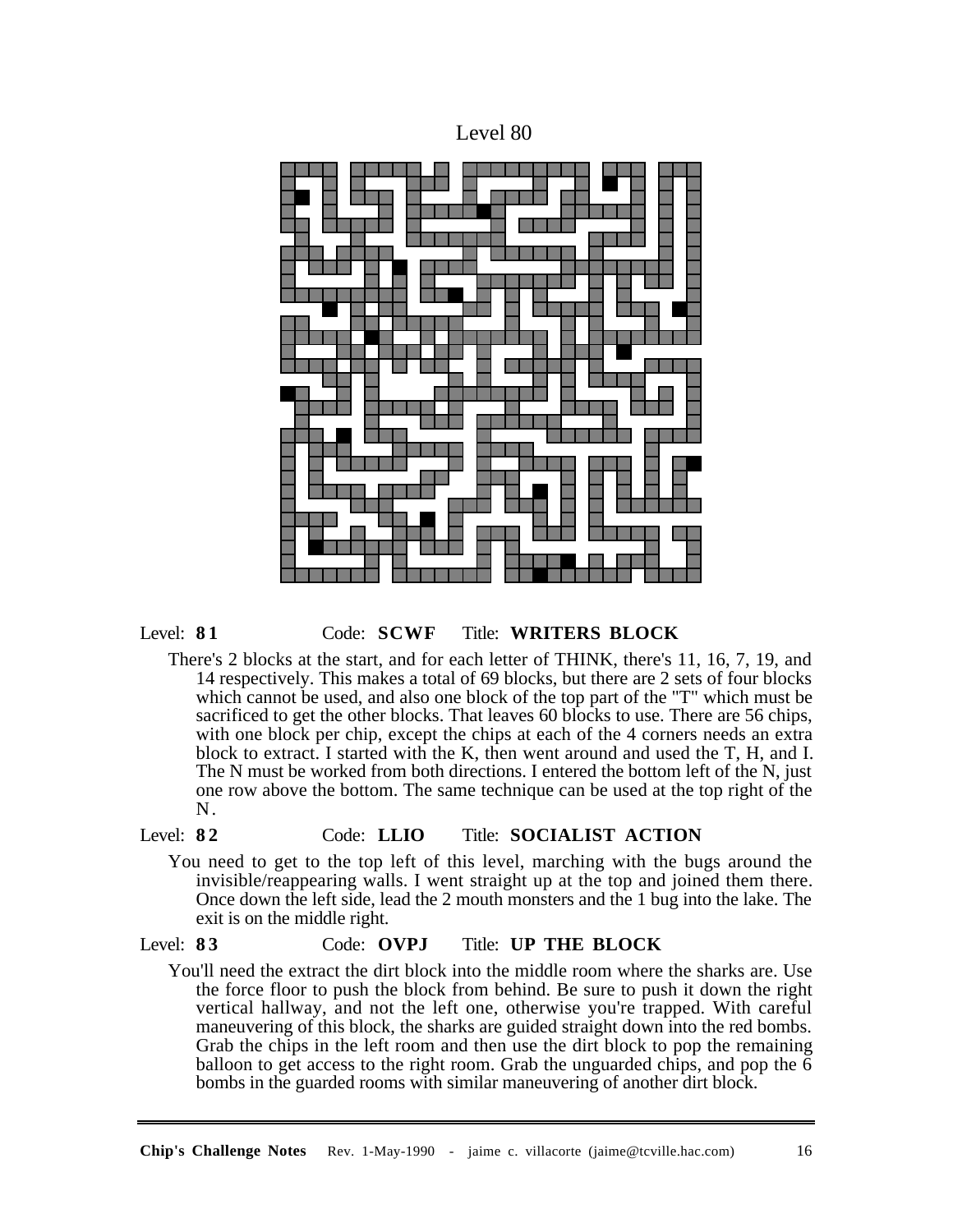#### Level: **8 4** Code: **UVEO** Title: **WARS**

Push the dirt block against the left ball, and position it to guide the balls to the right to impact against the bugs. Wait near the bottom middle of the bugs trail and work up, moving counter clockwise and grab 4 chips. Push the dirt block down a couple, until the balls are guided into the other horizontal hallway, wait until its clear, grab the last chip and exit.

#### Level: **8 5** Code: **LEBX** Title: **TELENET**

Get the blue key on the far left, work your way to the right and open the blue door, grab the chip. The remaining chips, the red key, and the red door are traversed in order through teleports. Use the following sequence of directions of movement into a teleport, in order to land in a safe square to the next room: R, U, U, R, U, R, L, U, R, L, U, R, D, U, L, D. Once grabbing the red key, follow the sequence again to return back to the red door.

## Level: **8 6** Code: **FLHH** Title: **SUICIDE**

Interesting level, where all the work is done by bouncing sharks. Position the dirt block, just above the blue button (do it in two passes). Wait in the left most nook that's protected by an overhanging wall to the left of the balloons. With around 309 left on the clock, the last balloon is burst and the exit is free to enter.

#### Level: **8 7** Code: **YJYS** Title: **CITYBLOCK**

A very tedious and unforgiving level. Build a bridge along the top and left side of the lake. Build a parallel bridge along the top to aid building of a bridge along the left side. Build a bridges along the right wall to access the chips at the bottom. Push dirt block down the ice. Then push it all the way down the hallway. You'll need to push the first block on the right, into the pathway. Push the first left block into the ice path, dodging downwards to avoid getting hit. Push this block along, and work your way clockwise to get the chips. Head towards the socket and work your way along the top and the right sides of this room, carefully pushing blocks out of the way to get to the exit. It's extremely important to think through the block pushing, especially at this stage when you've invested so much time.

## Level: **8 8** Code: **WZYV** Title: **SPIRALS**

Simple spiral maze level, where you're being chased by X monsters. You need to quickly grab the four chips at the top and work your way back down to the exit on the right.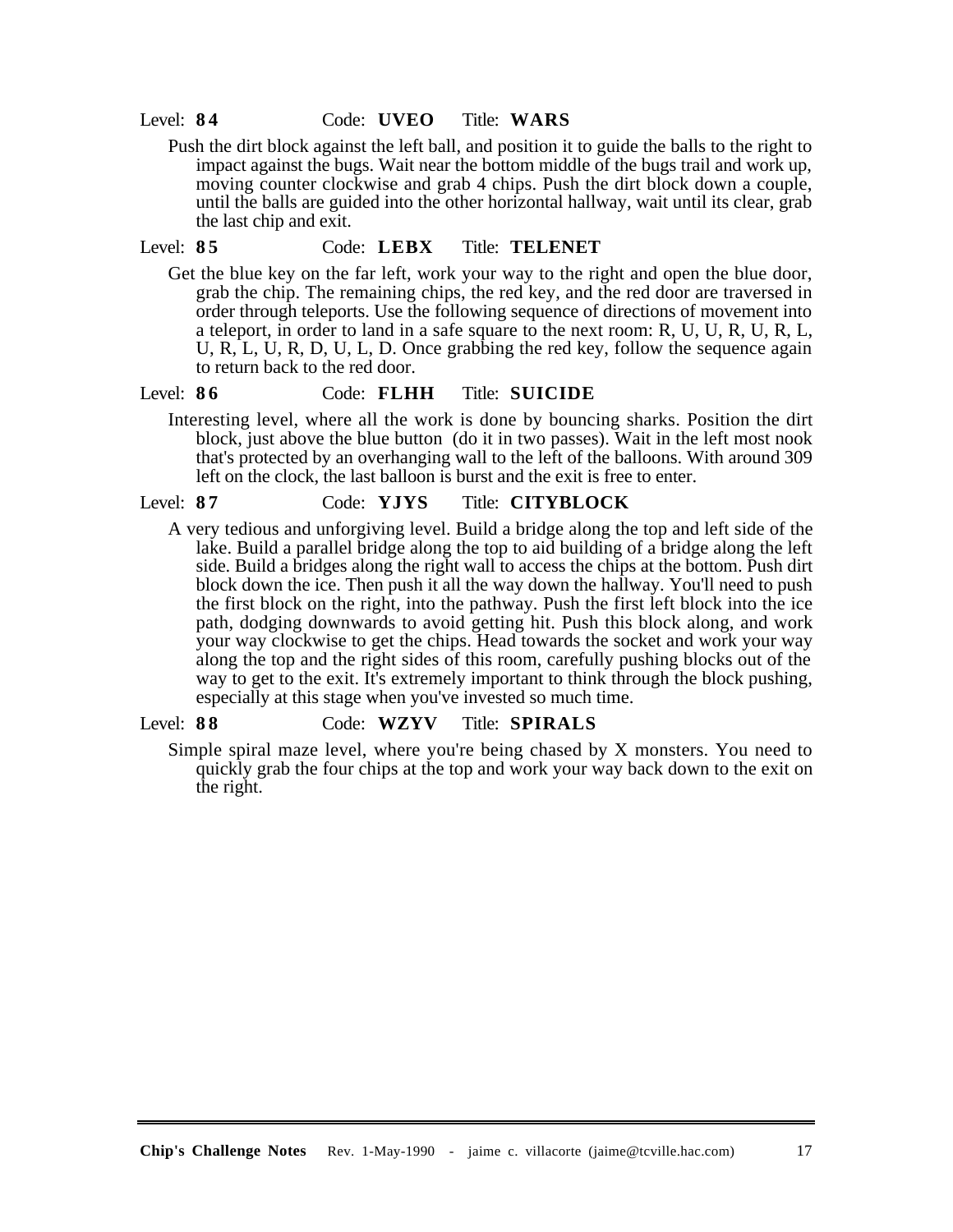



#### Level: **8 9** Code: **VCZO** Title: **BLOCK BUSTER**

Simple level. Start with the upper right button and create bridge to grab red key. Work your way down and to the left the build a bridge that snakes to the green key stuck in the wall. The toughest part will be getting through the second sliding block obstacle. For this, just move up as soon as the dirt block touches the right wall.

#### Level: **9 0** Code: **OLLM** Title: **PLAY HOUSE**

Start with grabbing the yellow key on the left through the invisible blue blocks. Use a 2 block wide bridge to go up across the water in the middle of the level to grab the blue key. Proceed to the bottom of the level, bear right and grab the chips against the right wall. Go back to the left, open the blue door, slide to the middle right room and grab the chips and green key. Then work your way back to the start, opening the green door in the left hallway. I used the force floor to get by the blue balls. From here it's a piece of cake. Remaining chips are across blue ball/fire wall combination.

The following appears at the end of this level: " 'I CAN DO IT! I KNOW I CAN!' CHIP THINKS AS THE GOING GETS TOUGHER. BESIDES, MELINDA THE MENTAL MARVEL WAITS AT THE END! "

# Level: **9 1** Code: **JPQG** Title: **JUMPING SWARM**

Simple level - just grab chips and avoid a pack of x monsters. Exit is on lower right.

## Level: **9 2** Code: **DTMI** Title: **VORTEX**

Difficult level. Follow the maze and grab the chip in the upper left hand part of the maze. Enter the teleport work your way around the spiral and grab the green key work your way to the upper right part of the level, grab the blue key and work your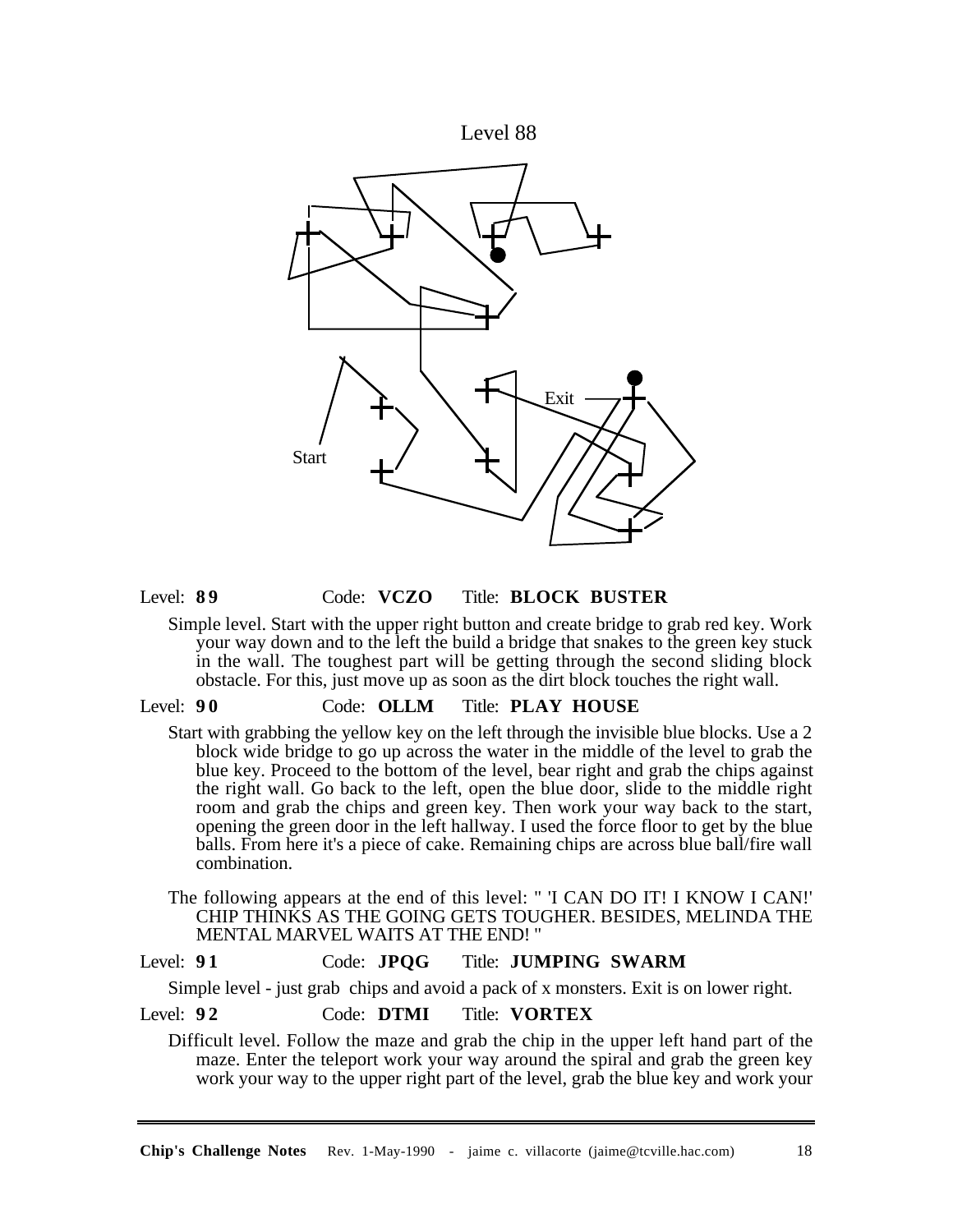way back to the upper left teleport. Work your way through the vortex, grabbing the last chip, opening the blue door and exiting.

## Level: **9 3** Code: **REKF** Title: **ROADSIGN**

Interesting level tests your block moving ability. There are a total of 3 dirt blocks that are in the level that must be moved to create a bridge across the two water bodies, and the last water guarding one chip.

## Level: **9 4** Code: **EWCS** Title: **NOW YOU SEE IT**

Relatively simple level - find 7 chips embedded in a maze with invisible/appearing walls, with no time limit.

#### Level: **9 5** Code: **BIFQ** Title: **FOUR CORNERS**

From the starting position, go straight down, teleport, and push the bottom dirt block down. Grab the red keys and push the 3 remaining dirt blocks into their respective water holes in the other screen. You'll end up grabbing the yellow key and the blue key. Use the yellow key to open the yellow door of the starting screen, and also grabbing a chip. Use the blue key and teleport back to the second screen and open the blue door at the right to grab a second chip. Hurry on back to the starting screen and exit.

#### Level: **9 6** Code: **BIFQ** Title: **PARANOIA**

- The blue question marks says, " YOU DON'T NEED THE HEAT SHIELD, BUT IT COULD HELP LATER ON. "
- This is a relatively simple level. Tips: When grabbing the chips guarded by the horizontal bouncing blue balls, stay embedded in the walls until it's clear. When picking up the last set of chips guarded by fire bugs, run around the circumference of the room to avoid invisible walls.

## Level: **9 7** Code: **IOCS** Title: **METASTABLE TO CHAOS**

Dig a tunnel that traverses this level counter-clockwise and form a loop; then use the two dirt block and position it near the entrance of the bug-infested hall. Once the second dirt block is positioned, bugs will start marching out, and when enough have left, slowly work your way to the exit.

Level 97



## Level: **9 8** Code: **TKWD** Title: **SHRINKING**

For the upper left and middle left rink, use dirt a pair of obstacles made of two dirt blocks, placed on the force floor. The other chips can be obtained by quick-footed work to get across the streams of blue-balls. The dirt blocks must also be used in the exit.

## Level: **9 9** Code: **XUVU** Title: **CATACOMBS**

Strange but easy level. Remember that pressing a brown button disables a trap (i.e. any monster currently trapped is free to move). This is probably the key concept to this level. From the starting position, go straight up until you hit the top wall. Push the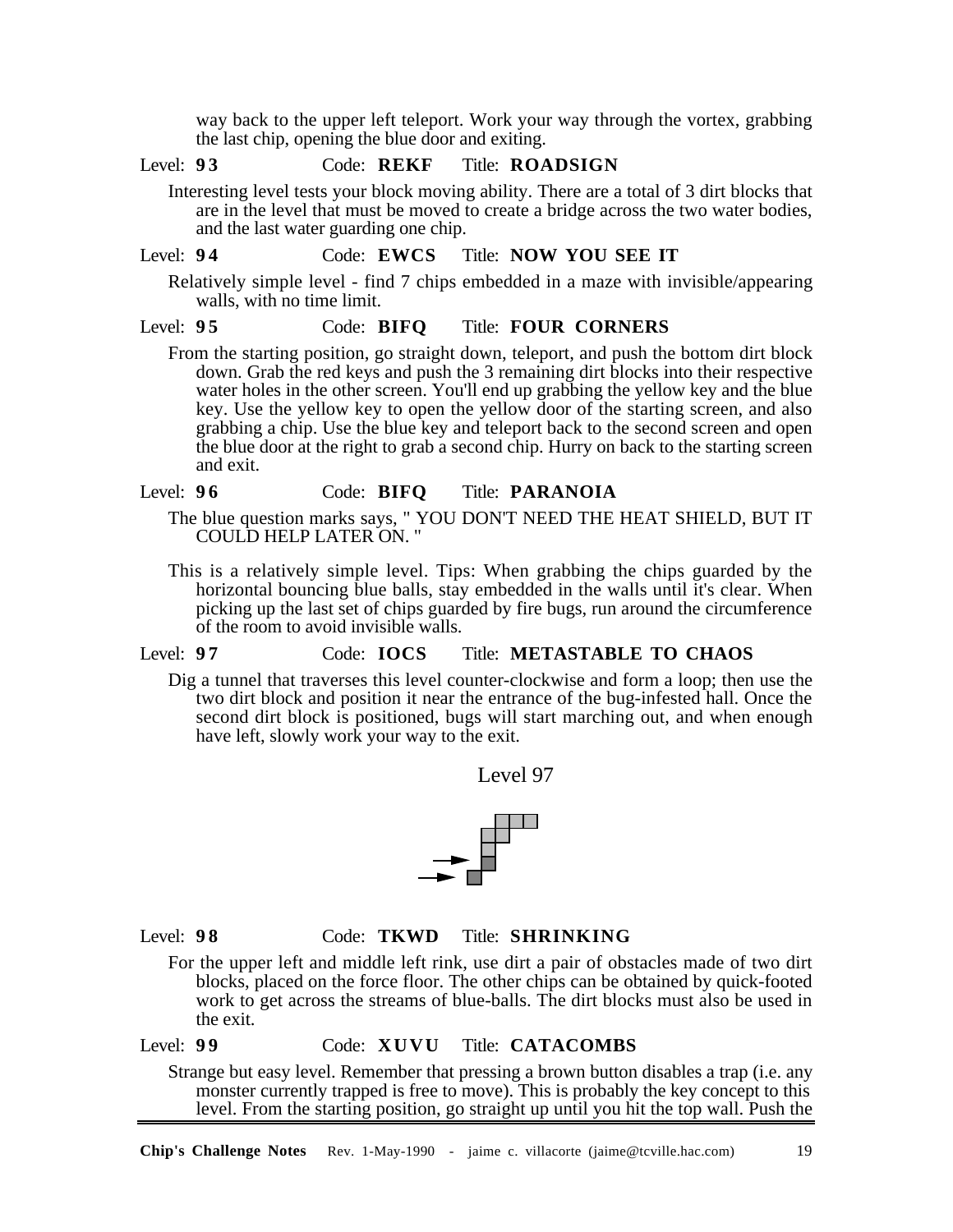dirt block down two grids where a water shield is revealed. Don't grab the chip on your right, but instead work your way down, press the brown button to get by the blue tank. Open the blue door, but only step on the top red button. Grab the middle yellow key only. Proceed to the left and starting with the yellow door at the top, start grabbing keys and chips, being careful to grab keys before grabbing the corresponding chips (otherwise, blue tanks land on brown buttons which releases the blue balls. 7 of the 8 chips can be gathered here without going back to the one chip originally ignored in the beginning.

### Level: **100** Code: **QJXR** Title: **COLONY**

- Whew. Tedious, joypad-control intensive level. Exit is on the bottom left of the level. Short controlled movements (form middle of cell to exit and from exit to middle of cell) is probably the key here.
	- At the end of this level, the following screen appears: " BESIDES BEING AN ANGEL ON EARTH, MELINDA IS THE TOP SCORER IN THE CHALLENGE--AND THE PRESIDENT OF THE BIT BUSTERS. "

## Level: **101** Code: **RPIR** Title: **APARTMENT**

Interesting level. Here's the path I used in collecting the chips. Perhaps there are other ways:





#### Level: **102** Code: **VDDU** Title: **ICEHOUSE**

From the start, push the joypad left - otherwise when you finally get near the red button, you get hit right away. Once you do land on the button step to the left immediately, grab the 2 chips, shield and red key, and work your way down and to the right. Open the red door, grab the water shield and yellow key and head down, bouncing off the ice.Walk to the left, step across the ice and walk across the water/fire barriers. Enter the bottom horizontal corridor guarded by a burglar and yellow door. You'll need the spiked shoes to walk against the force floor to the exit.

#### Level: **103** Code: **PTAC** Title: **MEMORY**

This is a good name for this level. You just need to explore all combinations of pressing of blue/green buttons to grab all the chips.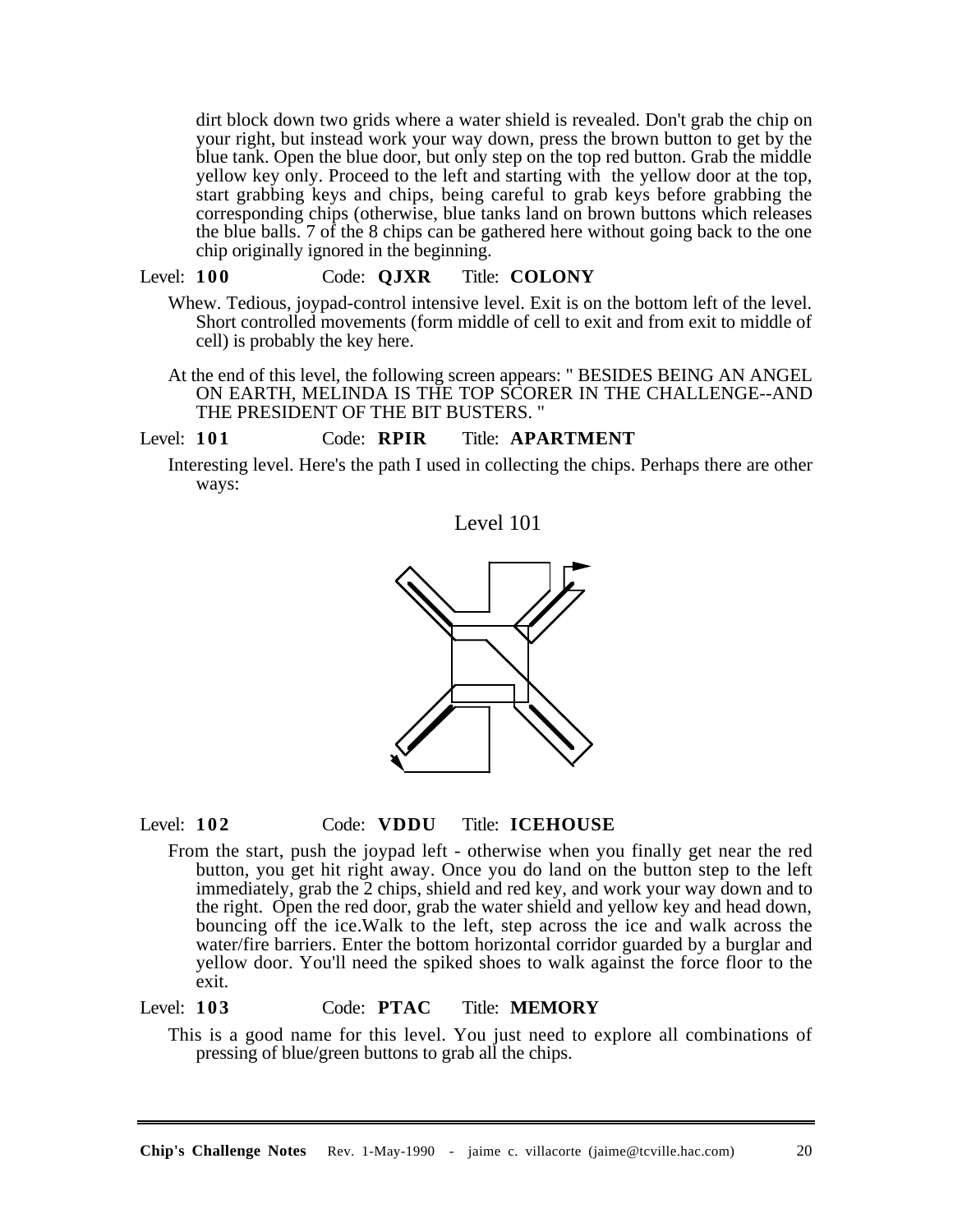#### Level: **104** Code: **KWNL** Title: **JAILER**

Grab all four keys at the start and basically take your time going through all the corridors. The middle corridor at the bottom only guards the  $\tilde{2}$  exits, but the left exit can be accessed when you are done grabbing all the chips in the bottom left room. There are 4 rooms in each corner of the level with chips. The other 3 green doors lead to corridors with 2 chips each. Corridors guarded by a chip don't contain any more chips.

# Level: **105** Code: **YNEG** Title: **SHORT CIRCUIT**

Another of those levels full of step-over-and-it-becomes-a-wall blocks. The hard part about this is figuring out the correct path to traverse in order to grab all the chips. I think this is almost impossible without a map, and even with the map, it takes a little thought to figure out the correct path to traverse. I don't know if the path shown below is the only solution, but it does involve performing "cutbacks" across unstepped-on walls, and old chip locations - pretty tricky.



Level 105

Level: **106** Code: **NXYB** Title: **KABLAM**

Interesting level full of bombs. A clone machine generates fire balls that you guide around with dirt blocks. There's no time restriction. The exit is on the bottom left of this level. This is the direction of travel for the fire balls: up, right, down, left (this is across the bridge of water), up, right, then down. Neat.

## Level: **107** Code: **ECRE** Title: **BALLS O FIRE**

Another neat level. Exit to the right, grab the chip and push the dirt block down. I headed for the left and grabbed the chips there and worked my way back to the middle, grabbed the fire shield and then grabbed the chips on the left. Use the dirt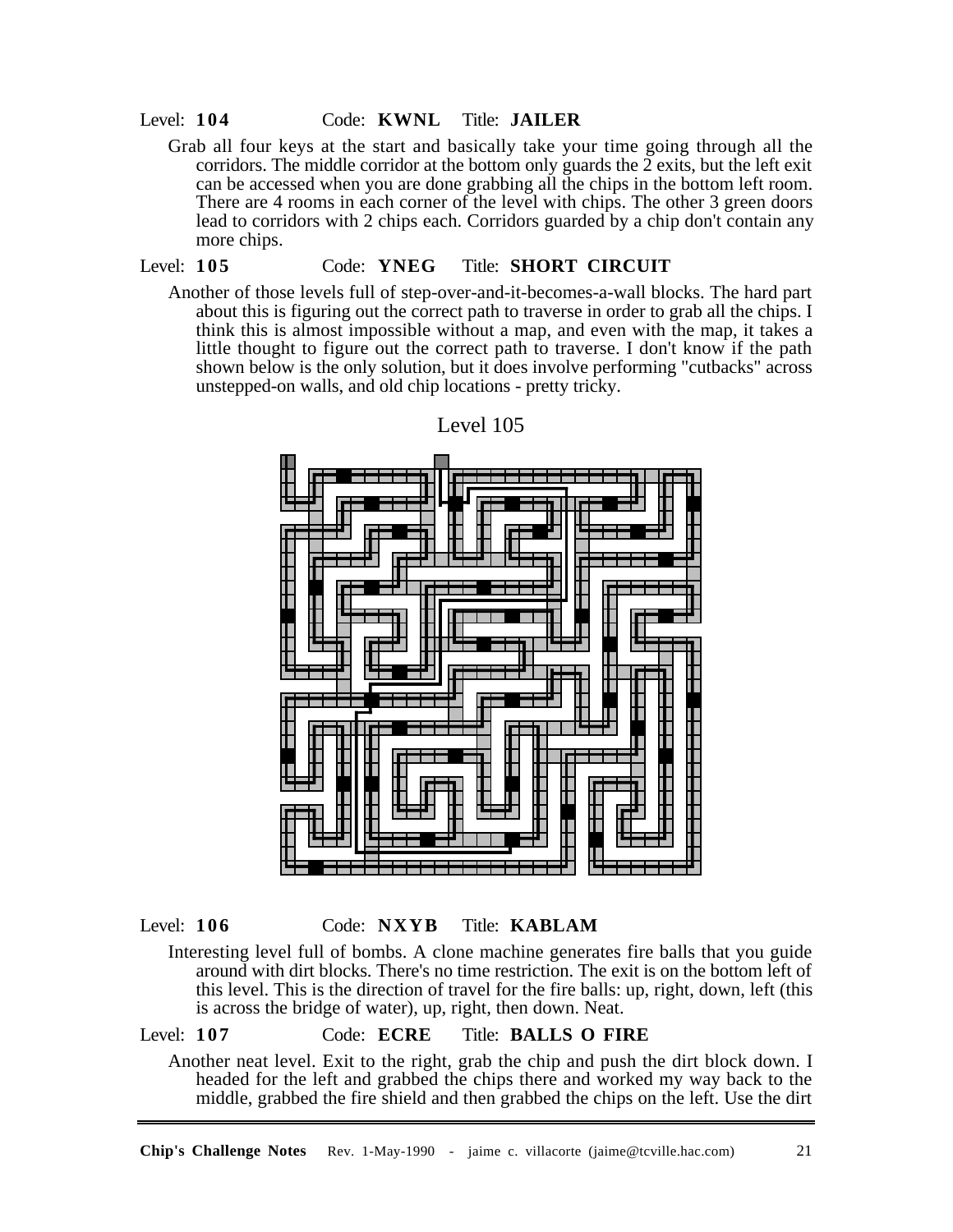block that you initially pushed away, and push it into the middle right chamber, then down past the water. Grab the chips which spell out the word "CHIP" and grab the keys in both left and right corner. Use one of the two blocks to fill in the remaining water block, and then use the other block and line it up along the right side of the exit. I used the blue key to open the blue door on the right, but I suppose you can do the same thing on the left. Use the remaining dirt block and push it up and use it to cross the single water hazard. The exit is near the middle.

## Level: **108** Code: **LIOC** Title: **BLOCK OUT**

Nothing complex here. It's obvious you have to use a dirt block to gain entrance to the first blue door. Simple jam the block against the wall and push up until it's above the door. Later on, you'll use another dirt block to prevent blue balls from entering hallways where the chips are. The rest is just tip-toeing across more blue balls.

#### Level: **109** Code: **KZQR** Title: **TORTURE CHAMBER**

A short level that requires adept joypad control. You'll need to run with the sharks around the force floor to grab the first chip, then head on back and do a slalom run on the force floor to get the second chip. Push the dirt block on the force floors, and keep following, but don't push all the way. The hardest part is grabbing the last chip. To get the chip, you need to go down one block, the left across the ice, then down again. Keep the joypad pressed left as you go across the ice. To get to the exit. Go straight down until you hit the wall and take a quick left.

#### Level: **110** Code: **XBAO** Title: **CHILLER**

I started with the chips on the bottom of this level. You'll need to use all dirt blocks except one, and this will involve pushing down from the top of the room (accessed by moving up along the corridor where the blue balls are bouncing vertically). The bottom level is relatively simple inc concept, but the blue door requires a little timing. The rest of the chips are accessed by pushing 5 dirt blocks along each of the 5 squares adjacent to the ice.

At the end of this level, the following screen appears: " CHIP CAN'T WAIT TO JOIN THE BIT BUSTERS! THE CLUB'S ALREADY FIGURED OUT THE SCHOOL'S PASSWORD AND ACCESSED EVERYONE'S! "

#### Level: **111** Code: **KRQJ** Title: **TIME LAPSE**

Strange level. I just started pushing the dirt blocks down vertically to bust the bombs and grabbed the fire shield. A pair of chips are in both bottom corners, and the exit is in the middle. I suppose this level could have been harder, with the idea of you being encased permanently in the green trap/door walls.

#### Level: **112** Code: **NJLA** Title: **FORTUNE FAVORS THE**

There's a dirt block above the starting position. Push it all the way to the left, past the bugs and against the wall. This force the bugs away from the corridor leading to the exit. Once positioned, go back and grab the chips (the 1st of 4 chips is under the dirt block at the entrance). If you're lucky, there won't be that many bugs wandering the corridor next to the exit.

## Level: **113** Code: **PTAS** Title: **OPEN QUESTION**

The blue question mark says: "THE EIGHT BLOCK IS OPEN".

Sure enough, the eight blue block from the left is the open one.You'll need 3 blocks on the 7th column to divert the monsters, 2 blocks to make a bridge up the eight column and 1 more block to push into the pathway of the first blue ball you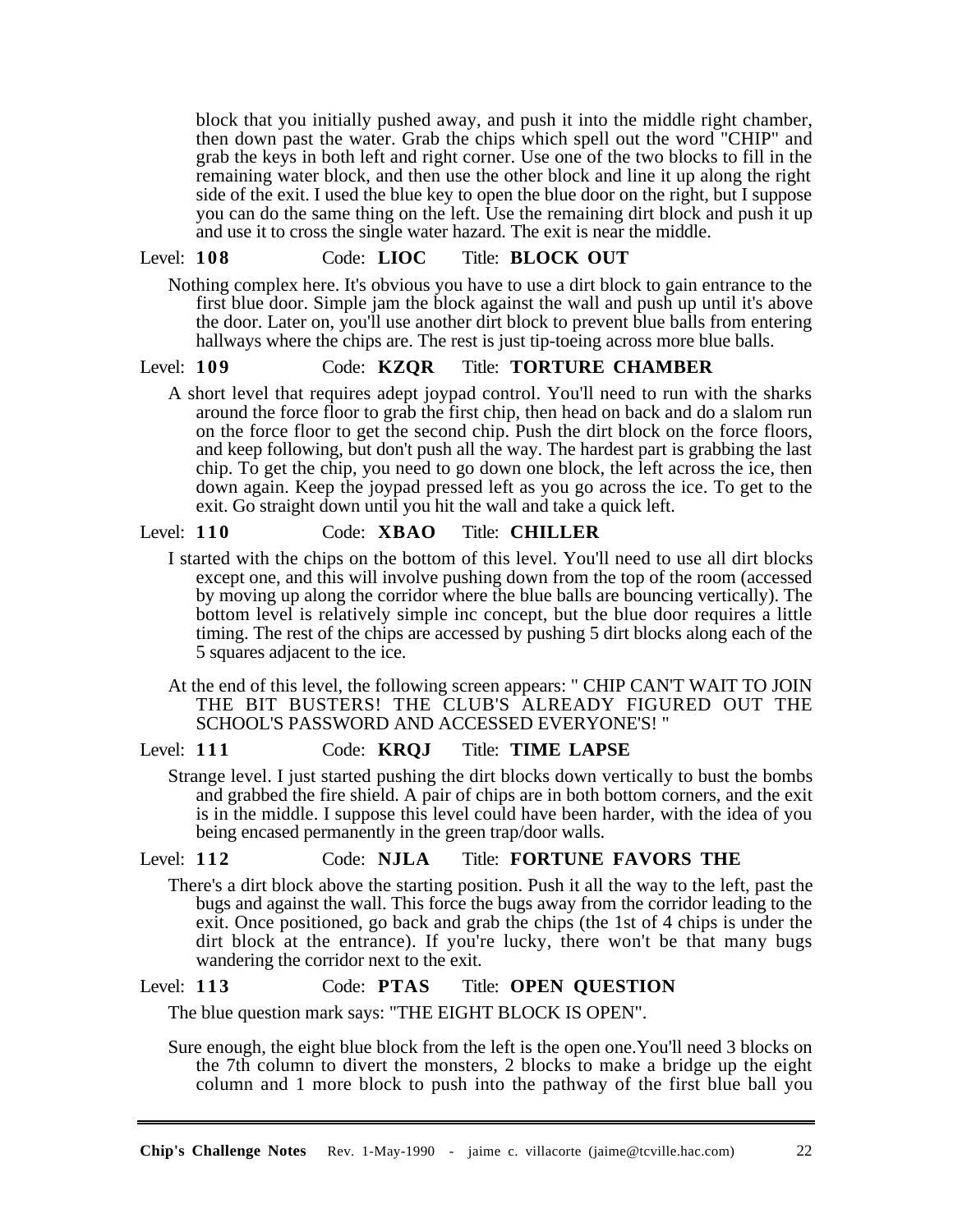encounter. The rest of the level is judicious, and quick stepping across a field of other blue balls.

# Level: **114** Code: **JWNL** Title: **DECEPTION**

No real tricks here. Relatively simple level that requires dodging from bugs/fire balls in the beginning.

## Level: **115** Code: **EGRW** Title: **OVERSEA DELIVERY**

Interesting level. From the starting position you'll come to island 1. You'll teleport 15 times before you reach the final island. All four blocks must eventually be brought to this last island, creating a bridge to the exit, parallel to the bottom edge of the island. The following are directions to approach each teleport, starting with the 1st. After pushing a block into a teleport, always enter the teleport from a different position. This is the rule except for the last (15th) teleport, in which you must enter the teleport in the same direction as you pushed the block (that's DOWN), in order to facilitate creation of the bridge to the exit. Here's the directions:  $(1)$  UP,  $(2)$ RIGHT, (3) DOWN, (4) LEFT, (5) RIGHT, (6) DOWN, (7) UP, (8) DOWN, (9) RIGHT, (10) UP, (11) DOWN, (12) UP, (13) LEFT, (14) RIGHT, (15) DOWN.

## Level: **116** Code: **HXMF** Title: **BLOCK BUSTER II**

Similar to the BLOCK BUSTER level, except the puzzle that appears on the top is slightly harder. I ended up using the lower right button to create a block that I could push down, into the hallway from the top. This extra block is used to grab the blue key. The lower level is similar to the original BLOCK BUSTER.

#### Level: **117** Code: **FPZT** Title: **THE MARSH**

Relatively simple level. The path meanders first to the right, then a little down, then heads towards the left wall. From here it goes down slightly and you'll end up creating a bridge that spans left to right. Be careful on how blocks are pushed out of the way. Many of them are used to create a bridge around the fire trap and to the last dirt block.

## Level: **118** Code: **OSCW** Title: **MISS DIRECTION**

Follow the ice down, grab the green key (entrance is from the bug side). Avoid the mouth monster, head back down, open the green door, grab the blue key and come back to the starting position. Open the blue door, grab the red key. Work your way around to the red door, open it, go across the water, into the teleport. Exit is after the 2nd teleport.

#### Level: **119** Code: **PHTY** Title: **SLIDE STEP**

Relatively simple level. Make sure to grab the fire shield at the upper right of start before grabbing the chips.

#### Level: **120** Code: **FLXP** Title: **ALPHABET SOUP**

The following describe the direction of escape from each "letter" room. A: UP - grab blue key; enter from invisible right wall. B: DOWN - (mouth monster room). C: RIGHT - Push block against bottom wall. D: LEFT - Don't grab the chips when first encountering this room. E: RIGHT - Grab 1 chip; get green key. F: LEFT - Grab 4 chips; be sure to press brown button odd # of times; fire shield is under dirt block; push dirt block up to reveal. G: RIGHT - Grab 3 chips, ice shoes. H: UP - Press buttons; explode bombs. Cycle through A, B. C: LEFT - grab yellow key. D: LEFT - Far right dirt block is booby-trapped. Go into upper solid wall/floor, turn right, grab chip, down to invisible walls, leads to chips. E - Green key under dirt block. Always exit E going to the RIGHT. Go through F then G. H has water shield in fire trap. Go green then yellow doors, then thru exit.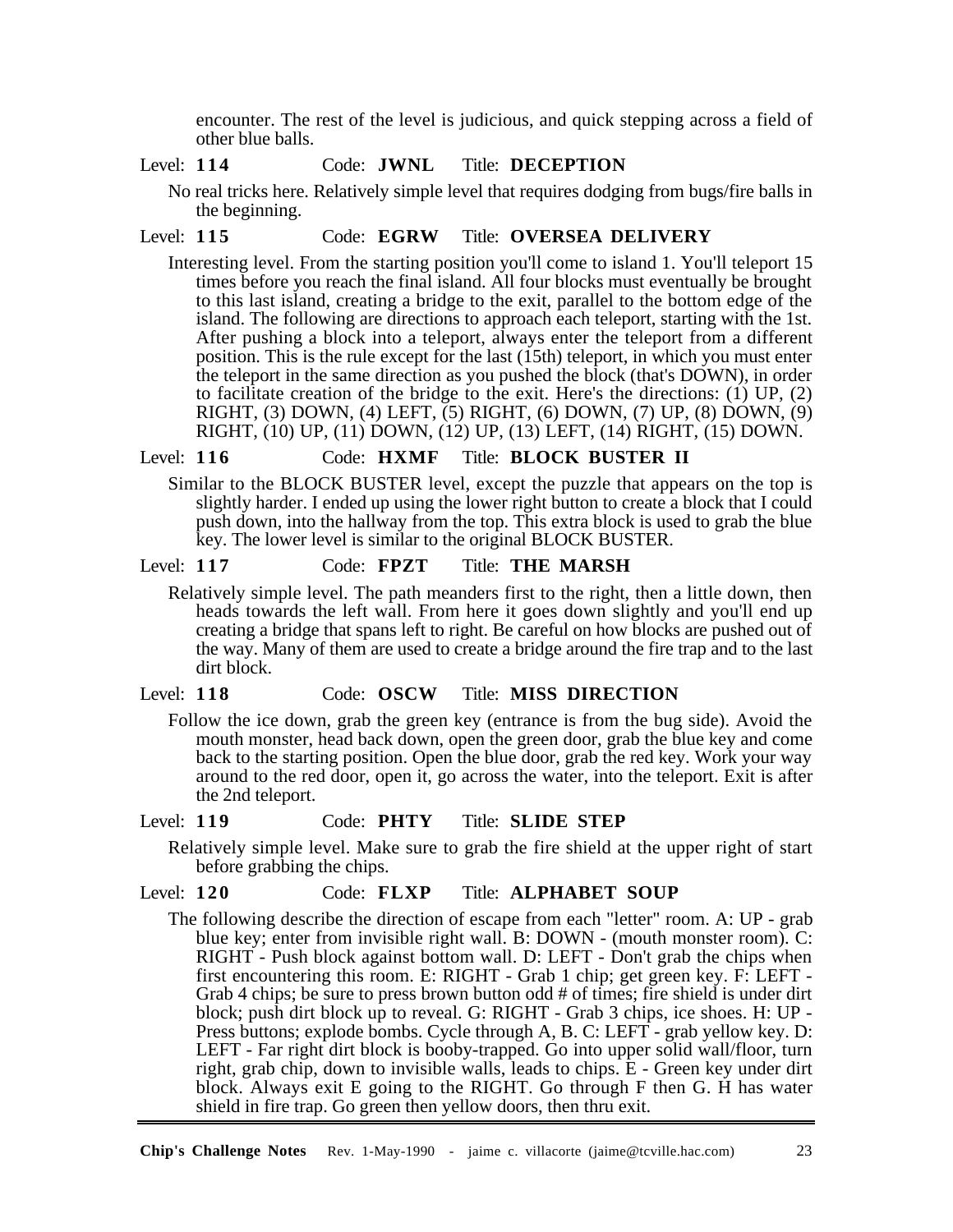At the end of this level, the following appears: "IF CHIP'S GRADES AREN'T AS GOOD AS MELINDA'S, MAYBE SHE'LL COME OVER HIS HOUSE AND HELP HIM STUDY!"

## Level: **121** Code: **BPYS** Title: **PERFECT MATCH**

Use dirt block to eliminate ball from outer track (by pushing it into the water). Use red button to add a ball. Wait until a ball on the inner tracks hits the ice, then press the red button. This should sync it up. Use green button on left side to change the door of the clone machine to open/close state.

#### Level: **122** Code: **SJUM** Title: **TOTALLY FAIR**

Interesting level, with very simple, sparse layout. Lead 1st mouth into water trap. Make sure not to kill the 2nd mouth, and not to grab the 4 chips at the mouth of the exit. Lead the 2nd mouth monster through the right part of the maze, and have it rest on the brown button. Exit out and grab 2 chips, then the remaining 4 chips.

## Level: **123** Code: **YKZE** Title: **THE PRISONER**

Maneuver so that the monsters are trapped on the bottom force floors, while disabling clone machine. Exit and chip is on the right. One chip is on the left and another at the bottom. At most, 2 monsters should remain to chase you.

#### Level: **124** Code: **TASX** Title: **FIRETRAP**

The concept of pushing dirt blocks to divert wandering monsters into hitting trap door buttons is practiced here (similar to level 9). Direct fire ball to hit the blue button on lower right of this level. Fire shield is at the right of the tanks near the top. Once the fire shield is obtained, this level is a snap.

## Level: **125** Code: **MYRT** Title: **MIXED ANTS**

A neat level. The only hard part is grabbing the first 11 chips. For the first 4 chips, you'll need to place dirt blocks into the water, making sure to trap the shark between the middle 2 dirt blocks. Starting with the extreme left (or right) chip, it's a matter of dodging the shark to get the next 3 chips. To get the next 7 chips, remember to push the blocks in the diagonal hallway either down or to the left, but always start pushing from the top of the dirt block stack. The remaining chips are easy to obtain. You must use the teleport at the upper right hand side of the level to get to the exit.

#### Level: **126** Code: **QRLD** Title: **ROCK N ROLL**

Very frustrating level There's a total of 36 chips to be obtained. 13 are near the start, either in the cells, or accessed by building bridges. 2 are just above a water trap. 6 are in a room protected by a bug. 1 is near the top right of the level, behind 3 dirt blocks. 1 is at the right of the level, behind 3 dirt blocks. 7 exist in the bottom right, hidden under dirt blocks (be very careful of these - some of the dirt blocks hide fire. use the chart below). The last 6 exist in a series of islands at the upper left. I started this level by grabbing the first 13 chips, then obtaining the 2 chips guarded by water. Once these two chips are obtained, the rest of the level is relatively easy, given that you can tip-toe across the x-monsters well. The chips at the upper left of this level are accessed by building bridges across islands. I started with the 2 chips at the far right, and worked my way clockwise. The last chip obtained is at the far upper left corner. You'll need to traverse the second to the last column by filling it with dirt blocks. One of the dirt blocks turned out to be pushed from somewhere far to the right. But I think, the whole key to this level is carefully tip-toeing across the x-monsters. The chart below shows the layout of the dirt blocks at the bottom right of this level. Everything that's not a fire trap is a chip.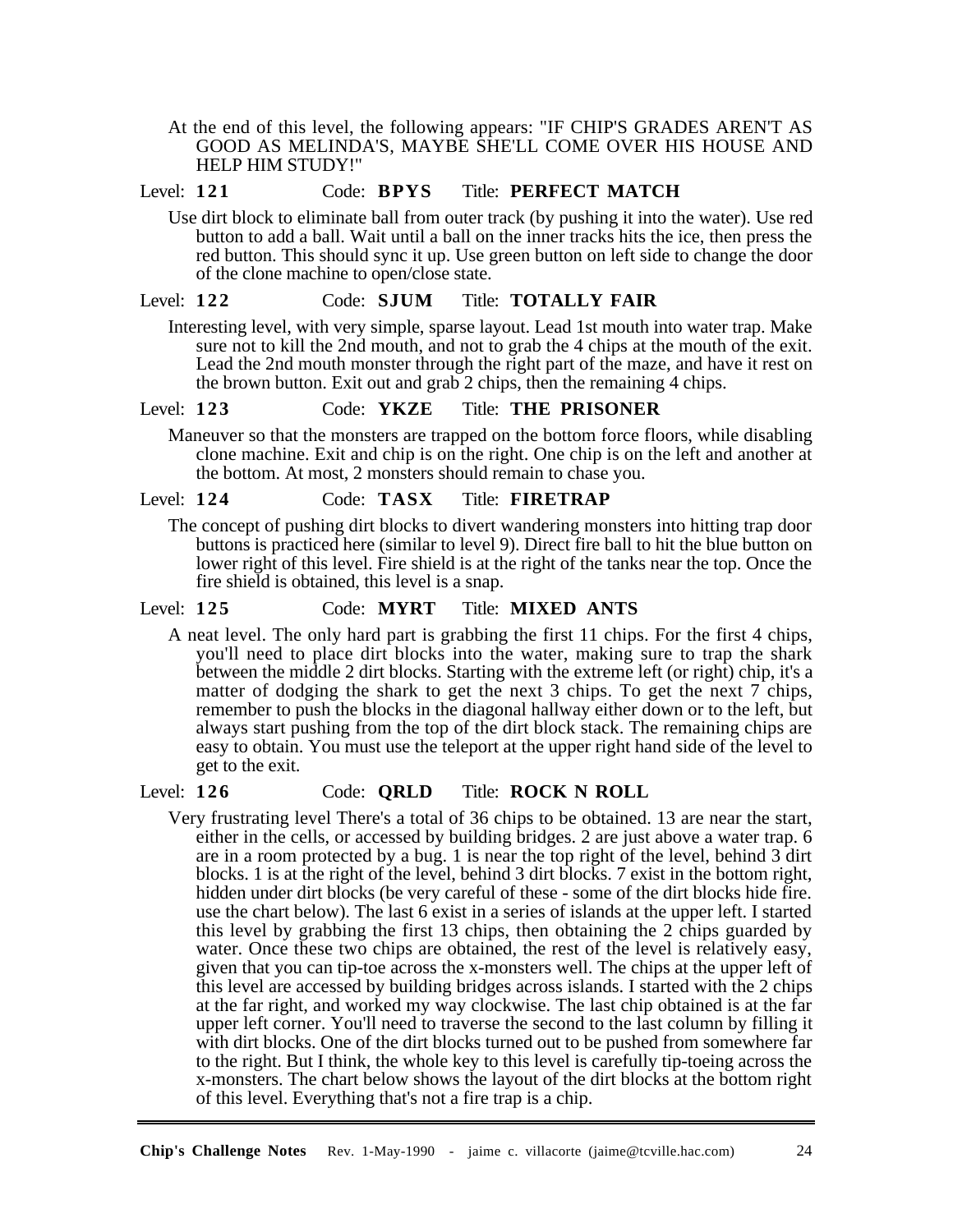



Interesting level that requires several passes through a series of 8 rooms, in order to get all the chips. The following directions describe the direction of movement into a teleport, starting at room 1. UP-2, step up then down. RT-3, grab right chip. LT-4, grab all the chips, and watch out for the blue ball bouncing to the right. UP-5, grab all the chips. UP-6, grab the top chip. D-7. RT-8, grab the right chip. LT-1, grab left chip. RT-2. UP-3. D-4. U-5. LT-6, grab left chip. RT-7. D-8. U-1. From here cycle through the 8 rooms until all the chips are obtained along with the red key. Exit at room 8; there will be 4 chips remaining. Head for the red door (upper right), then the blue door (lower left), then the yellow door (lower right), then the green door (top left). Press the green button, head to room 1 then to the exit.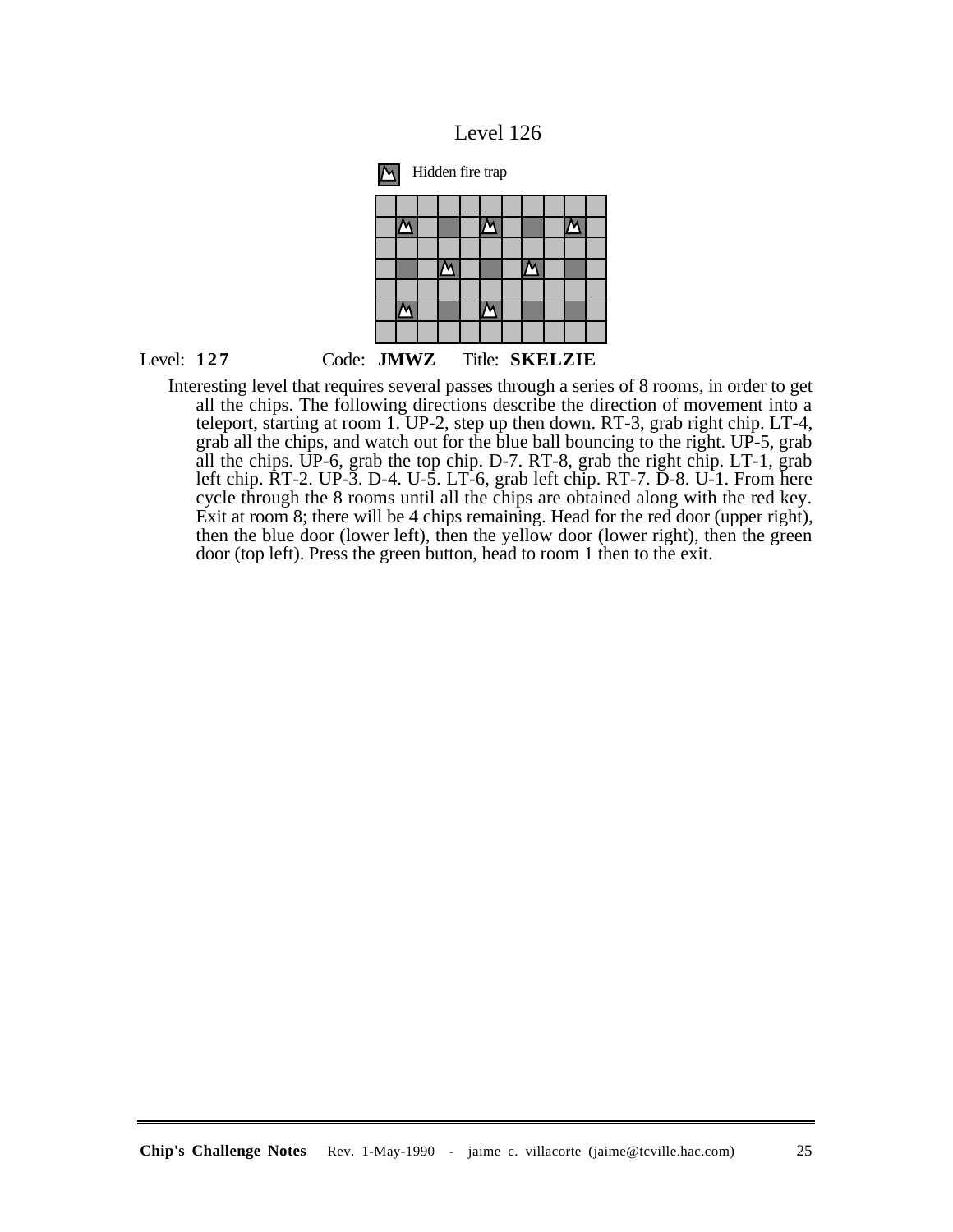



From the start, you'll need to get the water shield. Keep pressing the red-button just below the water shield's position until all the blue balls are jammed up. Grab the yellow key to the far right of the starting position. Head down, into the yellow door, past the burglar. Wait until a fire ball comes around, and immediately follow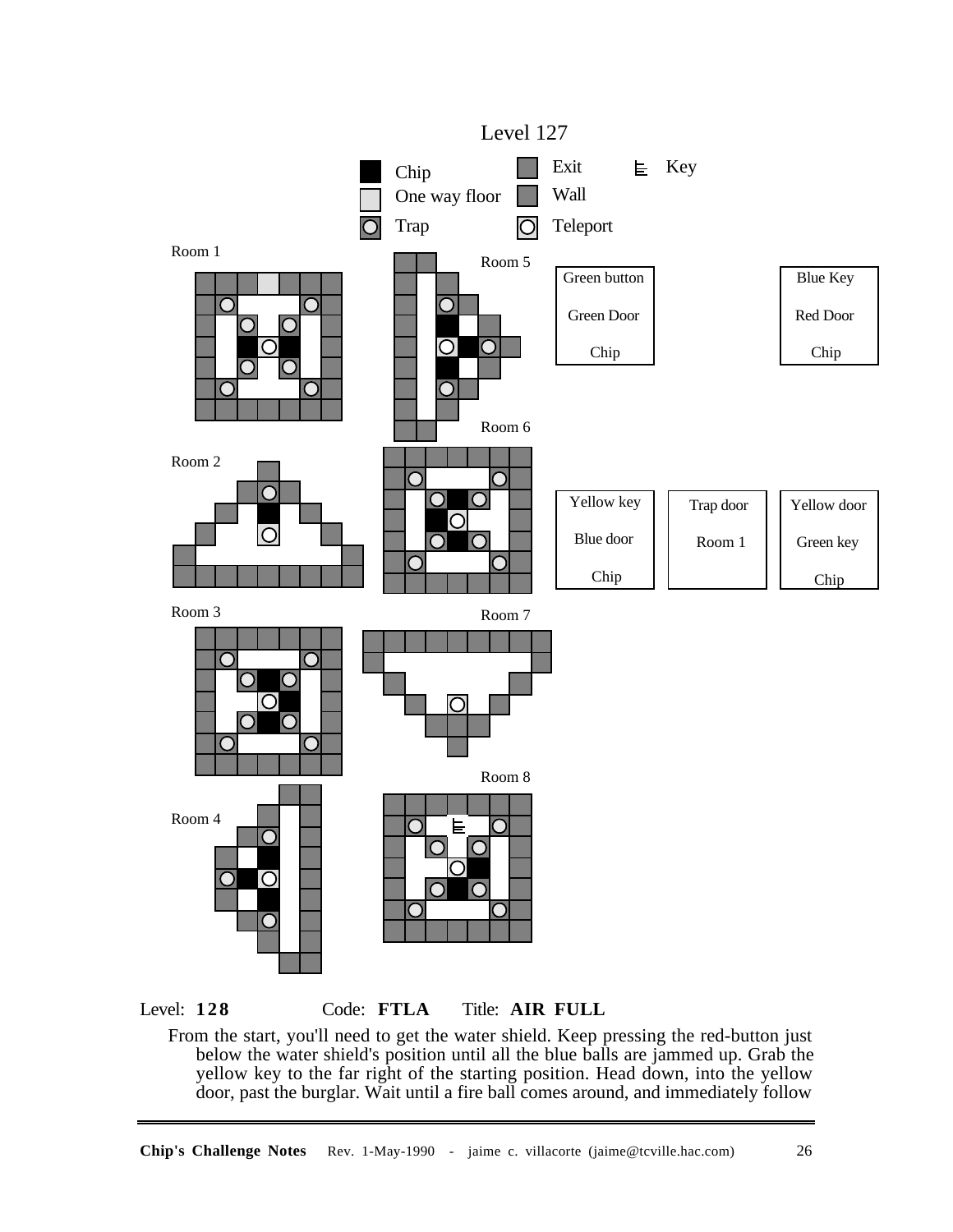it. Grab the chips that you can. Head through the force floors just above the blue bouncing ball. Grab the chips that form a U. Head back down the force floor, then to the left, grabbing a yellow key. Work your way into the room where bugs are circling 4 chips; grab the chips and work your way above the ice path and keep pressing the red button until so many bugs are released that they all permanently press the red button. This disables the bug clone machine, and you can then grab the fire shield and magnet. Use these tools to obtain a total of 4 yellow keys. Then head back up, past the burglar and through the double yellow doors (the burglar doesn't steal keys). Grab all the chips. There are extra chips on this level, so don't go for a chip in which a ball or a bug is on the other side. The rest is easy.

#### Level: **129** Code: **HEAN** Title: **LOBSTER TRAP**

Relatively easy level. The white sharks are left-side wall huggers - when they come to a T intersection, they always branch left. They'll only turn if they hit a dirt path or a wall. Keeping this in mind, from the starting position, move straight up, and create a large loop for the sharks to get trapped in. Head back down to where the sharks are, and punch a hole so that sharks begin to move out. You'll probably have to punch one or two more halls to ensure all sharks are out. When all is clear, wait until the last bug, and follow it to the top and work your way down grabbing all 6 chips. The bugs should end up disappearing out of the room..

#### Level: **130** Code: **XHIZ** Title: **ICE CUBE**

Similar to level 61 (RINK). This also has no time limit, but it does have a lone wandering bug running around the perimeter of the ice. At the end of this level, the following screen appears: " 'I'VE MAD IT THIS FAR,' CHIP THINKS. 'TOTALL FAIR, WITH MY MEGA-BRAIN.' THEN HE STARTS THE NEXT MAZE. 'TOTALLY UNFAIR!' HE YELPS. "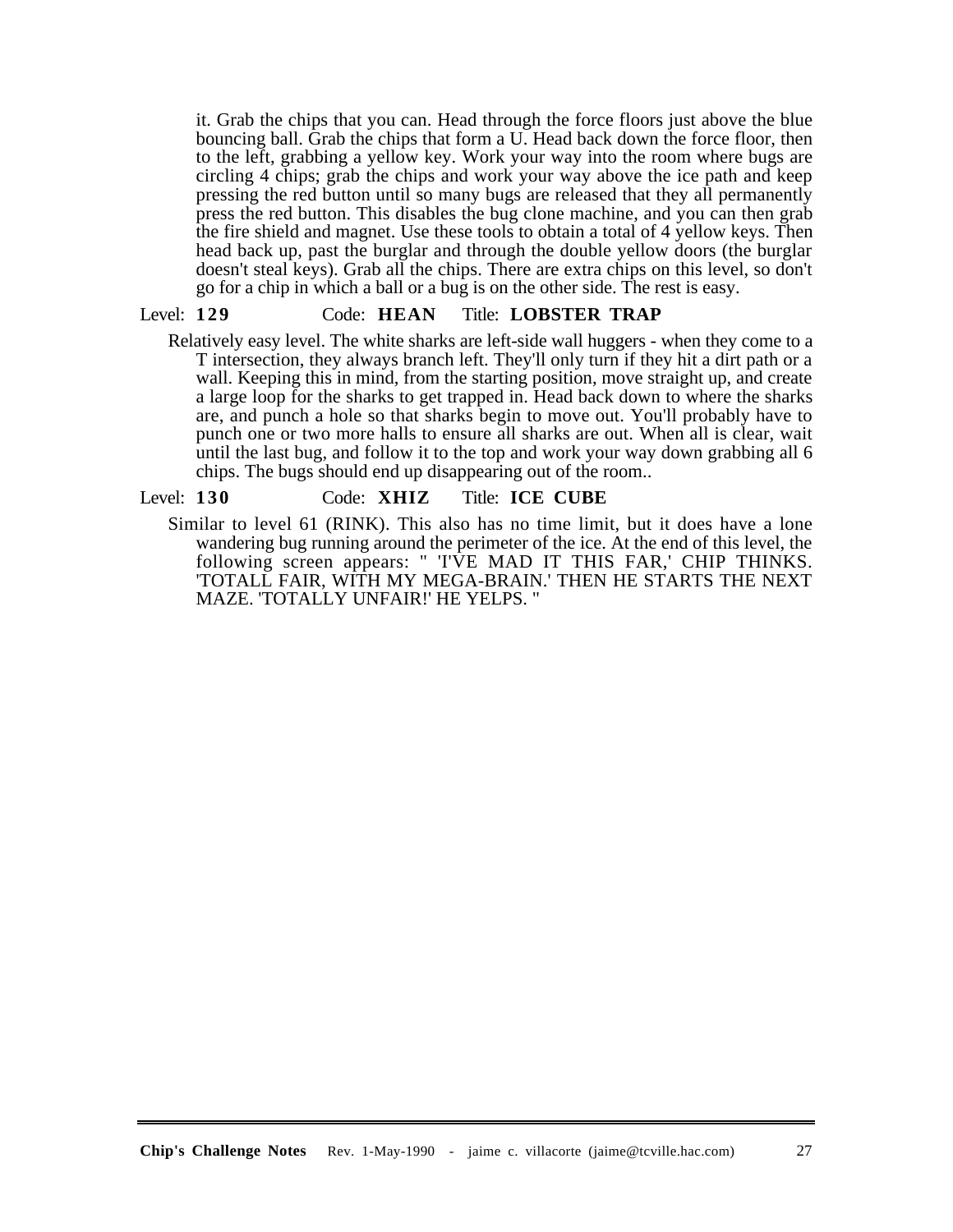





The words at the end of the previous level are good advice. There's a question mark square on this level that says "REMEMBER SJUM", which refers to the code word for level 122 "TOTALLY FAIR". The same techniques used to solve that level, is used here. You must lead the bug to step onto the button. With level 122, you could go into actual maze. With this level, you can't go into the maze, so the bottom diagram shows the interior of the room you can't see. You'll need to approach the question mark, to initially lead the mouth monster to the bottom. From there, head to the right, hugging the wall. Once to the right of the room, you'll need to maneuver up and down, leading the bug into the button. Time is short (60), so speed frequent pausing may be necessary to figure out the correct point of pausing.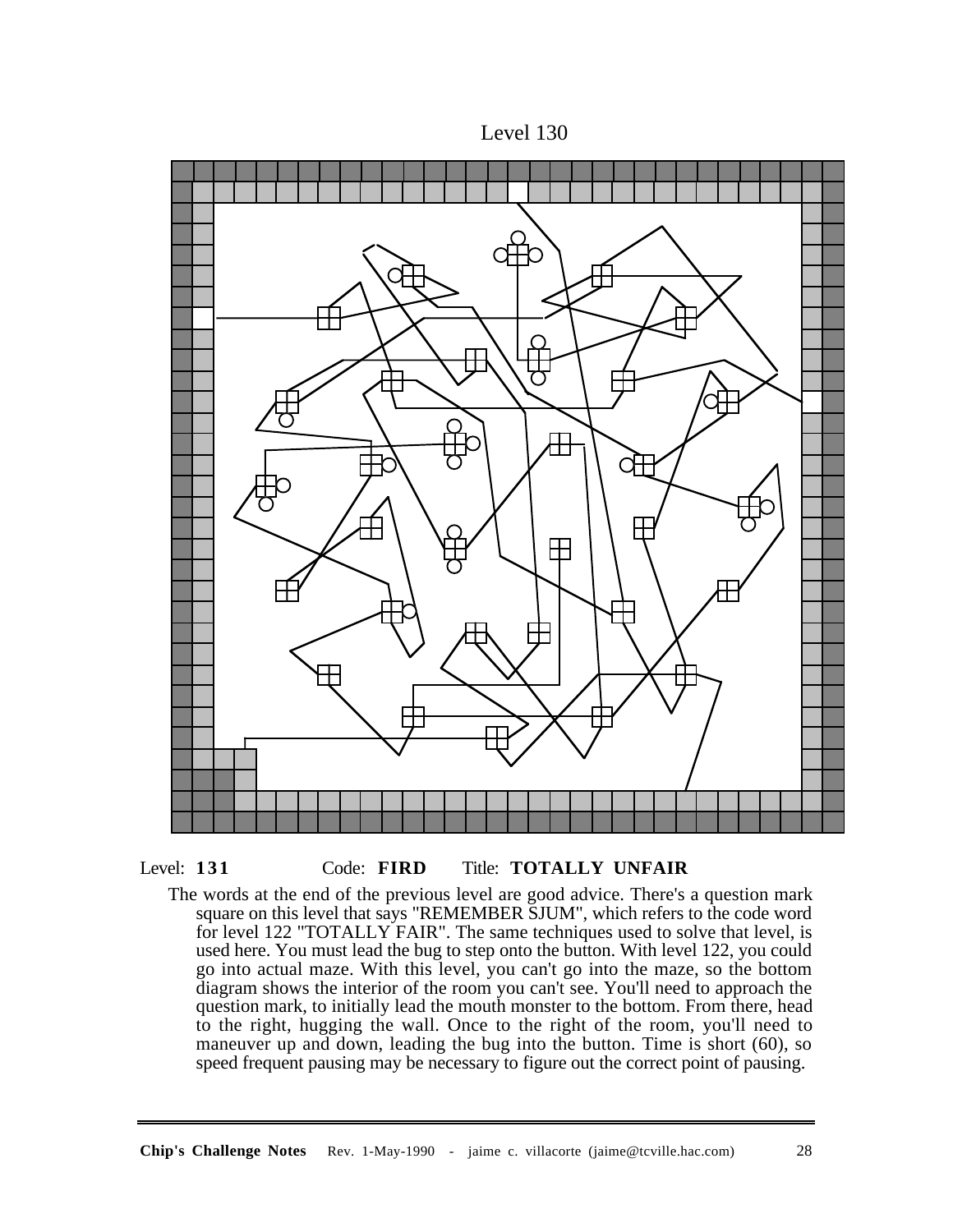





A well put together level with lots of time to do your thing (999 clocks) - this is a good test of dirt block moving skills - not the coordination aspect, but the logical movement of blocks. On the far upper left of the level, there are 4 vertical-placed blocks. You'll need all these to span the water to grab the red key - push the top most block one space to the left, then push the block 3rd from the top to the left. Then push the block 2nd from the top, up. The rest is simple. Once the red key is obtained, you can go through the red door, and move the blocks around to burst all the bombs that lead to the green key. Again, all blocks are necessary. You can head back to the upper middle of the level to grab the dirt blocks that span the horizontal water barrier that leads to the mouth monster, and 23 of the 28 chips - blocks in this area have to be pushed to the left, where you can double back on them to push back to the right, and down, into position. The mouth monster trapped in the gravel/dirt is interesting. I stepped on the top left and top right dirt blocks. then waited above the remaining left-most, top block. Then with a quick movement, you can run across 2 spaces, then down, then back up again. Lead the mouth monster into this extra space to give yourself enough headstart to grab the blue key. Head down to the bottom left and use all the dirt blocks to span both the 3-block vertical span of water, and the 4-block. The 3-block leads to 4 more chips. The 4 block leads to the final chip. Use the blue key to open the blue door - grab the other blue key and lead the mouth monster out of that room, and up into the force floor, to be sucked into the ice. The last chip and exit are a piece of cake.

## Level: **133** Code: **TIGG** Title: **BLOBDANCE**

Geez, what a tedious level!. You hop from room to room grabbing 2 chips per room. Each room is guarded by an increasing number of green blobs. The first few rooms start out with only 1 blob, but steadily increase, until the very last room containing the last 2 chips, which has 7 blobs. The exit is in the far left, bottom room, against the bottom wall. I went kamikaze-style until I had 16 chips left to go. Then I was more careful. Patience is extremely important in this level. So is luck.

## Level: **134** Code: **XPPH** Title: **PAIN**

This is an apt title for this level, for it is a royal, tedious, PAIN in the butt to complete. You'll need to start the level by pushing a dirt block that's next to the brown button where the bugs are, and use this to cross the water. I don't know if there is a surefire way to get through the bugs. From the starting position, I ran to the right until I was above the right-most dirt floor. I waited until the single bug that was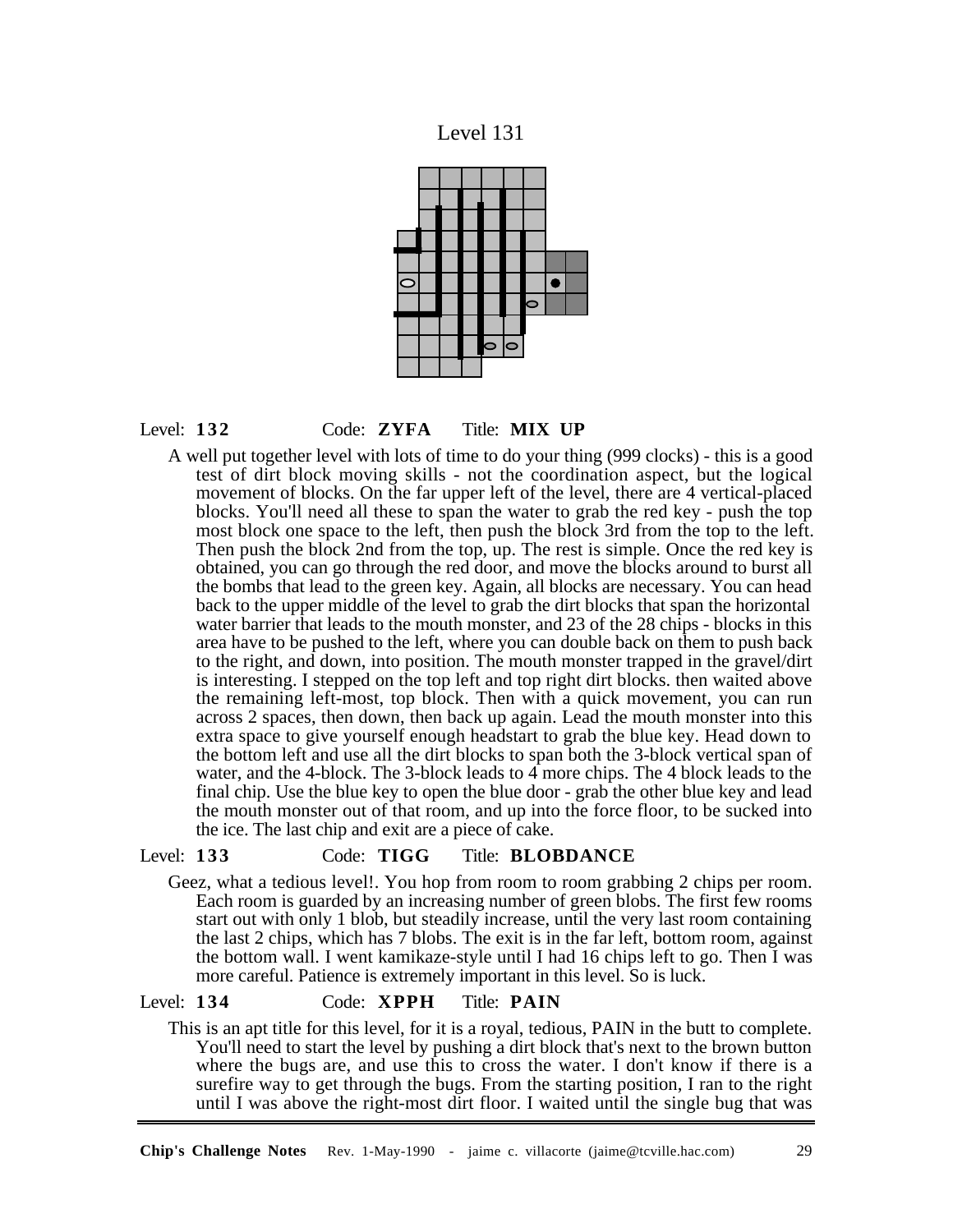circling over the 2 chips was touched by another bug, and bounced against the dirt floor. At this point just push the block out. Once across the water. Place a dirt block to prevent bugs from crossing. The first order of business is to get the water shield, and then to trap the 2 sharks. Use the location where the fire shield was, and an area just to the right of it to trap the 2 sharks so they continuously bounce up and down. You'll need 2 blocks for each shark. Then push dirt blocks along the rightmost column down to the very last chip. From this right most wall, you'll need to build a bridge from right to left that almost comes to the left side of the level. You'll need bridges along the left-most column, and the 4th from the left column to meet with this first bridge. The exit is at the bottom right corner, and you'll need to build a bridge all the way across the bottom to reach it. Very tedious, and a PAIN.

# Level: **135** Code: **LYWO** Title: **TRUST ME**

Interesting level with lots of red herrings. There are no chips to capture, just find the exit in 300 clocks. Head down from the starting position, turn right, underneath the blue tank, above the line of horizontal blue balls until you get to the ice rink. Traverse the ice rink (step down at the left edge of the rink when you get there), until you end up above where you started. Work your way through the blue walls, grab the magnet, and head back where you came from. Find that blue tank again, and walk just above it to the right, going through the one way floors. Grab the yellow key, and it's a piece of cake to the exit.

# Level: **136** Code: **LUZL** Title: **DOUBLEMAZE**

Very, very, tough level that was very difficult and time-consuming to map out. As the name implies, there are two mazes embedded in this level - one with chips on even rows, and the other with chips on the odd rows. The two mazes are shown below, along with the paths to each chip. Start by doing Maze 2, then switch over to Maze 1. At the upper right corner of Maze 1, you'll need to use the corner in order to grab the 2 chips that couldn't be obtained while on the initial Maze 2 run. The exit is at the upper left corner of Maze 1. When I finally ran all the way through this level, once both maps were completed, I didn't look at the Lynx screen until the very end, for fear I'd lose my place. Of all the maze-type levels I've encountered so far, this must be the hardest and longest to complete.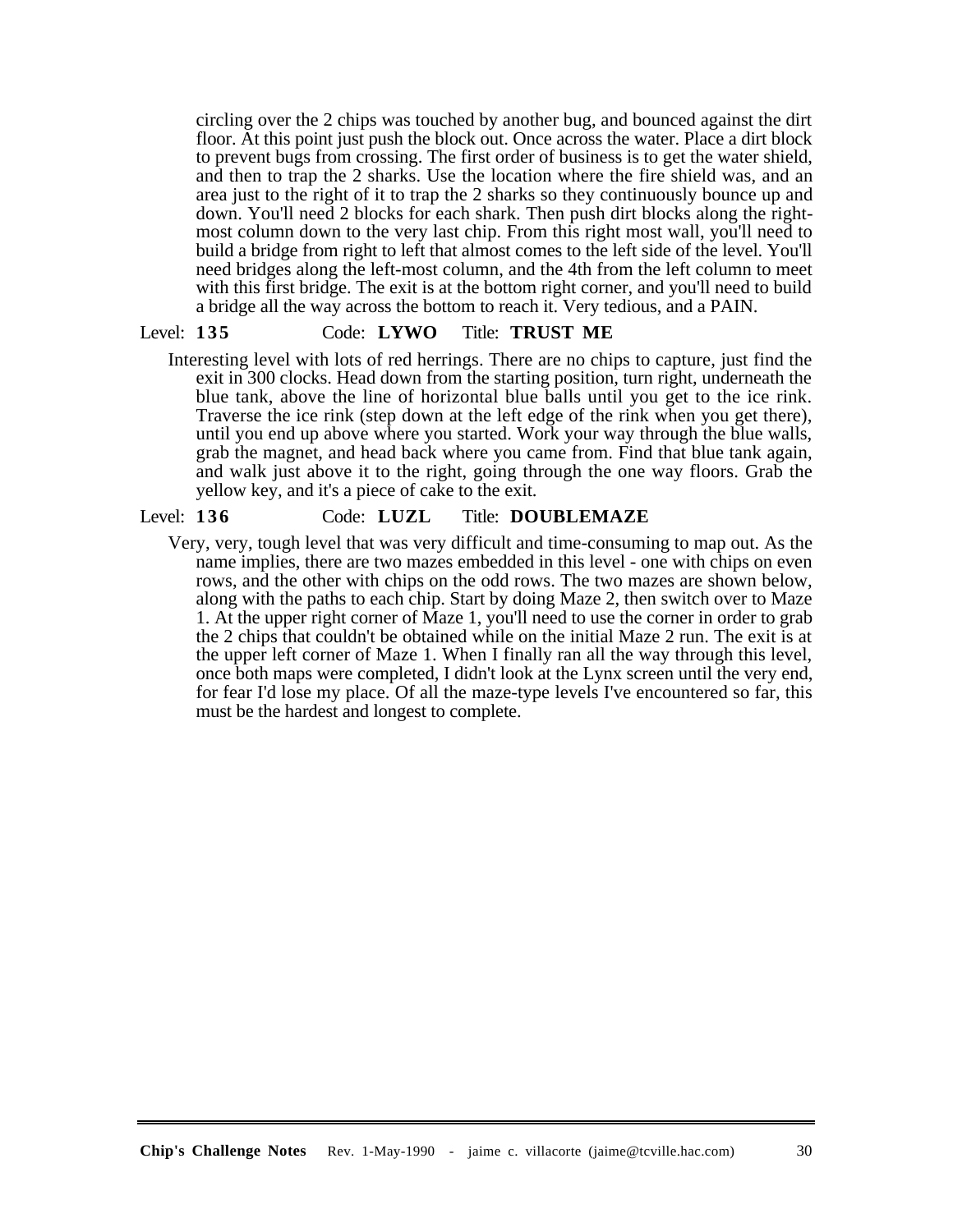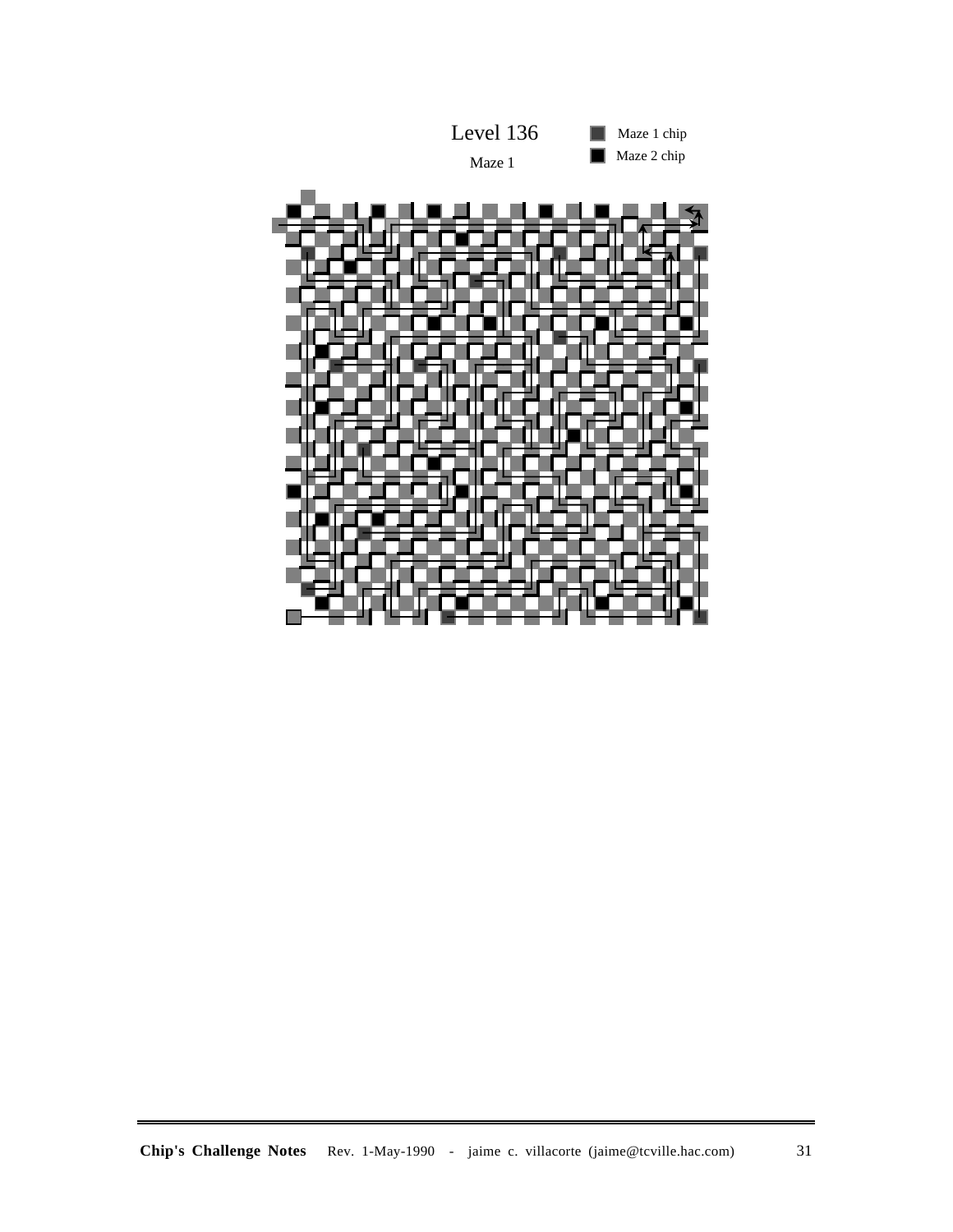



# Level: **137** Code: **HPPX** Title: **GOLDKEY**

From the starting position, move straight up until you're one row before the blue horizontal walls; turn the right right, move down one row just before getting under the first gold key, and pause there for just a moment. Then proceed to the gravel square further to the right. Next, grab the 5 keys. The first key is on the bottom. Go up, and hide in the nook to the left until the bug passes. Then go to the right, Duck into another nook until a bug passes, then collect the 3 yellow keys on the right. Stay on gravel square until the two bugs meet at the bottom, and one of them starts spinning around in circles. Go back up and get the 5th key that's next to the fire. Proceed up the 4 yellow doors, work your way around the force floors, grab another key, head towards the 2 yellow doors on the left. You should have no keys left at this point. Push the dirt block so it blocks the pink bugs. Go up and grab the single key just underneath the yellow doors and blue wall. Work your way down and to the right - grab the single key which is on the same row as the pink monsters. Work your back to the entrance at the far left of the force floors. Work your way all the way to the right, go up along the force floor, and to the left. Open the two doors. Head to the left, across the blue balls, grab the water shield, go into the bug room, grab that key, then down along the left wall to grab a 2nd yellow key. Work your way back until you get to the single yellow door - enter it, and wait until the right moment to go through a hidden entrance at the corner where the cloned bugs are coming down. You'll travel all the way to the right to the exit.

By the way, this level's code "HPPX" was shown in level 34, "CYPHER".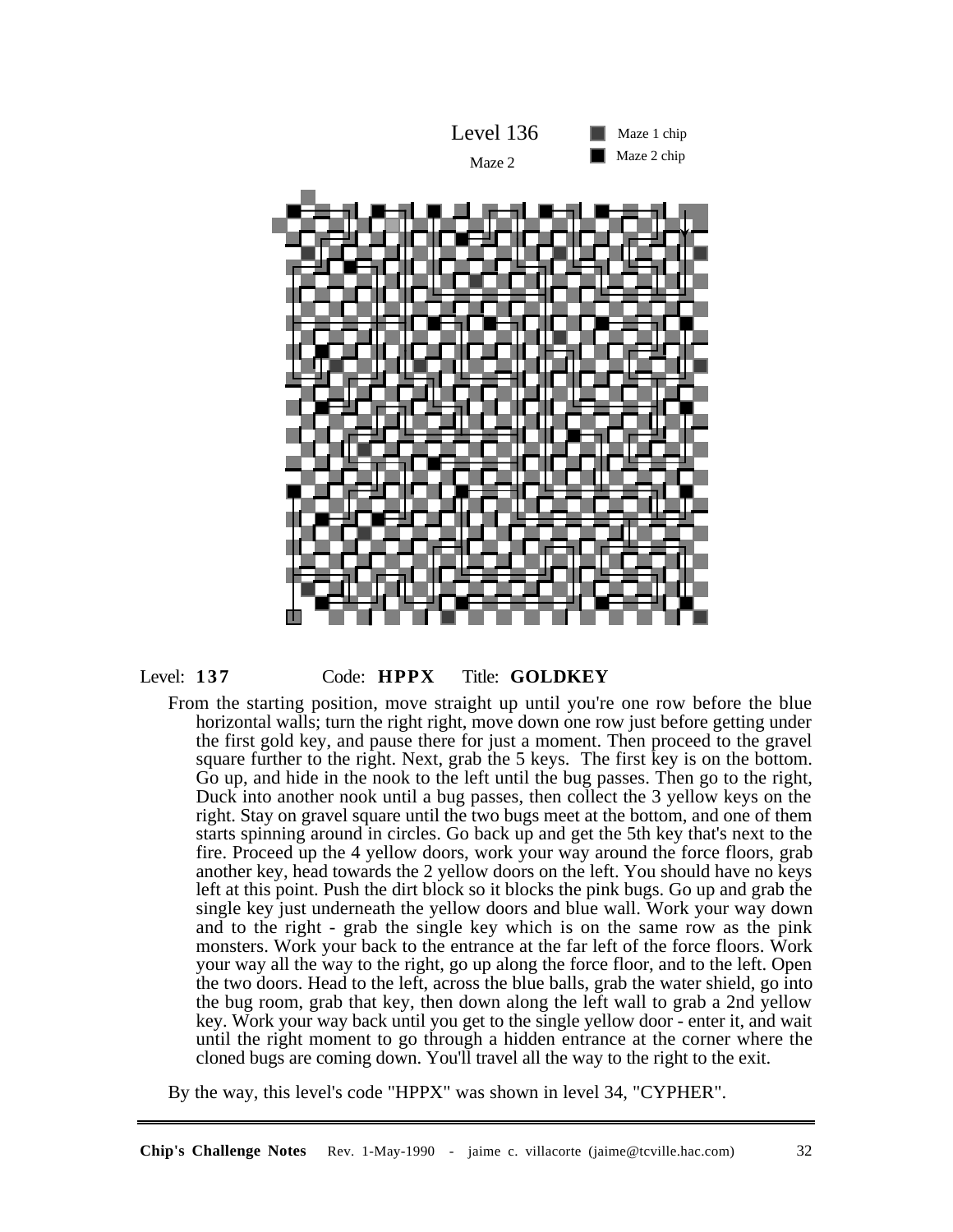#### Level: **138** Code: **LUJT** Title: **PARTIAL POST**

A very easy level - just position two dirt blocks in a row, to the right of every teleport hole. Once all the holes are filled up in this manner, you can step across one of the teleport holes to the exit.

This is exactly what the blue question mark on this level tells you: " BLOCK TELEPORTERS TO RE-ROUTE THEM. "

# Level: **139** Code: **VLHH** Title: **YORKHOUSE**

A very tedious level, full of chips, with no time limit - you end up releasing many x monsters as you grab the chips. All the chips in this level must be obtained in order to exit. No real strategy here - do what works best. I ended up grabbing all the chips at the top of the level, without releasing a monster, then I worked my way down the right side of the level, then down to the bottom, then up the left side. Then I backtracked going back down, to the right, then up along the right side, grabbing all the chips. Patience is the key here. Also, be very alert.

# Level: **140** Code: **SJUK** Title: **ICEDEATH**

Well designed level, in which the map below comes in handy. Once the spiked shoes are obtained, it's a cakewalk to the exit.

Level 140



At the conclusion of this level, the following appears on the screen: " GROOV-U-LOIDS! CHIP MAKES IT ALMOST TO THE END HE'S STOKED! "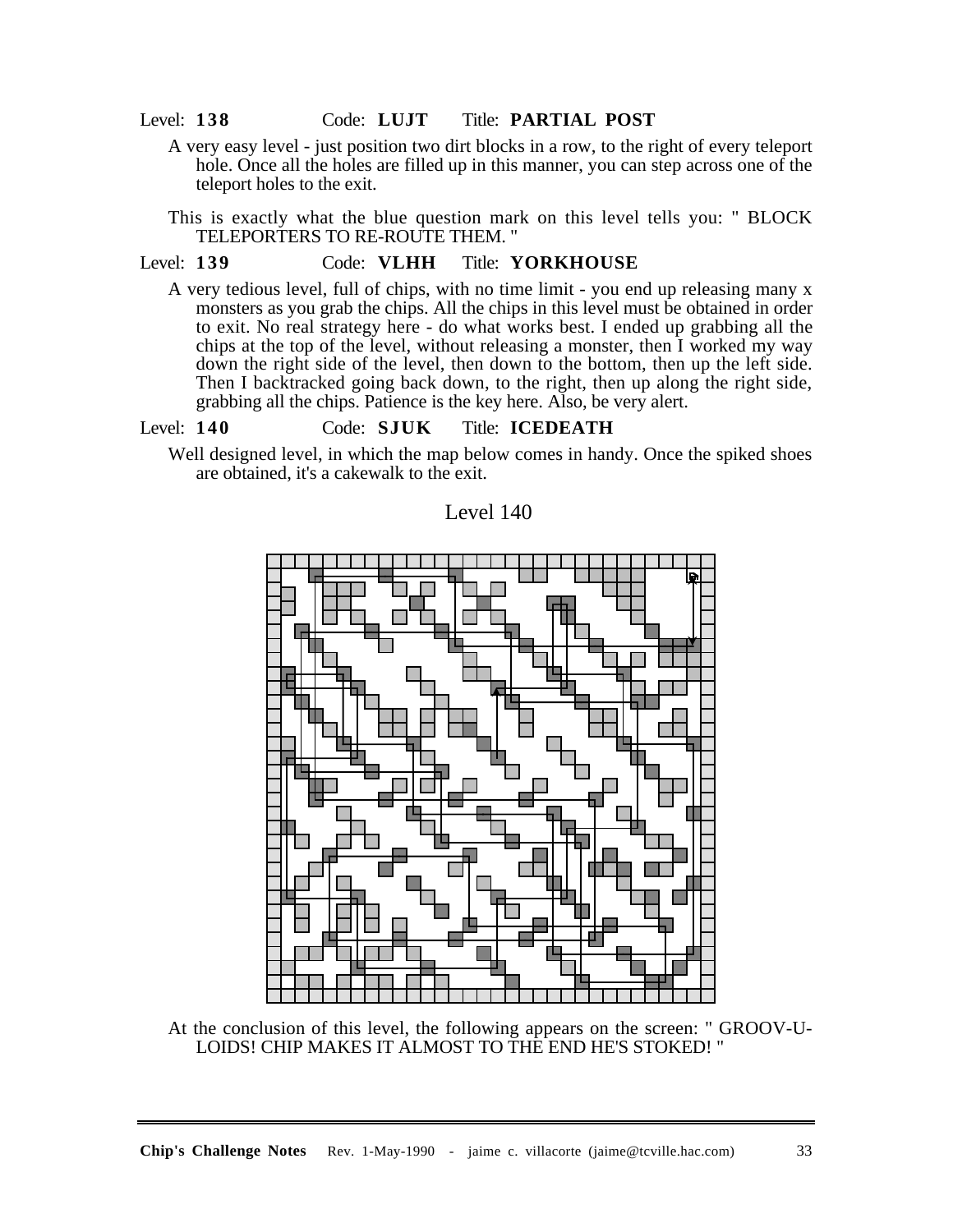## Level: **141** Code: **MCJE** Title: **UNDERGROUND**

Tough level which involves those right-wall-hugging pink bugs. The key to this level is to remember that these bugs, as they move forward, always hug a right wall. Use this to make all the bugs circle around a single block. The exit is at the upper right corner of the level.

#### Level: **142** Code: **UCRY** Title: **PENTAGRAM**

- The blue question mark at this level says: " WALK THE LINES OF THIS INSCRIBED PENTAGRAM TO AVOID ITS CURSE "
- I don't know if the path below is unique, but it took me a while to figure it out. Originally, the shape of the path sort of implied that you had to traverse all the blocks, but that turned out to be a mistake.



# Level 142

Interesting maze with lots of invisible walls, and with a diagonal flair.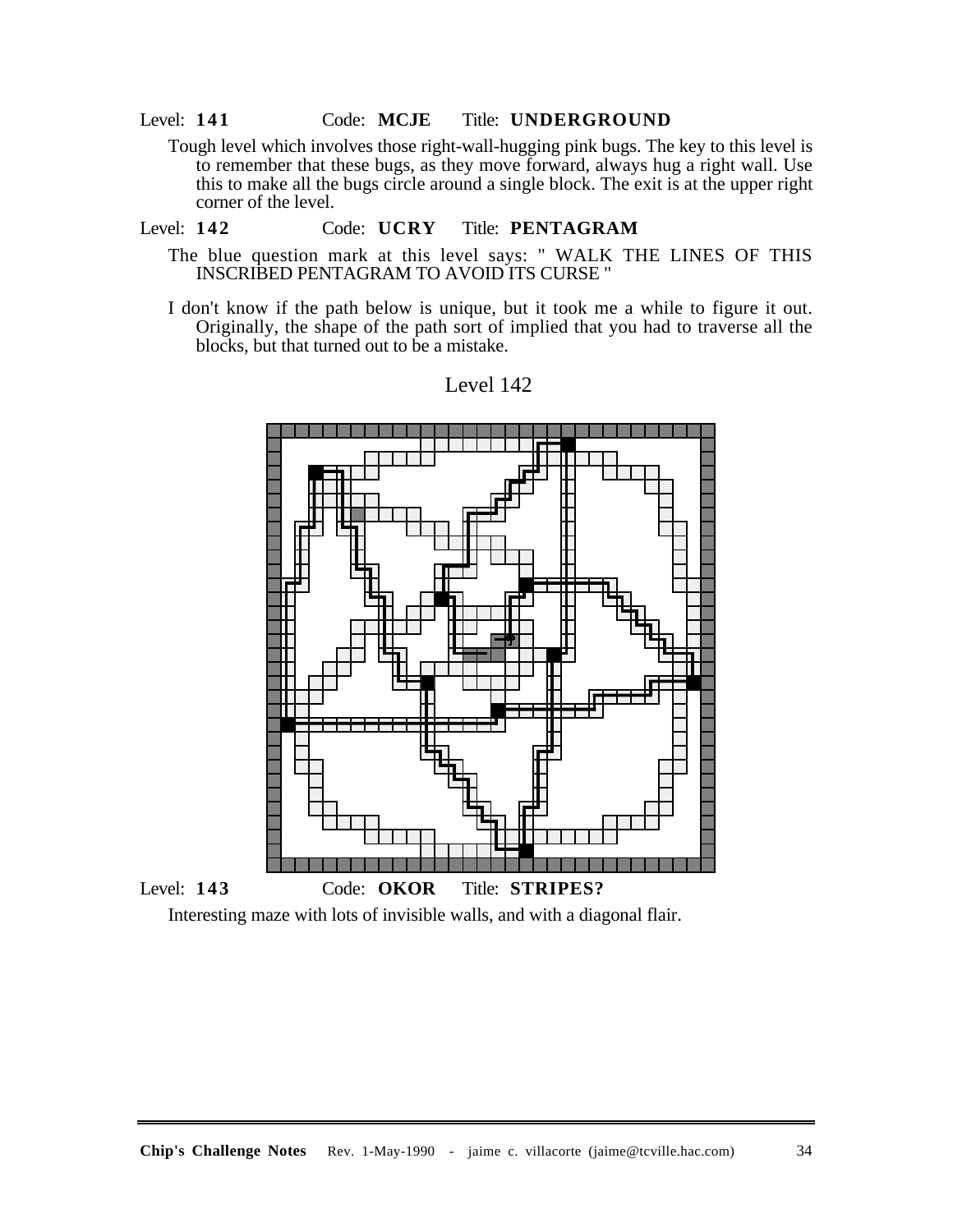



#### Level: **144** Code: **GVXQ** Title: **FIREFLIES**

- A neat level play dodge ball against fireballs. The gravel blocks indicates a safe area in which to stand; fireballs won't hit you hear. The key to this level is patience - even if you have to traverse a 2-block area, take your time and let a fireball pass before you go for it; anyway, there's no time limit. From the start, I headed in a clockwise direction Starting at the 3 o'clock position, work your way all the way around, until you get back to the 3 o'clock position. The exit is at the 9 o'clock position, near the center of the screen.
- At the completion of this level, two screens flash alternately, with a multiple-block dissolve effect between the two. In the first screen, Chip is in front of his home computer (looks like the back of a PC, and a PC keyboard) being hugged by Melinda from behind. Our hero, Chip, has on his red shirt, and his black rimmed glasses. Melinda is blonde, and looks like she lifts weights. Chip's eyes and mouth are animated slightly (expressing happiness), and Melinda's eye's twitch a little. The second screen looks like a veranda, with three pillars in the background, 3 silhouettes of dancing couples, and in the foreground, there is a green banner hung between the pillars, with the yellow word "E-PROM" written on it. I guess they live happily ever after.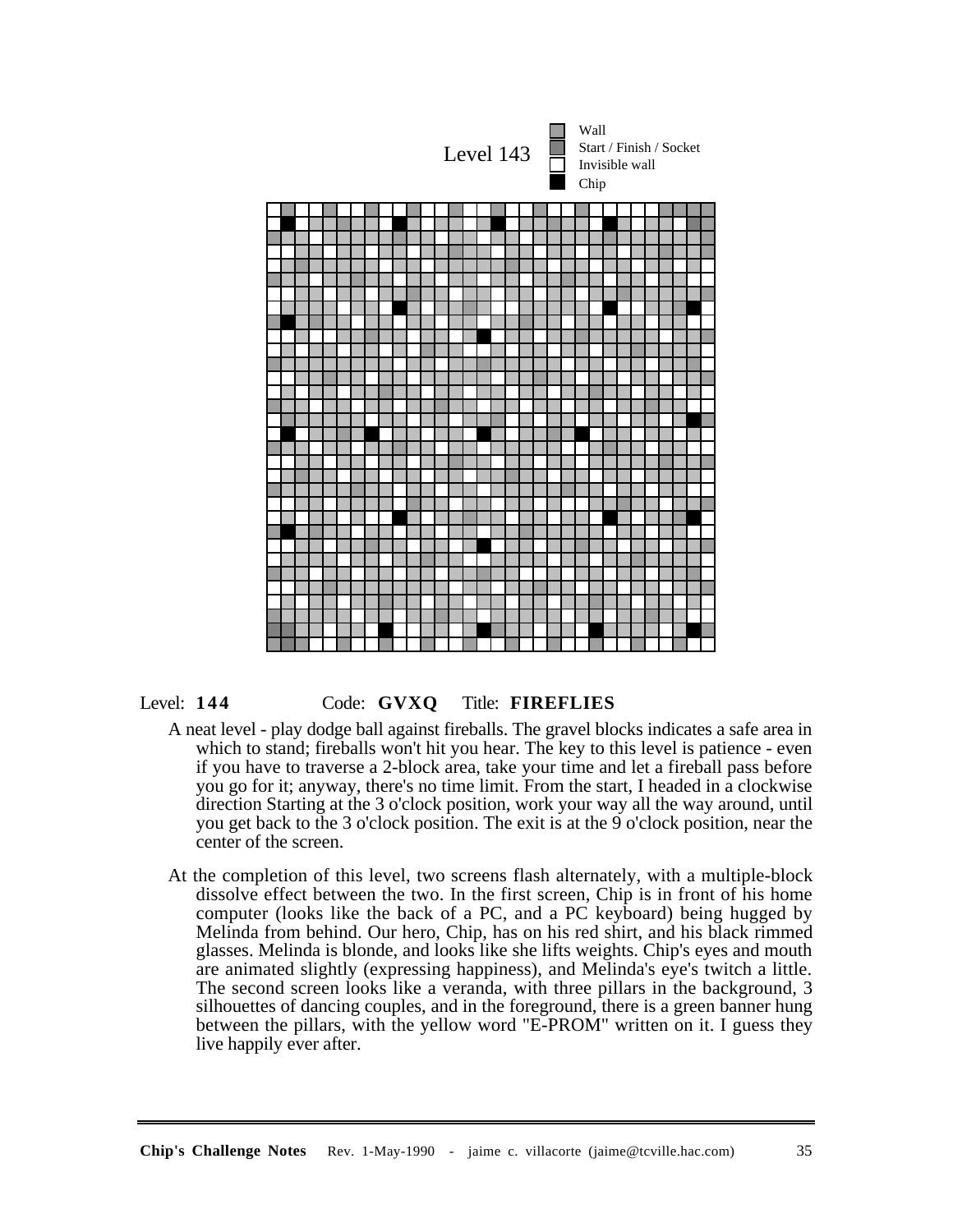# **Hidden Levels**

#### Level: **UNKNOWN** Code: **MAND** Title: **MANDELBROT**

This is a "hidden" level in Chip' Challenge which is a Mandelbrot (and Julia Set) fractal graphics generator. Neat stuff. The controls are listed below

| THUMB PAD       | Movement of zoom/dezoom window                                                                                                                                                            |
|-----------------|-------------------------------------------------------------------------------------------------------------------------------------------------------------------------------------------|
| A               | Zoom in                                                                                                                                                                                   |
| B               | Zoom out                                                                                                                                                                                  |
| <b>OPTION 1</b> | Stop/start generation                                                                                                                                                                     |
| PAUSE           | Parameter menu. In this menu OPTION 2 chooses between<br>Mandelbrot and Julia Set Explorer. Pressing OPTION 1 restarts<br>the generation.                                                 |
| <b>OPTION 2</b> | During calculations this will toggle between three modes:<br>Pressing 1 : Stops generation.<br>Pressing 2 : Performs animation by color cycling<br>Pressing 3 : Reverses cycle direction. |

#### Level: **146** Code: **JHEN** Title: **CAKE WALK**

The code for this level was hidden in the background in Level 34 "CYPHER". This is an interesting level, but a little tedious. From the starting location, push the dirt block on the right all the way up until it blocks the fire ball clone machine. Then use the blocks on the right side of this level to form a bridge starting at the 2-block wide opening near the center hallway, and spans down and across to the left. Pick up 4 chips here, along with a red key. Then use some dirt blocks to span across back to the middle ice bridge so that you can push a dirt block from the bottom until it lodges the blue ball that's bouncing horizontally, against a wall. Go straight up and grab the yellow key. Now head to the left part of this level , and use the dirt blocks at this side, along with a few from the right to make a bridge that uses the ice wall to shoot dirt blocks down and to the left. Collect the 4 chips and the key, along with the 5 chips on the right. Head down the center hallway, grab the magnet first, then the fire shield. Use one of the two dirt blocks near the entrance of the fire room to cross the water and grab the red key. Then walk across the force floor and open the red door which the 2nd dirt block will land. Go back and push the dirt block into the open door. Wait until a shark passes, and quickly push the block into the water, and across to the exit.

## Level: **147** Code: **COZA** Title: **FORCE FIELD**

Super-tough, devious, level. Even with the map below, you'll need to grow adept at using the pause button frequently to figure out where you are and where you're going. You'll need to grab all 24 chips before going to the socket and magnet at the center of the level.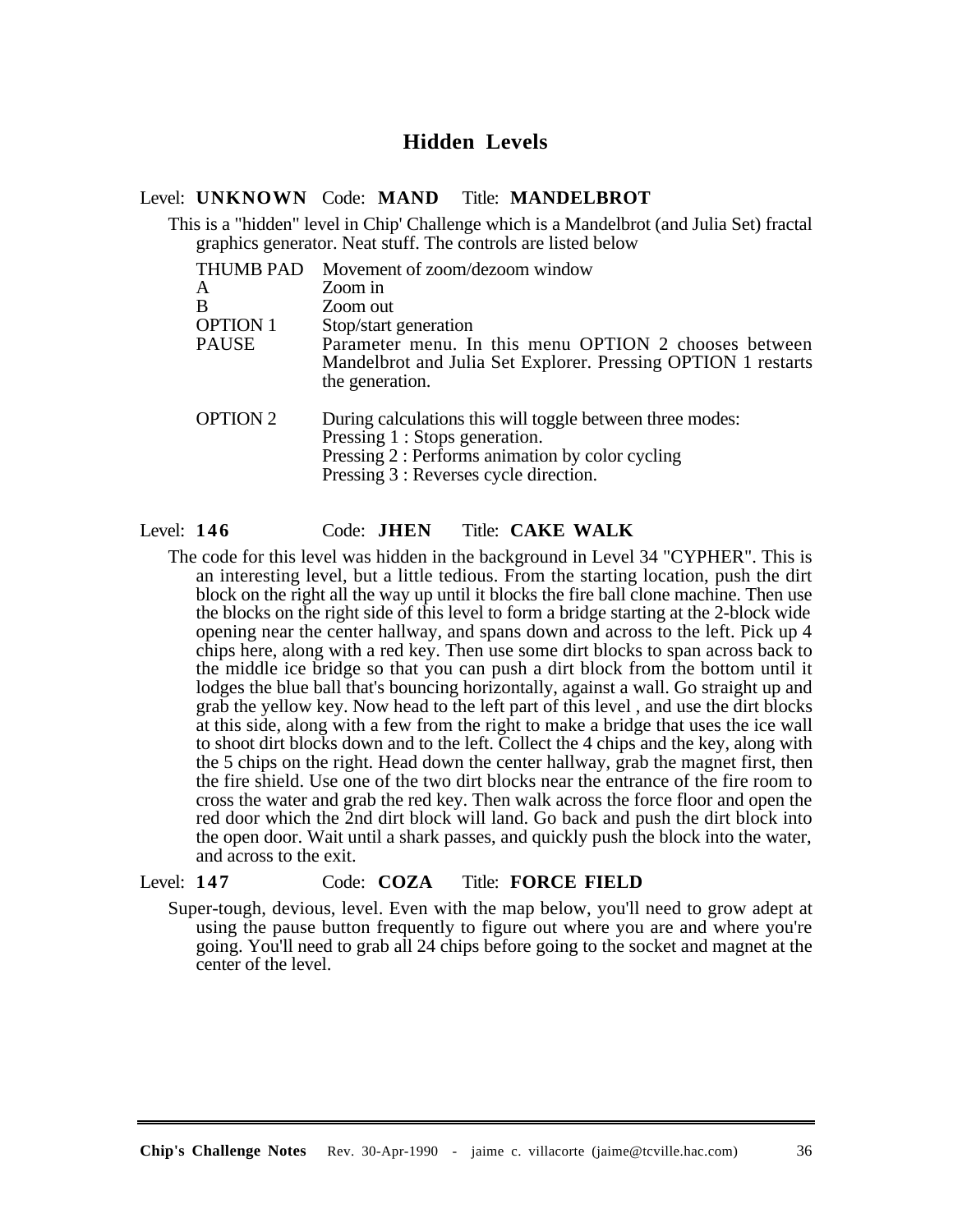Level 147

# Level: **148** Code: **RGSK** Title: **MIND BLOCK**

Very tedious level that is actually quite simple. Almost the entire level is filled with bombs, with a dirt block generator near the red button that activates it. I went from the room at the bottom, and worked my way clockwise to get all 12 chips. The exit is at the top room, on the right. Good joypad control is a must - don't rush through this - it's easy to take an extra step, and right into a bomb.

# Level: **149** Code: **DIGW** Title: **SPECIAL**

It helps in this level to know how to push a dirt block without actually stepping into the space it leaves free. Do this by moving past it in a diagonal motion, brushing it as you go by. This level is basically a hide-and-seek level, trying to find which block the exit is in. Once you exit, you end up going to the same 2 end screens that finished level 144.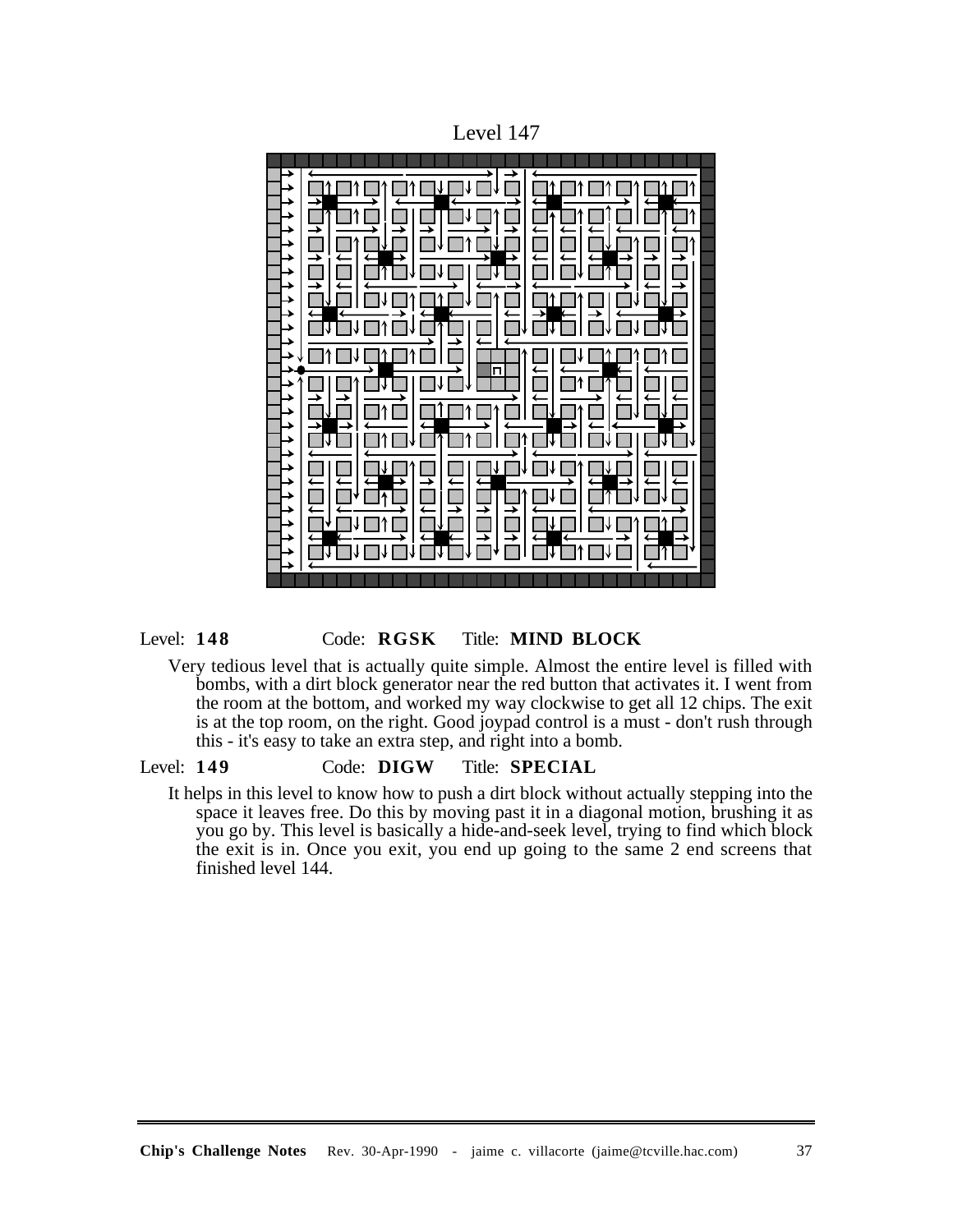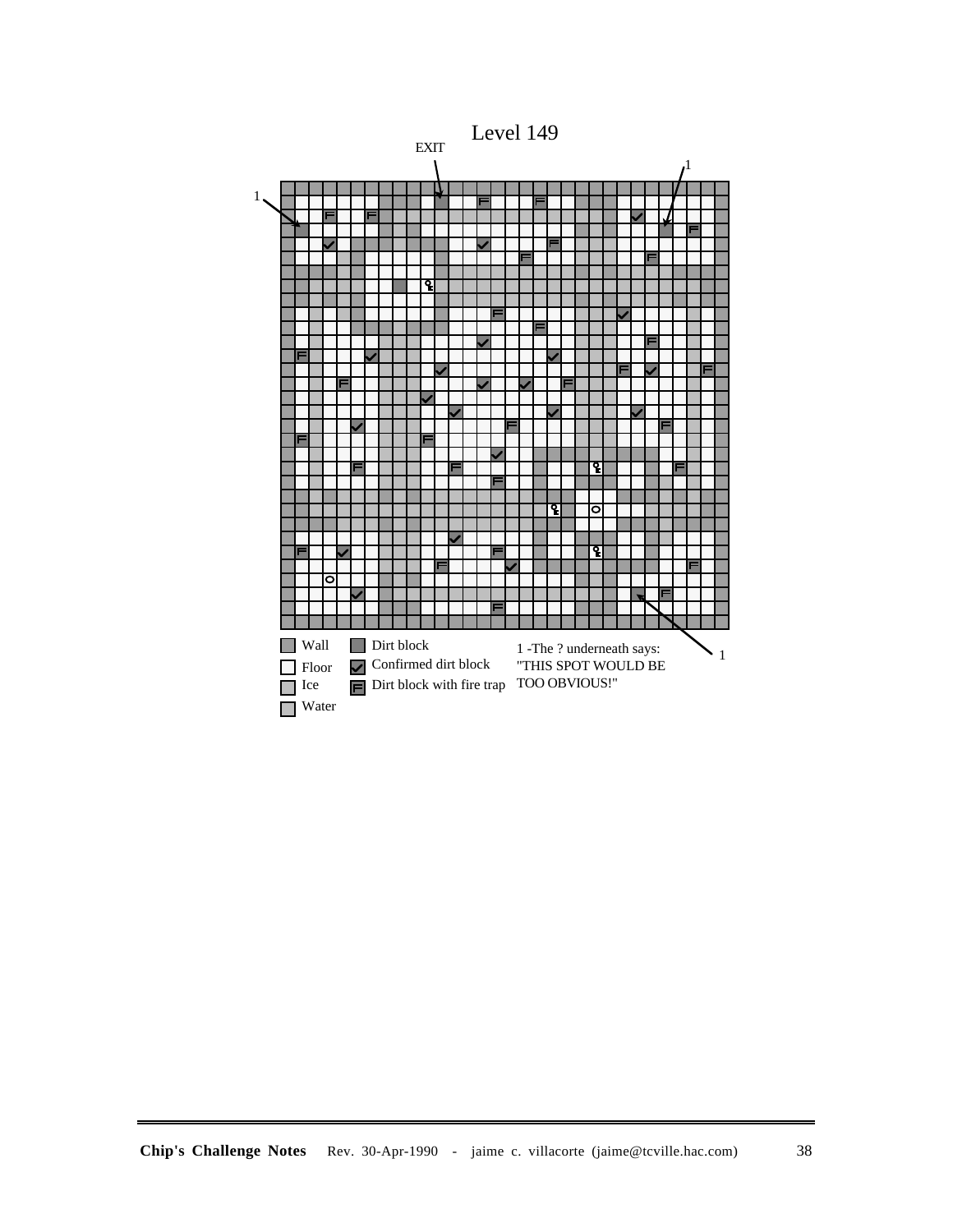# **Appendix A - Levels sorted by Level Name**

| Title: | AIR FULL                  | Level: | 128 | Code: | <b>FTLA</b> |
|--------|---------------------------|--------|-----|-------|-------------|
| Title: | <b>ALLEY</b>              | Level: | 72  | Code: | <b>EKFT</b> |
| Title: | <b>ALPHABET SOUP</b>      | Level: | 120 | Code: | <b>FLXP</b> |
| Title: | <b>AMSTERDAM</b>          | Level: | 65  | Code: | <b>UPUN</b> |
| Title: | <b>APARTMENT</b>          | Level: | 101 | Code: | <b>RPIR</b> |
|        | <b>ARTIC FLOW</b>         |        |     |       |             |
| Title: |                           | Level: | 29  | Code: | QGOL        |
| Title: | <b>BALLS O FIRE</b>       | Level: | 107 | Code: | <b>ECRE</b> |
| Title: | <b>BEWARE OF BUG</b>      | Level: | 42  | Code: | <b>LMFU</b> |
| Title: | <b>BLINK</b>              | Level: | 25  | Code: | <b>PQGV</b> |
| Title: | <b>BLOBDANCE</b>          | Level: | 133 | Code: | <b>TIGG</b> |
| Title: | <b>BLOBNET</b>            | Level: | 23  | Code: | <b>HUVE</b> |
| Title: | <b>BLOCK BUSTER</b>       | Level: | 89  | Code: | <b>VCZO</b> |
| Title: | <b>BLOCK BUSTER II</b>    | Level: | 116 | Code: | <b>HXMF</b> |
| Title: | <b>BLOCK OUT</b>          | Level: | 108 | Code: | <b>LIOC</b> |
| Title: | <b>BOUNCE CITY</b>        | Level: | 69  | Code: | <b>NLLY</b> |
| Title: | <b>BRUSHFIRE</b>          | Level: | 10  | Code: | <b>UVWS</b> |
| Title: | <b>CAKE WALK</b>          | Level: | 146 | Code: | <b>JHEN</b> |
| Title: | <b>CASTLE MOAT</b>        | Level: | 18  | Code: | <b>HMJL</b> |
| Title: | <b>CATACOMBS</b>          | Level: | 99  | Code: | <b>XUVU</b> |
| Title: | <b>CELLBLOCK</b>          | Level: | 16  | Code: | <b>SKKK</b> |
| Title: | <b>CHCHCHIPS</b>          | Level: | 26  | Code: | <b>YVYJ</b> |
| Title: |                           |        | 110 |       |             |
|        | <b>CHILLER</b>            | Level: |     | Code: | <b>XBAO</b> |
| Title: | <b>CHIPMINE</b>           | Level: | 67  | Code: | <b>GGJA</b> |
| Title: | <b>CITYBLOCK</b>          | Level: | 87  | Code: | <b>YJYS</b> |
| Title: | <b>COLONY</b>             | Level: | 100 | Code: | <b>QJXR</b> |
| Title: | <b>CORRIDOR</b>           | Level: | 71  | Code: | <b>LAJM</b> |
| Title: | <b>CYPHER</b>             | Level: | 34  | Code: | <b>NQFI</b> |
| Title: | <b>DECEPTION</b>          | Level: | 114 | Code: | <b>JWNL</b> |
| Title: | <b>DEEPFREEZE</b>         | Level: | 56  | Code: | <b>FCJE</b> |
| Title: | <b>DIGDIRT</b>            | Level: | 50  | Code: | <b>QBDH</b> |
| Title: | <b>DIGGER</b>             | Level: | 19  | Code: | <b>MRHR</b> |
| Title: | <b>DOUBLEMAZE</b>         | Level: | 135 | Code: | LUZL        |
| Title: | DRAWN AND QUARTERED       | Level: | 79  | Code: | JINU        |
| Title: | <b>EENY MINY MOE</b>      | Level: | 68  | Code: | <b>RTDI</b> |
| Title: | <b>ELEMENTARY</b>         | Level: | 15  | Code: | COZQ        |
| Title: | <b>FACTORY</b>            | Level: | 63  | Code: | <b>GOHX</b> |
| Title: | <b>FIREFLIES</b>          | Level: | 144 | Code: | <b>GVXQ</b> |
| Title: | <b>FIRETRAP</b>           | Level: | 124 | Code: | <b>TASX</b> |
| Title: | FLOORGASBORG              | Level: | 40  | Code: | <b>YWFH</b> |
| Title: | <b>FORCE</b>              | Level: | 78  | Code: | <b>GRMO</b> |
|        | <b>FORCE FIELD</b>        |        |     |       |             |
| Title: |                           | Level: | 147 |       | Code: COZA  |
| Title: | <b>FORCED ENTRY</b>       | Level: | 22  | Code: | <b>WZIN</b> |
| Title: | <b>FORTUNE FAVORS THE</b> | Level: | 112 | Code: | <b>NJLA</b> |
| Title: | <b>FOUR CORNERS</b>       | Level: | 95  | Code: | <b>BIFQ</b> |
| Title: | <b>FOUR PLEX</b>          | Level: | 76  | Code: | <b>NMRH</b> |
| Title: | <b>GLUT</b>               | Level: | 39  | Code: | <b>ICXY</b> |
| Title: | <b>GO WITH THE FLOW</b>   | Level: | 27  | Code: | IGGZ        |
| Title: | <b>GOLDKEY</b>            | Level: | 137 | Code: | <b>HPPX</b> |
| Title: | <b>GRAIL</b>              | Level: | 54  | Code: | ZMGC        |
| Title: | <b>HIDDEN DANGER</b>      | Level: | 59  | Code: | <b>BLDM</b> |
| Title: | <b>HUNT</b>               | Level: | 12  | Code: | <b>WVHI</b> |
| Title: | I SLIDE                   | Level: | 51  | Code: | <b>IGGJ</b> |
| Title: | I.C. YOU                  | Level: | 41  | Code: | <b>GKWD</b> |
| Title: | <b>ICE CUBE</b>           | Level: | 130 | Code: | XHIZ        |
| Title: | <b>ICEBERG</b>            | Level: | 21  | Code: | <b>UGRW</b> |
|        |                           |        |     |       |             |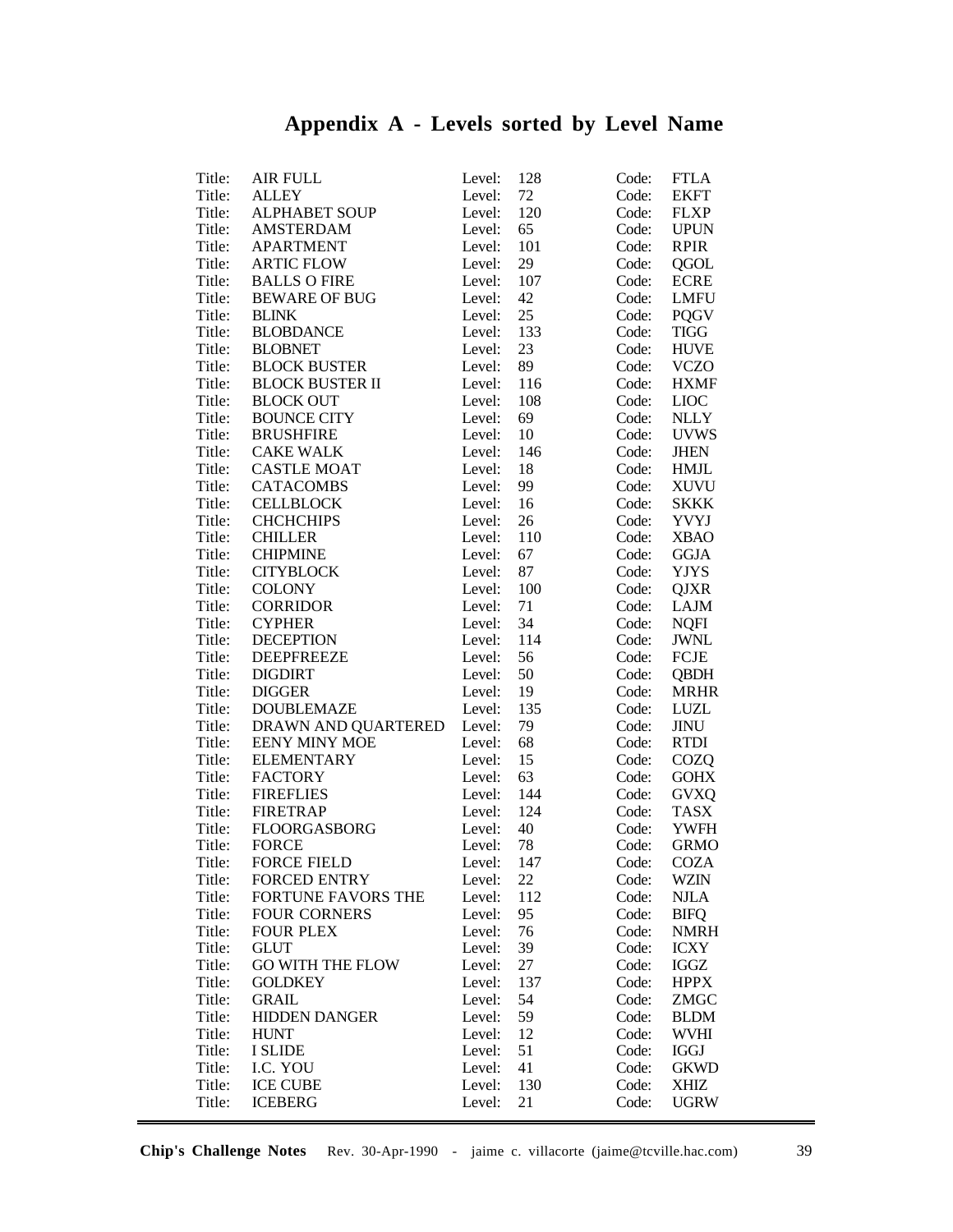| Title: | <b>ICEDEATH</b>           | Level:           | 140            | Code: | <b>SJUK</b>                |
|--------|---------------------------|------------------|----------------|-------|----------------------------|
| Title: | <b>ICEHOUSE</b>           | Level:           | 102            | Code: | <b>VDDU</b>                |
| Title: | <b>INVICIBLE CHAMPION</b> | Level:           | $77 \,$        | Code: | <b>FHIC</b>                |
| Title: | <b>JAILER</b>             | Level:           | 104            | Code: | <b>KWNL</b>                |
| Title: | <b>JUMPING SWARM</b>      | Level:           | 91             | Code: | <b>JPQG</b>                |
| Title: | <b>KABLAM</b>             | Level:           | 106            | Code: | <b>NXYB</b>                |
| Title: | <b>KNOT</b>               | Level:           | 31             | Code: | <b>RYMS</b>                |
| Title: | <b>LADDER</b>             | Level:           | 36             | Code: | <b>NXIS</b>                |
| Title: | <b>LEMMINGS</b>           | Level:           | 35             | Code: | <b>VDTM</b>                |
| Title: | <b>LESSON 1</b>           | Level:           | $\mathbf{1}$   | Code: | <b>BDHP</b>                |
| Title: | <b>LESSON 2</b>           | Level:           | $\overline{c}$ | Code: | JXMJ                       |
| Title: | <b>LESSON 3</b>           | Level:           | 3              | Code: | <b>ECBQ</b>                |
| Title: | <b>LESSON 4</b>           | Level:           | $\overline{4}$ | Code: | <b>YMCJ</b>                |
| Title: | <b>LESSON 5</b>           | Level:           | 5              | Code: | <b>TQKB</b>                |
| Title: | LESSON 6                  | Level:           | $6\,$          | Code: | <b>WNLD</b>                |
| Title: | <b>LESSON 7</b>           | Level:           | $\tau$         | Code: | <b>FXQO</b>                |
| Title: | <b>LESSON 8</b>           | Level:           | 8              | Code: | <b>NHAG</b>                |
| Title: | <b>LOBSTER TRAP</b>       | Level:           | 129            | Code: | <b>HEAN</b>                |
| Title: | <b>LOCK BLOCK</b>         | Level:           | 43             | Code: | <b>UJDP</b>                |
| Title: | <b>LOOPING AROUND</b>     | Level:           | 58             | Code: | <b>YBLT</b>                |
| Title: | <b>MANDELBROT</b>         | Level:           | <b>UNKNOWN</b> | Code: | <b>MAND</b>                |
| Title: | <b>MEMORY</b>             | Level:           | 103            | Code: | <b>PTAC</b>                |
| Title: | METASTABLE TO CHAOS       | Level:           | 97             | Code: | <b>IOCS</b>                |
| Title: | <b>MIND BLOCK</b>         | Level:           | 148            | Code: | <b>RGSK</b>                |
| Title: | <b>MISH MESH</b>          | Level:           | 30             | Code: | <b>BQZP</b>                |
| Title: | <b>MISS DIRECTION</b>     | Level:           | 118            | Code: | <b>OSCW</b>                |
| Title: | <b>MIX UP</b>             |                  |                |       | <b>ZYFA</b>                |
| Title: |                           | Level:<br>Level: | 132<br>125     | Code: |                            |
|        | <b>MIXED ANTS</b>         |                  | 45             | Code: | <b>MYRT</b><br><b>OVPZ</b> |
| Title: | <b>MONSTER LAB</b>        | Level:           |                | Code: |                            |
| Title: | <b>MORTON</b>             | Level:           | 73             | Code: | <b>QCCR</b>                |
| Title: | <b>MUGGER SQUARE</b>      | Level:           | 48             | Code: | <b>JYSF</b>                |
| Title: | NICE DAY                  | Level:           | 17             | Code: | AJMG                       |
| Title: | <b>NIGHTMARE</b>          | Level:           | 70             | Code: | GCCG                       |
| Title: | NOW YOU SEE IT            | Level:           | 94             | Code: | EWCS                       |
| Title: | <b>NUTS AND BOLTS</b>     | Level:           | 9              | Code: | <b>KCRE</b>                |
| Title: | ON THE ROCKS              | Level:           | 33             | Code: | <b>BQSN</b>                |
| Title: | OORTO GELD                | Level:           | 24             | Code: | <b>UNIZ</b>                |
| Title: | <b>OPEN QUESTION</b>      | Level:           | 113            | Code: | <b>PTAS</b>                |
| Title: | <b>OVERSEA DELIVERY</b>   | Level:           | 115            | Code: | <b>EGRW</b>                |
| Title: | <b>PAIN</b>               | Level:           | 134            | Code: | <b>XPPH</b>                |
| Title: | <b>PARANOIA</b>           | Level:           | 96             | Code: | BIFQ                       |
| Title: | PARTIAL POST              | Level:           | 138            | Code: | <b>LUJT</b>                |
| Title: | PENTAGRAM                 | Level:           | 142            | Code: | <b>UCRY</b>                |
| Title: | PERFECT MATCH             | Level:           | 121            | Code: | <b>BPYS</b>                |
| Title: | PIER SEVEN                | Level:           | 47             | Code: | <b>LXPP</b>                |
| Title: | PING PONG                 | Level:           | 28             | Code: | <b>UJDO</b>                |
| Title: | <b>PLAY HOUSE</b>         | Level:           | 90             | Code: | <b>OLLM</b>                |
| Title: | <b>PLAYTIME</b>           | Level:           | 74             | Code: | <b>MKNH</b>                |
| Title: | <b>POTPOURRI</b>          | Level:           | 55             | Code: | <b>SJES</b>                |
| Title: | <b>PROBLEMS</b>           | Level:           | 49             | Code: | <b>PPXI</b>                |
| Title: | <b>REFRACTION</b>         | Level:           | 44             | Code: | <b>TXHL</b>                |
| Title: | <b>RINK</b>               | Level:           | 61             | Code: | <b>RMOW</b>                |
| Title: | <b>ROADSIGN</b>           | Level:           | 93             | Code: | <b>REKF</b>                |
| Title: | <b>ROCK N ROLL</b>        | Level:           | 126            | Code: | QRLD                       |
| Title: | <b>SAMPLER</b>            | Level:           | 38             | Code: | <b>BIFA</b>                |
| Title: | <b>SCAVENGER HUNT</b>     | Level:           | 32             | Code: | <b>PEFS</b>                |
| Title: | <b>SCOUNDREL</b>          | Level:           | 60             | Code: | <b>ZYVI</b>                |
| Title: | <b>SEEING STARS</b>       | Level:           | 37             | Code: | <b>VQNK</b>                |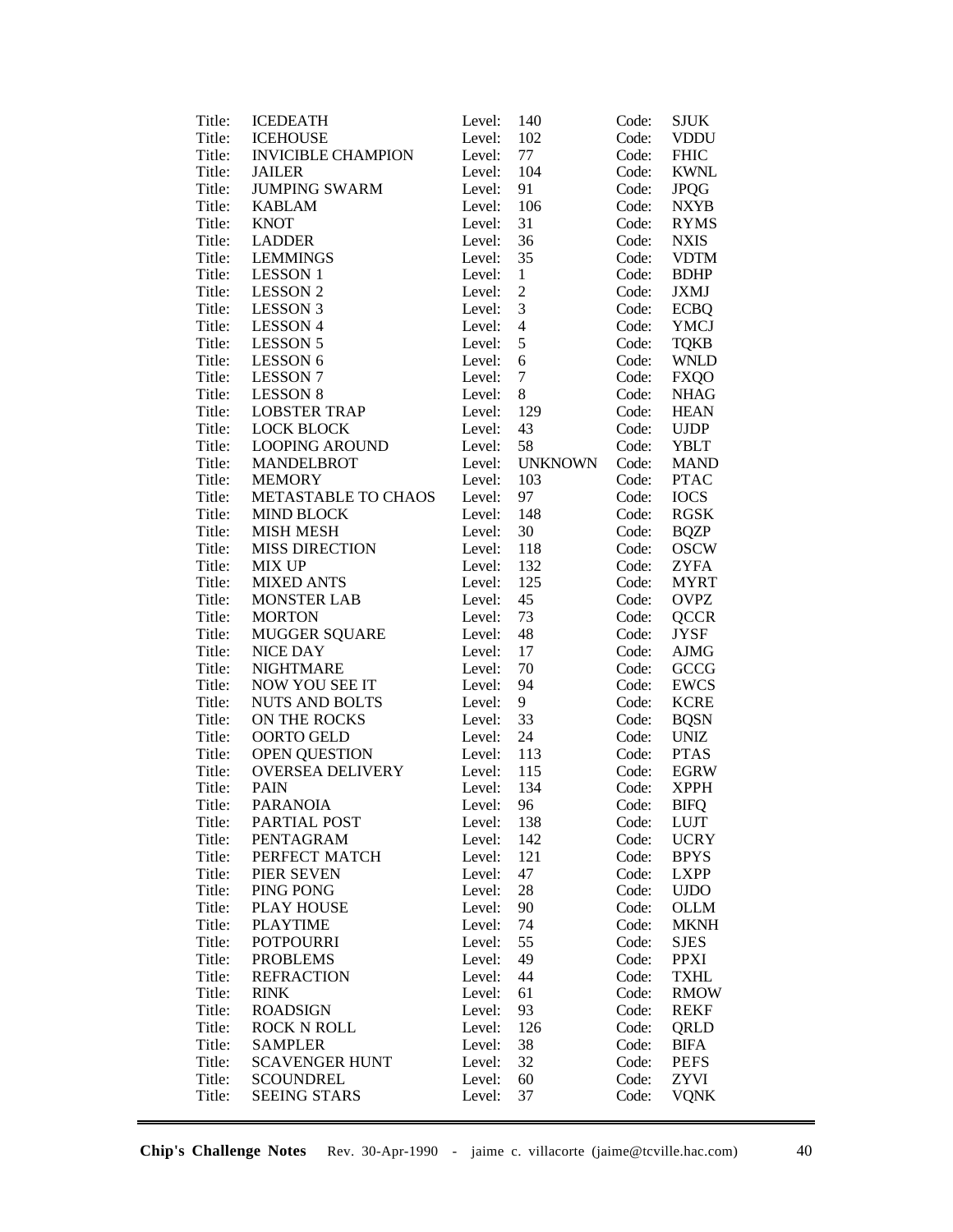| Title: | <b>SHORT CIRCUIT</b>   | Level: | 105 | Code: | <b>YNEG</b> |
|--------|------------------------|--------|-----|-------|-------------|
| Title: | <b>SHRINKING</b>       | Level: | 98  | Code: | <b>TKWD</b> |
| Title: | <b>SKELZIE</b>         | Level: | 127 | Code: | <b>JMWZ</b> |
| Title: | <b>SLIDE STEP</b>      | Level: | 119 | Code: | <b>PHTY</b> |
| Title: | <b>SLO MO</b>          | Level: | 62  | Code: | <b>TIGW</b> |
| Title: | SOCIALIST ACTION       | Level: | 82  | Code: | <b>LLIO</b> |
| Title: | <b>SOUTHPOLE</b>       | Level: | 13  | Code: | <b>OCKS</b> |
| Title: | <b>SPECIAL</b>         | Level: | 149 | Code: | <b>DIGW</b> |
| Title: | <b>SPIRALS</b>         | Level: | 88  | Code: | <b>WZYV</b> |
| Title: | <b>SPOOKS</b>          | Level: | 64  | Code: | <b>IJPQ</b> |
| Title: | <b>STEAM</b>           | Level: | 75  | Code: | <b>MJDV</b> |
| Title: | <b>STRANGE MAZE</b>    | Level: | 57  | Code: | <b>UBXU</b> |
| Title: | STRIPES?               | Level: | 143 | Code: | <b>OKOR</b> |
| Title: | <b>SUICIDE</b>         | Level: | 86  | Code: | <b>FLHH</b> |
| Title: | <b>TELEBLOCK</b>       | Level: | 14  | Code: | <b>BTDY</b> |
| Title: | <b>TELENET</b>         | Level: | 85  | Code: | <b>LEBX</b> |
| Title: | THE LAST LAUGH         | Level: | 52  | Code: | <b>PPHT</b> |
| Title: | THE MARSH              | Level: | 117 | Code: | <b>FPZT</b> |
| Title: | THE PRISONER           | Level: | 123 | Code: | <b>YKZE</b> |
| Title: | THREE DOORS            | Level: | 46  | Code: | <b>HDQJ</b> |
| Title: | <b>TIME LAPSE</b>      | Level: | 111 | Code: | <b>KRQJ</b> |
| Title: | <b>TORTURE CHAMBER</b> | Level: | 109 | Code: | <b>KZQR</b> |
| Title: | <b>TOSSED SALAD</b>    | Level: | 20  | Code: | <b>KGFP</b> |
| Title: | <b>TOTALLY FAIR</b>    | Level: | 122 | Code: | <b>SJUM</b> |
| Title: | <b>TOTALLY UNFAIR</b>  | Level: | 131 | Code: | <b>FIRD</b> |
| Title: | <b>TRAFFIC COP</b>     | Level: | 53  | Code: | <b>CGNX</b> |
| Title: | <b>TRINITY</b>         | Level: | 11  | Code: | <b>CNPE</b> |
| Title: | <b>TRUST ME</b>        | Level: | 135 | Code: | <b>LYWO</b> |
| Title: | <b>UNDERGROUND</b>     | Level: | 141 | Code: | <b>MCJE</b> |
| Title: | UP THE BLOCK           | Level: | 83  | Code: | <b>OVPJ</b> |
| Title: | VANISHING ACT          | Level: | 80  | Code: | <b>EVUG</b> |
| Title: | <b>VICTIM</b>          | Level: | 66  | Code: | ZIKZ        |
| Title: | <b>VORTEX</b>          | Level: | 92  | Code: | <b>DTMI</b> |
| Title: | <b>WARS</b>            | Level: | 84  | Code: | <b>UVEO</b> |
| Title: | <b>WRITERS BLOCK</b>   | Level: | 81  | Code: | <b>SCWF</b> |
| Title: | <b>YORKHOUSE</b>       | Level: | 139 | Code: | <b>VLHH</b> |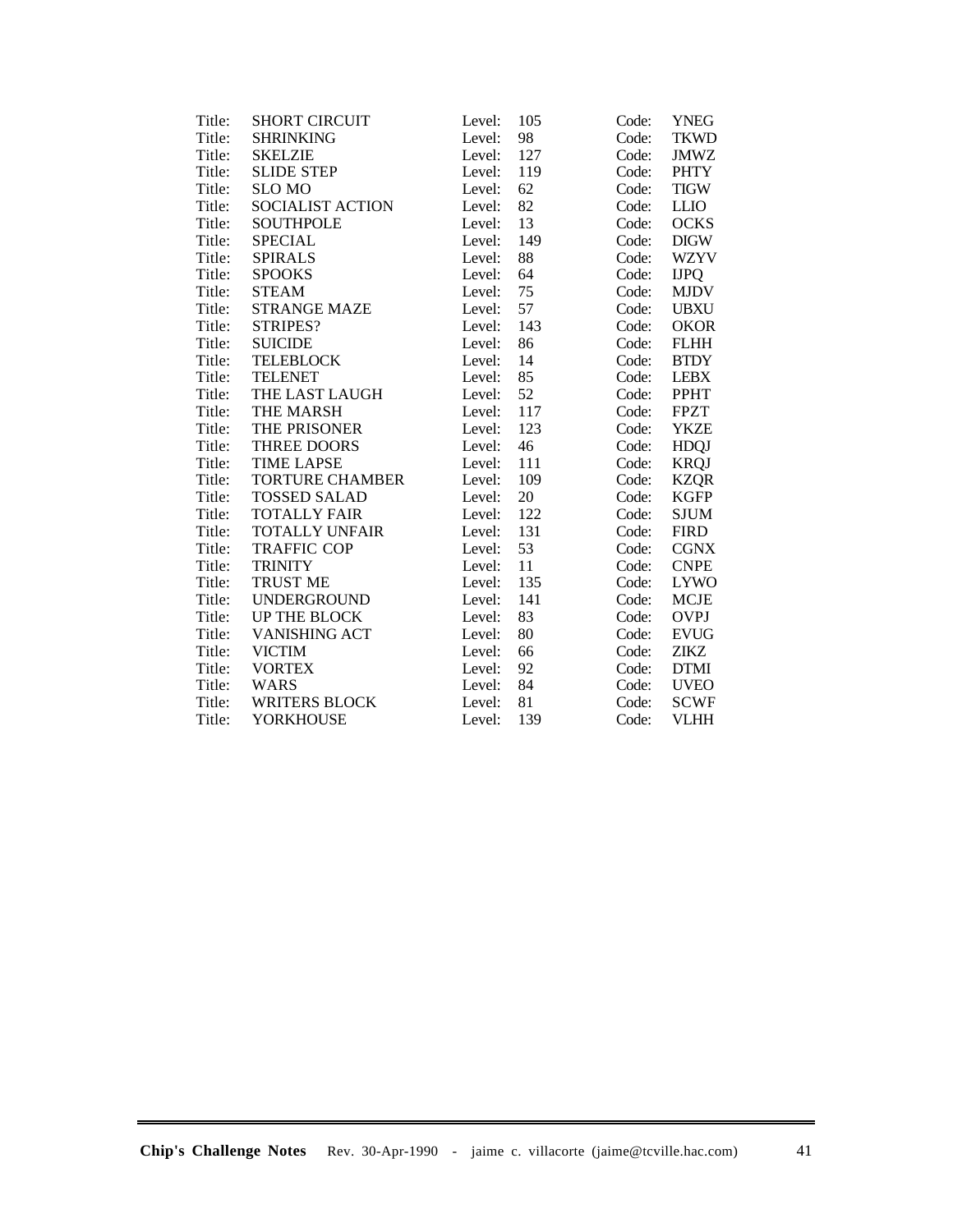# **Appendix B - Levels sorted by Level Code**

| Code: | AJMG                       | Level: | 17              | Title: | NICE DAY                                 |
|-------|----------------------------|--------|-----------------|--------|------------------------------------------|
| Code: | <b>BDHP</b>                | Level: | $\mathbf{1}$    | Title: | <b>LESSON 1</b>                          |
| Code: | BIFA                       | Level: | 38              | Title: | <b>SAMPLER</b>                           |
| Code: | <b>BIFQ</b>                | Level: | 95              | Title: | <b>FOUR CORNERS</b>                      |
| Code: | <b>BIFQ</b>                | Level: | 96              | Title: | <b>PARANOIA</b>                          |
| Code: | <b>BLDM</b>                | Level: | 59              | Title: | <b>HIDDEN DANGER</b>                     |
| Code: | <b>BPYS</b>                | Level: | 121             | Title: | PERFECT MATCH                            |
| Code: | <b>BQSN</b>                | Level: | 33              | Title: | ON THE ROCKS                             |
| Code: | <b>BQZP</b>                | Level: | 30              | Title: | <b>MISH MESH</b>                         |
| Code: | <b>BTDY</b>                | Level: | 14              | Title: | <b>TELEBLOCK</b>                         |
| Code: | <b>CGNX</b>                | Level: | 53              | Title: | <b>TRAFFIC COP</b>                       |
| Code: | <b>CNPE</b>                | Level: | 11              | Title: | <b>TRINITY</b>                           |
| Code: | <b>COZA</b>                | Level: | 147             | Title: | <b>FORCE FIELD</b>                       |
| Code: | COZQ                       | Level: | 15              | Title: | <b>ELEMENTARY</b>                        |
| Code: | <b>DIGW</b>                | Level: | 149             | Title: | <b>SPECIAL</b>                           |
| Code: | <b>DTMI</b>                | Level: | 92              | Title: | <b>VORTEX</b>                            |
| Code: | <b>ECBQ</b>                | Level: | $\mathfrak{Z}$  | Title: | <b>LESSON 3</b>                          |
| Code: | <b>ECRE</b>                | Level: | 107             | Title: | <b>BALLS O FIRE</b>                      |
| Code: | EGRW                       | Level: | 115             | Title: | <b>OVERSEA DELIVERY</b>                  |
| Code: | <b>EKFT</b>                | Level: | 72              | Title: | <b>ALLEY</b>                             |
| Code: | <b>EVUG</b>                | Level: | 80              | Title: | <b>VANISHING ACT</b>                     |
| Code: | EWCS                       | Level: | 94              | Title: | NOW YOU SEE IT                           |
| Code: | FCJE                       | Level: | 56              | Title: | <b>DEEPFREEZE</b>                        |
| Code: | <b>FHIC</b>                | Level: | 77              | Title: | <b>INVICIBLE CHAMPION</b>                |
| Code: | <b>FIRD</b>                | Level: | 131             | Title: | <b>TOTALLY UNFAIR</b>                    |
| Code: | <b>FLHH</b>                | Level: | 86              | Title: | <b>SUICIDE</b>                           |
| Code: | <b>FLXP</b>                | Level: | 120             | Title: | <b>ALPHABET SOUP</b>                     |
| Code: | <b>FPZT</b>                | Level: | 117             | Title: | THE MARSH                                |
| Code: | <b>FTLA</b>                | Level: | 128             | Title: | AIR FULL                                 |
| Code: | <b>FXQO</b>                | Level: | $7\overline{ }$ | Title: | <b>LESSON 7</b>                          |
| Code: | GCCG                       | Level: | 70              | Title: | <b>NIGHTMARE</b>                         |
| Code: | <b>GGJA</b>                | Level: | 67              | Title: | <b>CHIPMINE</b>                          |
| Code: | <b>GKWD</b>                | Level: | 41              | Title: | I.C. YOU                                 |
| Code: |                            | Level: | 63              | Title: | <b>FACTORY</b>                           |
| Code: | <b>GOHX</b><br><b>GRMO</b> | Level: | 78              | Title: | <b>FORCE</b>                             |
| Code: | <b>GVXQ</b>                | Level: | 144             | Title: | <b>FIREFLIES</b>                         |
| Code: |                            |        | 46              | Title: | THREE DOORS                              |
|       | <b>HDQJ</b>                | Level: |                 |        | <b>LOBSTER TRAP</b>                      |
| Code: | <b>HEAN</b>                | Level: | 129             | Title: | <b>CASTLE MOAT</b>                       |
| Code: | <b>HMJL</b>                | Level: | 18              | Title: |                                          |
| Code: | <b>HPPX</b><br><b>HUVE</b> | Level: | 137<br>23       | Title: | <b>GOLDKEY</b>                           |
| Code: |                            | Level: |                 | Title: | <b>BLOBNET</b><br><b>BLOCK BUSTER II</b> |
| Code: | <b>HXMF</b>                | Level: | 116             | Title: |                                          |
| Code: | <b>ICXY</b>                | Level: | 39              | Title: | <b>GLUT</b>                              |
| Code: | <b>IGGJ</b>                | Level: | 51              | Title: | <b>I SLIDE</b>                           |
| Code: | <b>IGGZ</b>                | Level: | 27              | Title: | <b>GO WITH THE FLOW</b>                  |
| Code: | <b>IJPQ</b>                | Level: | 64              | Title: | <b>SPOOKS</b>                            |
| Code: | <b>IOCS</b>                | Level: | 97              | Title: | METASTABLE TO CHAOS                      |
| Code: | <b>JHEN</b>                | Level: | 146             | Title: | <b>CAKE WALK</b>                         |
| Code: | <b>JINU</b>                | Level: | 79              | Title: | DRAWN AND QUARTERED                      |
| Code: | JMWZ                       | Level: | 127             | Title: | <b>SKELZIE</b>                           |
| Code: | <b>JPQG</b>                | Level: | 91              | Title: | <b>JUMPING SWARM</b>                     |
| Code: | JWNL                       | Level: | 114             | Title: | <b>DECEPTION</b>                         |
| Code: | <b>JXMJ</b>                | Level: | $\overline{2}$  | Title: | <b>LESSON 2</b>                          |
| Code: | JYSF                       | Level: | 48              | Title: | <b>MUGGER SQUARE</b>                     |
| Code: | <b>KCRE</b>                | Level: | 9               | Title: | <b>NUTS AND BOLTS</b>                    |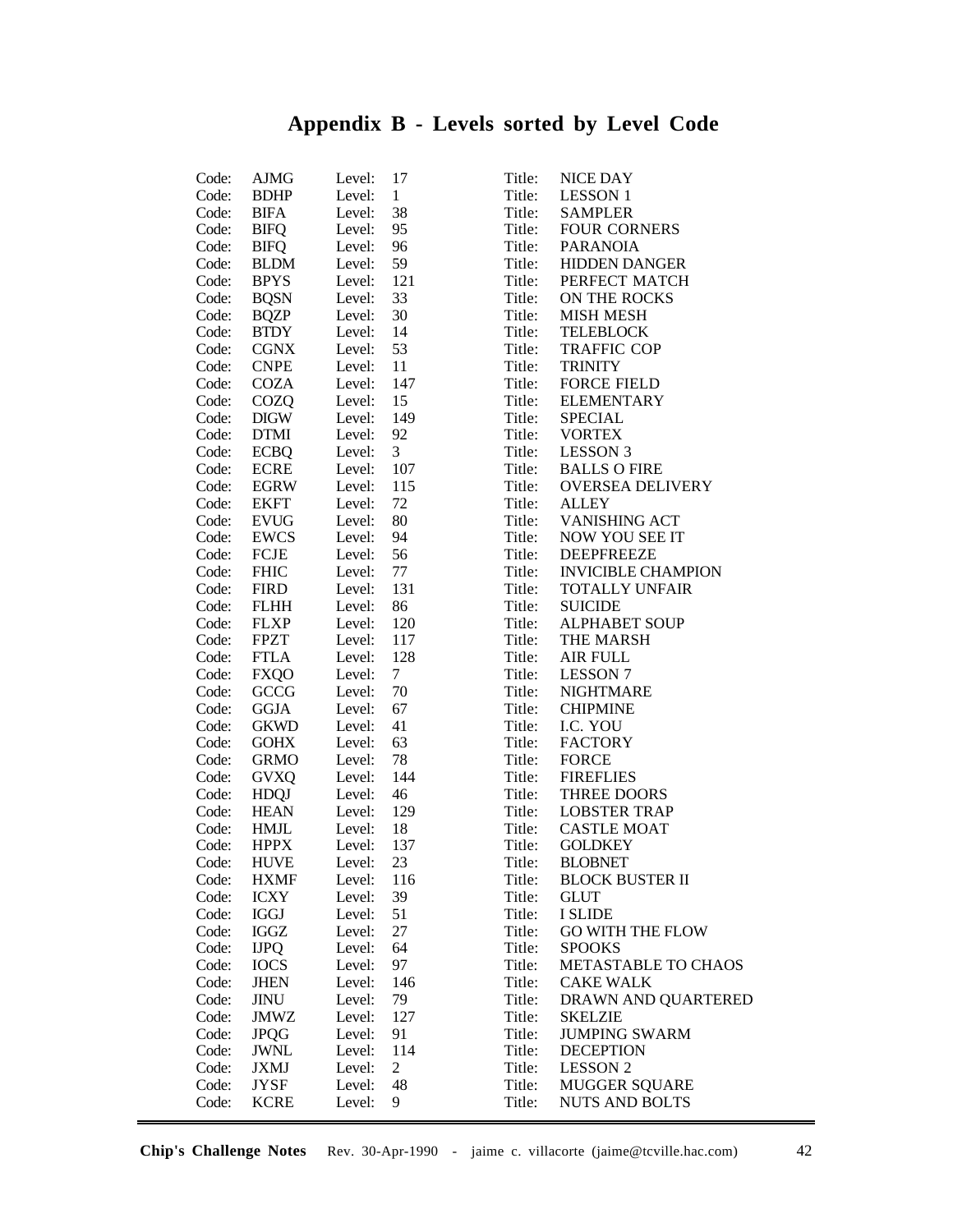| Code: | <b>KGFP</b> | Level: | 20      | Title: | <b>TOSSED SALAD</b>    |
|-------|-------------|--------|---------|--------|------------------------|
| Code: | <b>KRQJ</b> | Level: | 111     | Title: | <b>TIME LAPSE</b>      |
| Code: | <b>KWNL</b> | Level: | 104     | Title: | <b>JAILER</b>          |
| Code: | <b>KZQR</b> | Level: | 109     | Title: | <b>TORTURE CHAMBER</b> |
| Code: | LAJM        | Level: | 71      | Title: | <b>CORRIDOR</b>        |
| Code: | <b>LEBX</b> | Level: | 85      | Title: | <b>TELENET</b>         |
| Code: | <b>LIOC</b> | Level: | 108     | Title: | <b>BLOCK OUT</b>       |
| Code: | <b>LLIO</b> | Level: | 82      | Title: | SOCIALIST ACTION       |
| Code: | LMFU        | Level: | 42      | Title: | <b>BEWARE OF BUG</b>   |
| Code: | <b>LUJT</b> | Level: | 138     | Title: | PARTIAL POST           |
| Code: | <b>LUZL</b> | Level: | 135     | Title: | <b>DOUBLEMAZE</b>      |
| Code: | <b>LXPP</b> | Level: | 47      | Title: | PIER SEVEN             |
| Code: | <b>LYWO</b> | Level: | 135     | Title: | <b>TRUST ME</b>        |
| Code: | <b>MAND</b> | Level: | UNKNOWN | Title: | <b>MANDELBROT</b>      |
| Code: | <b>MCJE</b> | Level: | 141     | Title: | <b>UNDERGROUND</b>     |
| Code: | <b>MJDV</b> | Level: | 75      | Title: | <b>STEAM</b>           |
| Code: | <b>MKNH</b> | Level: | 74      | Title: | <b>PLAYTIME</b>        |
| Code: | <b>MRHR</b> | Level: | 19      | Title: | <b>DIGGER</b>          |
| Code: | <b>MYRT</b> | Level: | 125     | Title: | <b>MIXED ANTS</b>      |
| Code: | <b>NHAG</b> | Level: | 8       | Title: | <b>LESSON 8</b>        |
| Code: | <b>NJLA</b> | Level: | 112     | Title: | FORTUNE FAVORS THE     |
| Code: | <b>NLLY</b> | Level: | 69      | Title: | <b>BOUNCE CITY</b>     |
| Code: | <b>NMRH</b> | Level: | 76      | Title: | <b>FOUR PLEX</b>       |
| Code: | <b>NQFI</b> | Level: | 34      | Title: | <b>CYPHER</b>          |
| Code: | <b>NXIS</b> | Level: | 36      | Title: | <b>LADDER</b>          |
| Code: | <b>NXYB</b> | Level: | 106     | Title: | <b>KABLAM</b>          |
| Code: | <b>OCKS</b> | Level: | 13      | Title: | <b>SOUTHPOLE</b>       |
| Code: | <b>OKOR</b> | Level: | 143     | Title: | STRIPES?               |
| Code: | <b>OLLM</b> | Level: | 90      | Title: | <b>PLAY HOUSE</b>      |
| Code: | <b>OSCW</b> | Level: | 118     | Title: | <b>MISS DIRECTION</b>  |
| Code: | <b>OVPJ</b> | Level: | 83      | Title: | UP THE BLOCK           |
| Code: | <b>OVPZ</b> | Level: | 45      | Title: | <b>MONSTER LAB</b>     |
| Code: | <b>PEFS</b> | Level: | 32      | Title: | <b>SCAVENGER HUNT</b>  |
| Code: | <b>PHTY</b> | Level: | 119     | Title: | <b>SLIDE STEP</b>      |
| Code: | PPHT        | Level: | 52      | Title: | THE LAST LAUGH         |
| Code: | <b>PPXI</b> | Level: | 49      | Title: | <b>PROBLEMS</b>        |
| Code: | <b>PQGV</b> | Level: | 25      | Title: | <b>BLINK</b>           |
| Code: | <b>PTAC</b> | Level: | 103     | Title: | <b>MEMORY</b>          |
| Code: | <b>PTAS</b> | Level: | 113     | Title: | <b>OPEN QUESTION</b>   |
| Code: | <b>QBDH</b> | Level: | 50      | Title: | <b>DIGDIRT</b>         |
| Code: | <b>QCCR</b> | Level: | 73      | Title: | <b>MORTON</b>          |
| Code: | QGOL        | Level: | 29      | Title: | <b>ARTIC FLOW</b>      |
| Code: | QJXR        | Level: | 100     | Title: | <b>COLONY</b>          |
| Code: | QRLD        | Level: | 126     | Title: | <b>ROCK N ROLL</b>     |
| Code: | <b>REKF</b> | Level: | 93      | Title: | <b>ROADSIGN</b>        |
| Code: | <b>RGSK</b> | Level: | 148     | Title: | <b>MIND BLOCK</b>      |
| Code: | <b>RMOW</b> | Level: | 61      | Title: | <b>RINK</b>            |
| Code: | <b>RPIR</b> | Level: | 101     | Title: | <b>APARTMENT</b>       |
| Code: | <b>RTDI</b> | Level: | 68      | Title: | <b>EENY MINY MOE</b>   |
| Code: | <b>RYMS</b> | Level: | 31      | Title: | <b>KNOT</b>            |
| Code: | <b>SCWF</b> | Level: | 81      | Title: | <b>WRITERS BLOCK</b>   |
| Code: | <b>SJES</b> | Level: | 55      | Title: | <b>POTPOURRI</b>       |
| Code: | <b>SJUK</b> | Level: | 140     | Title: | <b>ICEDEATH</b>        |
| Code: | SJUM        | Level: | 122     | Title: | <b>TOTALLY FAIR</b>    |
| Code: | <b>SKKK</b> | Level: | 16      | Title: | <b>CELLBLOCK</b>       |
| Code: | <b>TASX</b> | Level: | 124     | Title: | <b>FIRETRAP</b>        |
| Code: | <b>TIGG</b> | Level: | 133     | Title: | <b>BLOBDANCE</b>       |
| Code: | <b>TIGW</b> | Level: | 62      | Title: | <b>SLO MO</b>          |
|       |             |        |         |        |                        |